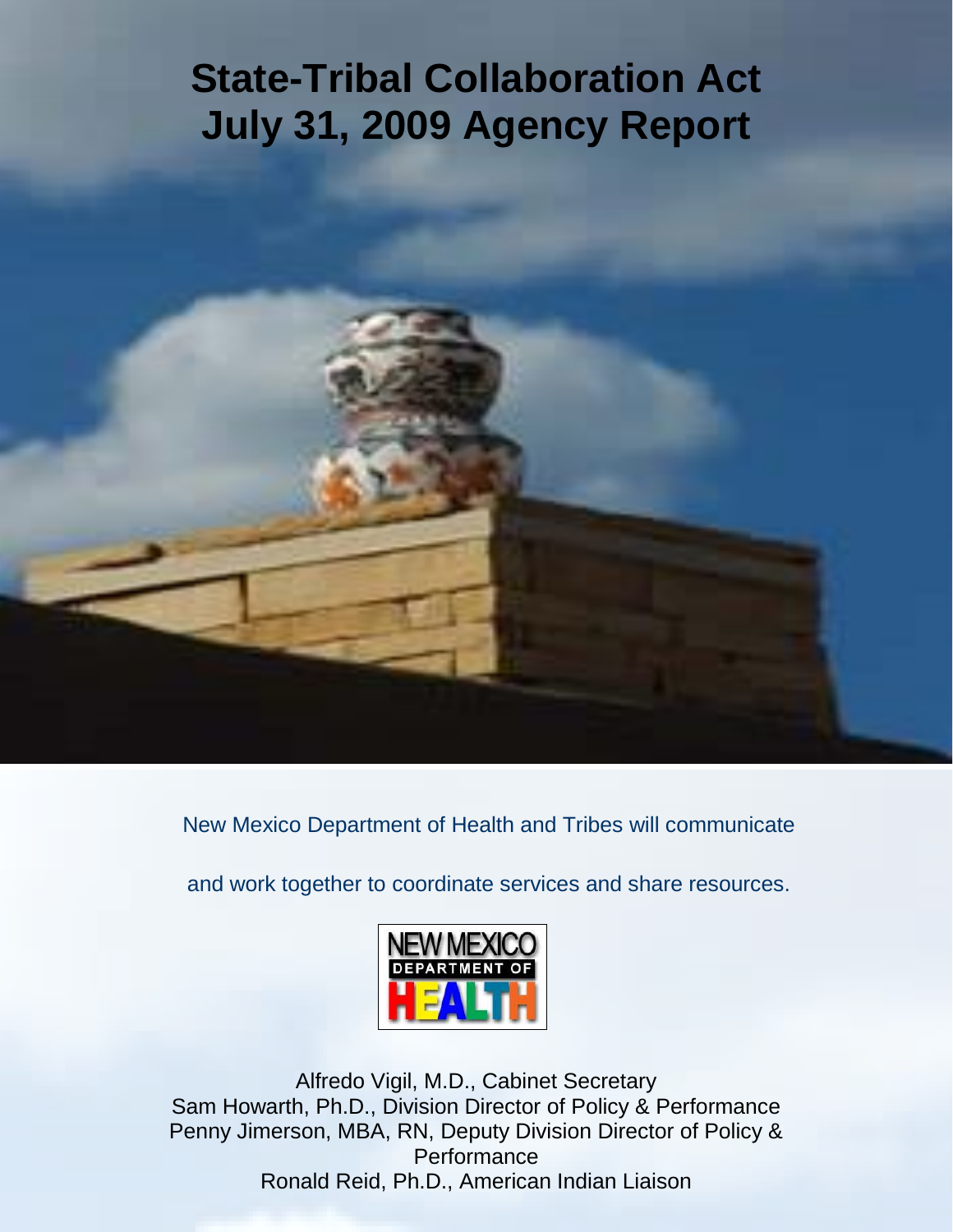# **Table of Contents**

| A. Department of Health Organizational Chart                                                      |
|---------------------------------------------------------------------------------------------------|
| B. American Indian Health Advisory Committee By-laws                                              |
| C. American Indian Health Services Directory                                                      |
| D. American Indian Health Disparities Report Card                                                 |
| E. New Mexico Health and Human Services Department's State-Tribal<br><b>Consultation Protocol</b> |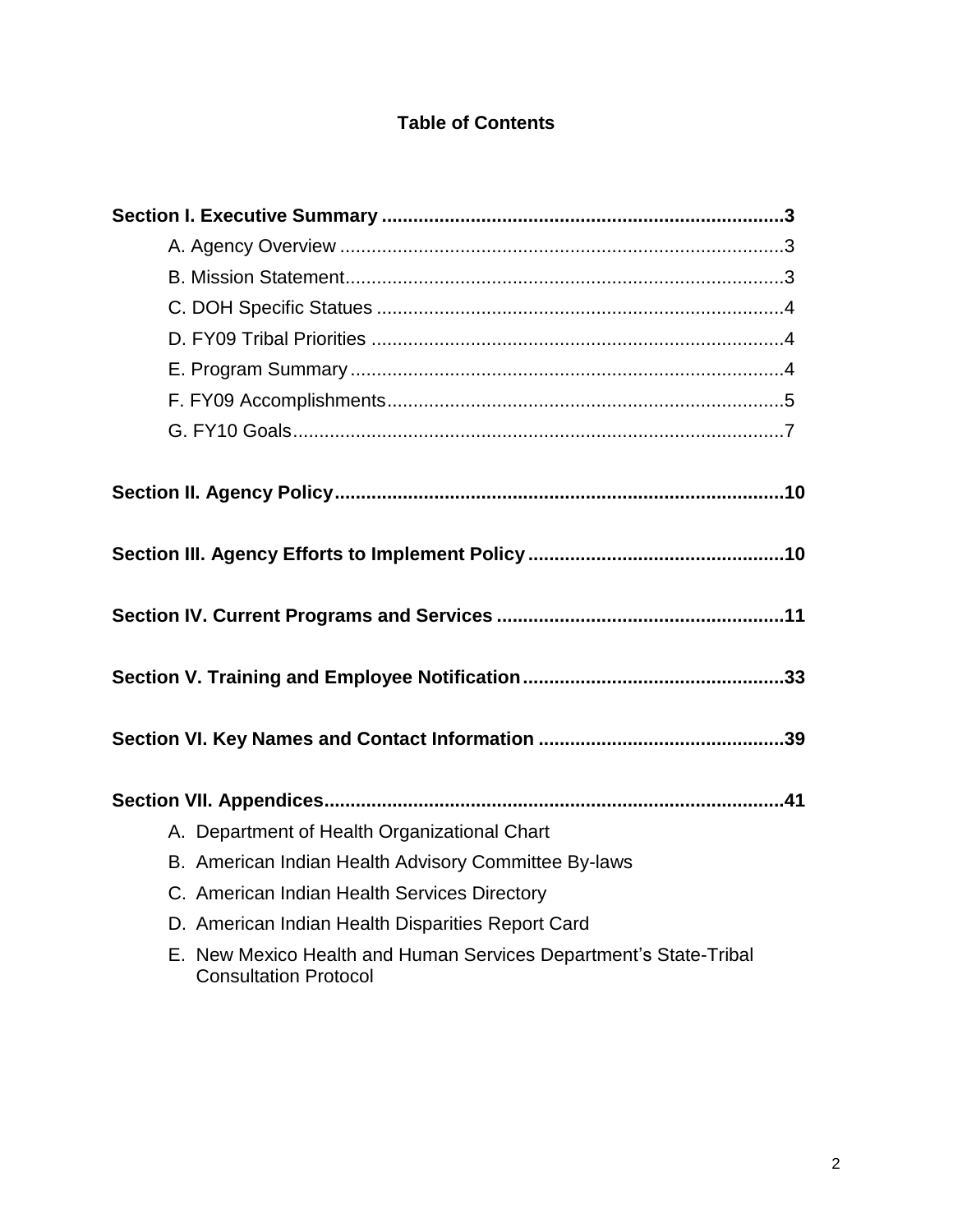## **SECTION I. EXECUTIVE SUMMARY**

## **A. Agency Overview**

The New Mexico Department of Health (DOH) is one of the executive agencies of the State of New Mexico. DOH supports, promotes, provides, or funds a wide variety of initiatives and services designed to improve the health status of all New Mexicans.

The Department is organized to reflect its functions, with specific offices and divisions reporting to the Office of the Secretary. Senior leadership consists of the Secretary of Health, three Deputy Secretaries, a Chief Medical Officer, a Communications Director, a Community Relations Director, Division Directors, General Counsel and other key departmental staff (See Appendix for the Department's organizational Chart).

The Department's primary responsibility is to assess, monitor, and improve the health of New Mexicans. The Department provides a statewide system of health promotion, disease and injury prevention, community health improvement and other public health services. Prevention and early intervention strategies are implemented through the Department's local health offices and contracts with community providers. The health care system is strengthened through Department activities including contracted rural primary care services, school-based health centers, emergency medical services, scientific laboratory services, vital records and health statistics.

The Department provides safety net services to eligible individuals with special needs. These services include both community-based and facility-based behavioral health treatment and long-term care, provided directly by the Department or through its contract providers. The Department operates six behavioral health treatment and longterm care facilities and one community-based program.

The Department also plays a key regulatory role in the healthcare system. It promulgates regulations pursuant to its statutory authority and is an enforcement entity for health care providers statewide for compliance with state and federal health regulations, standards and law. Over 900 public and private sector inpatient and outpatient providers are licensed annually by the Department and those providers who participate in Medicare or Medicaid are certified, inspected and monitored by the Department.

#### **B. Mission Statement**

The mission of the Department of Health is to promote health and sound health policy, prevent disease and disability, improve health services systems and assure that essential public health functions and safety net services are available to New Mexicans.

The Department strives to succeed in its mission by committing to and practicing the following principles every day: Integrity that Builds Trust; Open and Respectful Communication; Consistent and Compassionate Service; Teamwork that Values Individuals; Pride in Leadership; and Continuous Learning that Fosters Ongoing Improvement.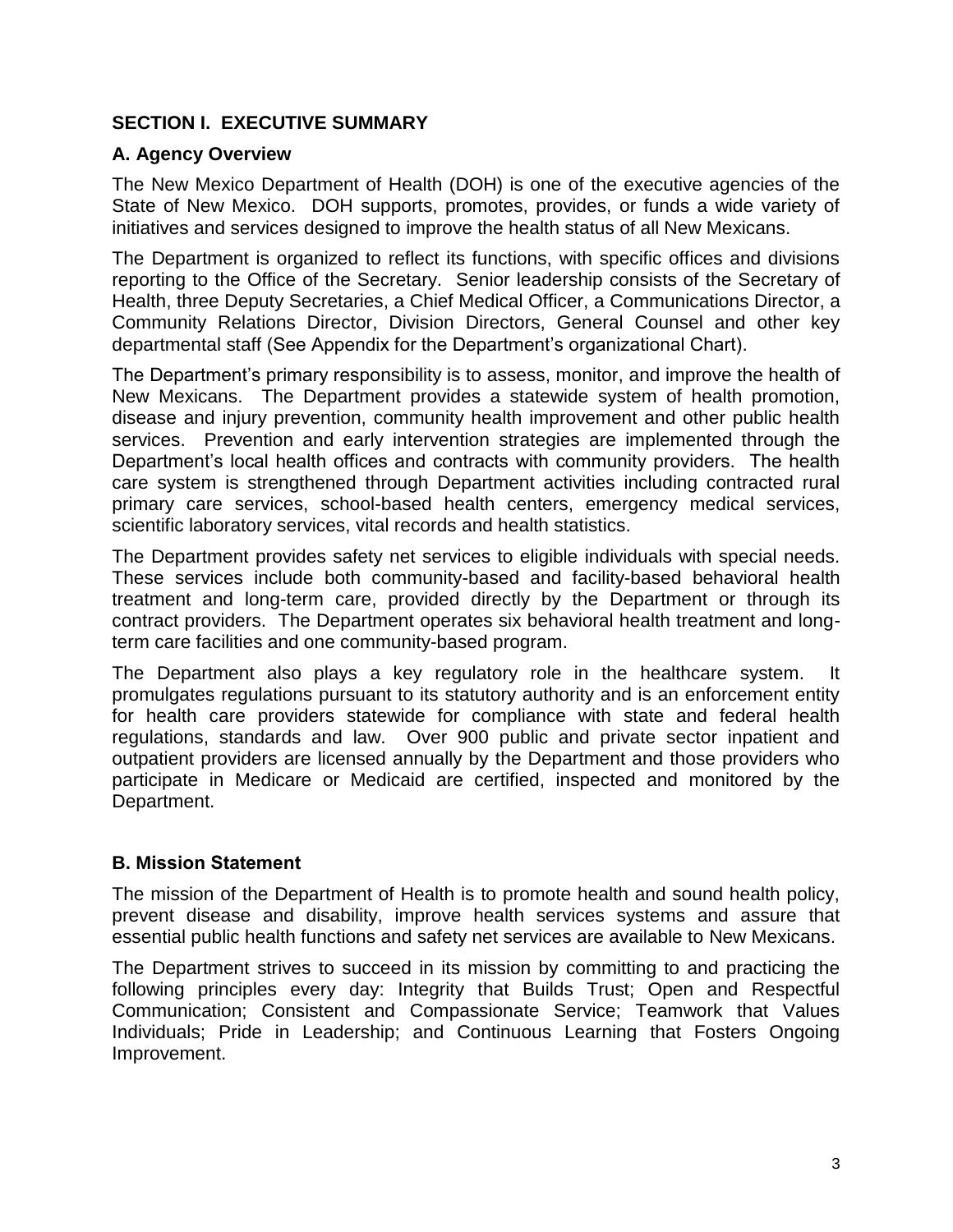#### **C. Any agency-specific and applicable/relevant state or federal statutes or mandates related to providing services to American Indians/Alaska Natives (AI/AN)**

The State Maternal and Child Health Plan Act created community health councils within county governments. In 2007, this act was amended to allow allocation of funds for both county and tribal governments to create health councils to address their health needs within their communities.

#### **D. Significant state-tribal issues, recommendations and/or priorities addressed in FY 2009**

The following were identified as significant tribal priorities for the Department in FY09:

- 1. Sustainability of the American Indian Health Advisory Committee to the New Mexico Department of Health and the appointment of 3 new committee members by Secretary Vigil (see Appendix for by-laws).
- 2. The development and use of DOH-oriented training materials for staff on the Health and Human Services' State and Tribal Protocol.
- 3. The development of the DOH American Indian Health Services Directory that outlines and catalogs all services for Tribes and the Off-Reservation groups (see Appendix).
- 4. The development of a American Indians Health Disparities Report Card (see Appendix).
- 5. Development of five tribal Community Health Improvement Councils (ToHajiilee, Cochiti, Acoma, San Idelfonso, and Santa Clara). These health councils mobilize and coordinate local efforts to identify, prioritize and address the health needs of the individuals in those communities.
- 6. The hire of a tribal epidemiologist position in the Epidemiology and Response Division, who will work with tribes and both tribal epidemiology centers on data and data sharing agreements. The new person is scheduled to start on August 3, 2009.
- 7. Ensuring tribal communities are prepared in the event of a health emergency.

#### **E. Narrative summary highlighting programs and services provided to or directly affecting American Indians/Alaska Natives.**

The Department of Health is organized into seven program areas (Administration, Public Health, Epidemiology and Response, Laboratory Services, Facilities Management, Developmental Disabilities Support Services and Health, Certification, Licensing and Oversight) that represent nine Divisions. Section V of this report contains an overview of the Department's major programs and activities. Most of the Department's services are free or low-cost and are accessible to all New Mexicans, including American Indians and Alaskan Natives.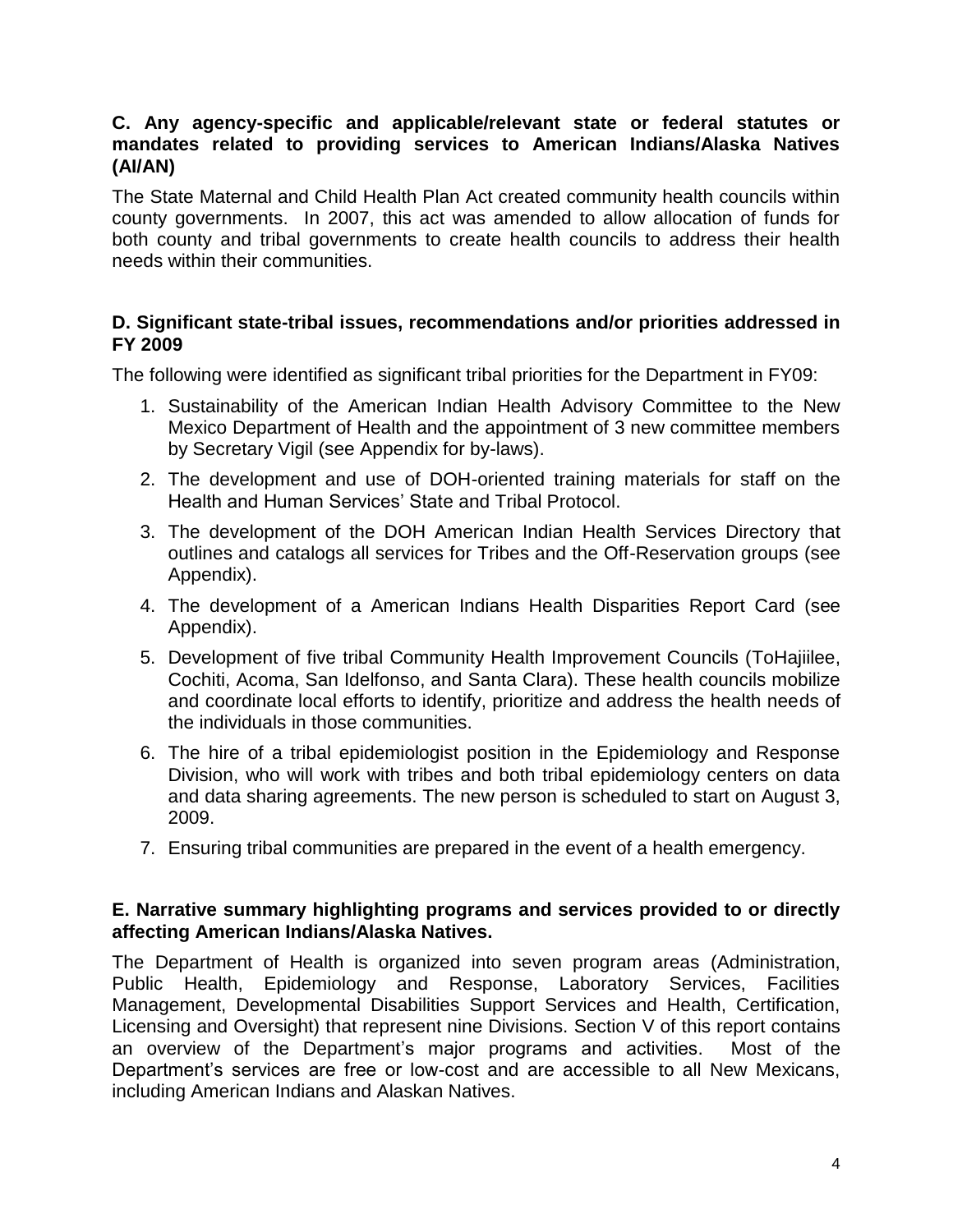#### **F. Main agency accomplishments and challenges regarding tribes, AI/AN and/or Indian organizations.**

The Department has had many successes with the Tribes, Pueblos and Nations in FY09. A big part of our work this year has been in the areas of prevention and health promotion, environmental health, and emergency preparedness. Listed below are a few examples of these successes.

- 1. Provided activities and services to the Southwest Tribal Tobacco Coalition, Mescalero Apache Tribe, Eight Northern Indian Pueblos, Five Sandoval Indian Pueblos, Navajo Preparatory School, Santa Fe Indian Hospital, Albuquerque Indian Center, and Presbyterian Medical Services in Gallup to promote healthy, tobacco-free lifestyles among American Indians.
- 2. In December 2008, the Native American Partnership for Diabetes Prevention and Control began meeting with representatives from Tribal Diabetes Programs to build relationships, identify what works in native communities, and determine how to best support the work of the tribal diabetes programs.
- 3. Provided comprehensive family planning services to approximately 1,000 American Indian individuals.
- 4. Established a Teen Outreach Program (a service learning program for preventing teen pregnancy and increasing school success) at Laguna Middle School and Laguna-Acoma Junior/Senior High School.
- 5. Provided asthma education for healthcare and childcare providers at the Eight Northern Pueblo Child Development Center in July 2009.
- 6. Provided bilingual Navajo medical interpreter classes through the Division of Policy and Performance's Office of Health Equity. In FY09, eleven Navajo speakers were trained which brings the total of trained Navajo interpreters to 52. OHE will continue to sponsor these Navajo interpreter trainings every six months.
- 7. New Mexico Occupational Health Surveillance Program (NMOHSP) has been collaborating with Tribes and the Navajo Nation to reduce occupational illness and improve injury surveillance.
- 8. Completed the Risk Communication Project. A Native American artist, Ricardo Cate from Santo Domingo Pueblo, and a Native American contractor, Ms. Roxane Bly, coordinated and collaborated with Bureau of Health Emergency Management, a tribal collaborative group, content experts, and others to design four handouts: Shelter in Place, Isolation & Quarantine, School Closures and Home Care. They also designed a train the trainer course for local health practitioners to provide public health awareness in the event of a pandemic influenza. Training materials included a manual, training disc, and copies of the four handouts.
- 9. Coordinated hospital preparedness planning, education, and training activities statewide, including Native American patient populations, tribal and Indian Health Service hospitals and clinics.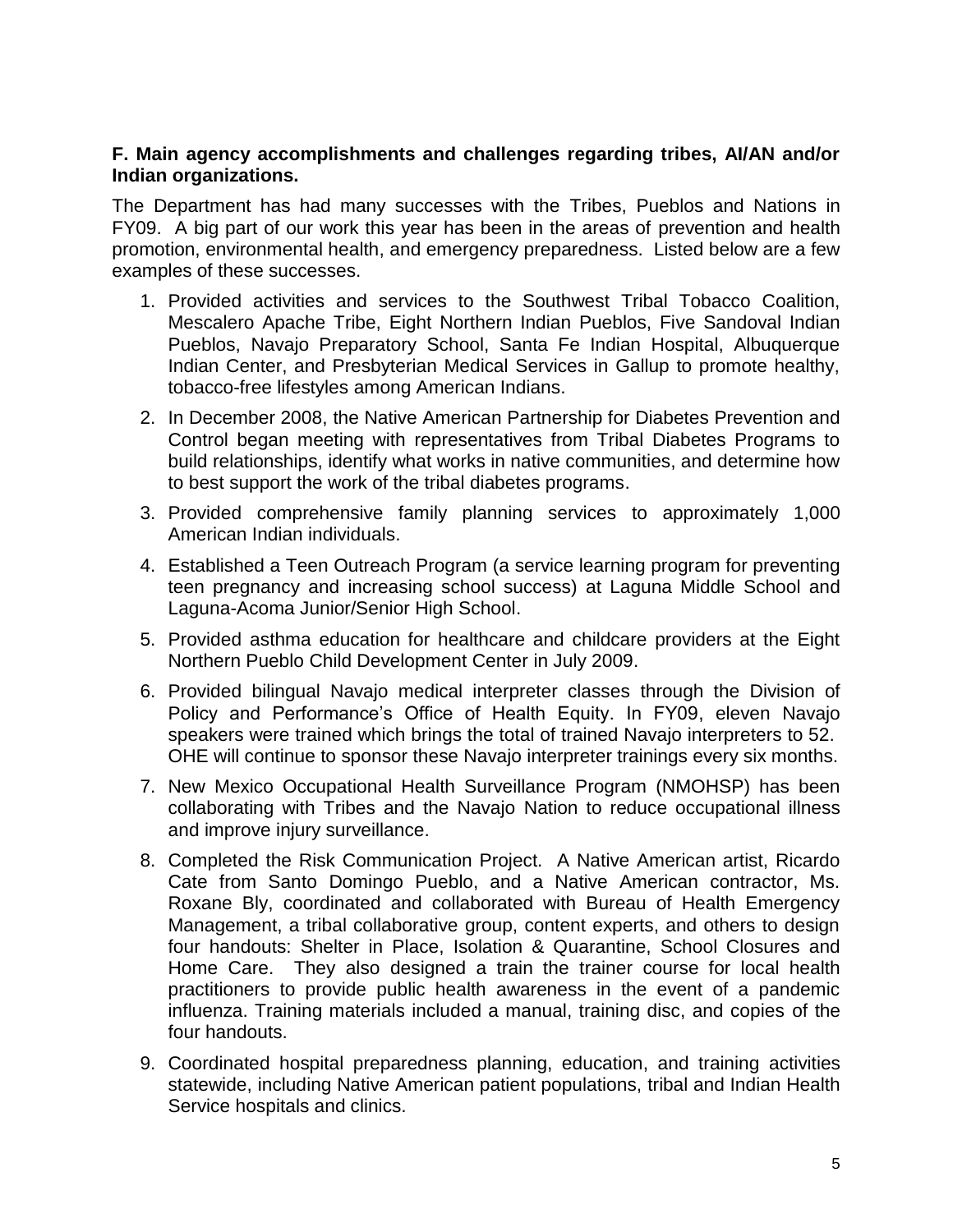- 10.Surveyed Santa Clara and San Ildefonso Pueblos to measure the community's awareness of public health and all hazard emergency preparedness in collaboration with Honor Our Pueblos Existence (HOPE). The survey results indicated that tribal emergency programs need to conduct community outreach to improve community awareness of public health and community preparedness.
- 11.Assessed the communication interoperability of the twenty-two tribes in New Mexico. Based upon this gap analysis, the Bureau of Health Emergency Management will provide the tribes with radios as needed. In addition, training and technical assistance will be available to make their emergency communication more efficient.
- 12.Conducted National Incident Management System (NIMS) 700a, Incident Command System (ICS) 100a and ICS 200 training and technical assistance with some tribes to activate and manage Point of Dispensing sites (PODs) in anticipation of mass vaccination clinics for seasonal and/or H1N1 influenza. Coordination with Albuquerque and Navajo Area Indian Health Services as stakeholders in the H1N1 response planning also occurred.
- 13.Updated the tribal emergency coordinator directory and distribution to interested parties.
- 14.Collaborated with Emergency Medical Services Region II in the establishment of a "frontier" model of a Medical Emergency Model (MEMs) at Santo Domingo Pueblo. The model was designed primarily to anticipate a medical surge at a rural community, for that facility to plan for its occurrence and conducted a table top exercise for how the community would respond.
- 15.Planning for statewide antiviral, vaccine and protective equipment to include reservation-based and non-reservation based Native American populations.
- 16.Region 6 was created by the Behavioral Health Purchasing Collaborative to bring together all 22 Tribes and off-reservation Indian groups to address behavioral health issues within their community. The DOH Tribal Liaison along with the other Health and Human Services Liaisons have actively worked as a member advising the collaborative on Indian health concerns.
- 17.Governor Richardson during the State-Tribal Protocol Summit in Acoma Pueblo on May 5, 2009 asked DOH to address retention and recruitment of health professionals among American Indians. DOH has convened a first meeting with Indian Health stakeholders to look at funding opportunities as well as making recommendations on recruitment and retention of Indian health professionals. The Tribal liaison has recently been appointed to the New Mexico Public Education Division committee to look at these same concerns; the first meeting is scheduled for August 5 2009.
- 18.Teen suicide has been at alarming rates across the American Indian population. The Tribal Liaison has been active in working with the 22 tribes on accessing DOH resources through the school-based health center initiative.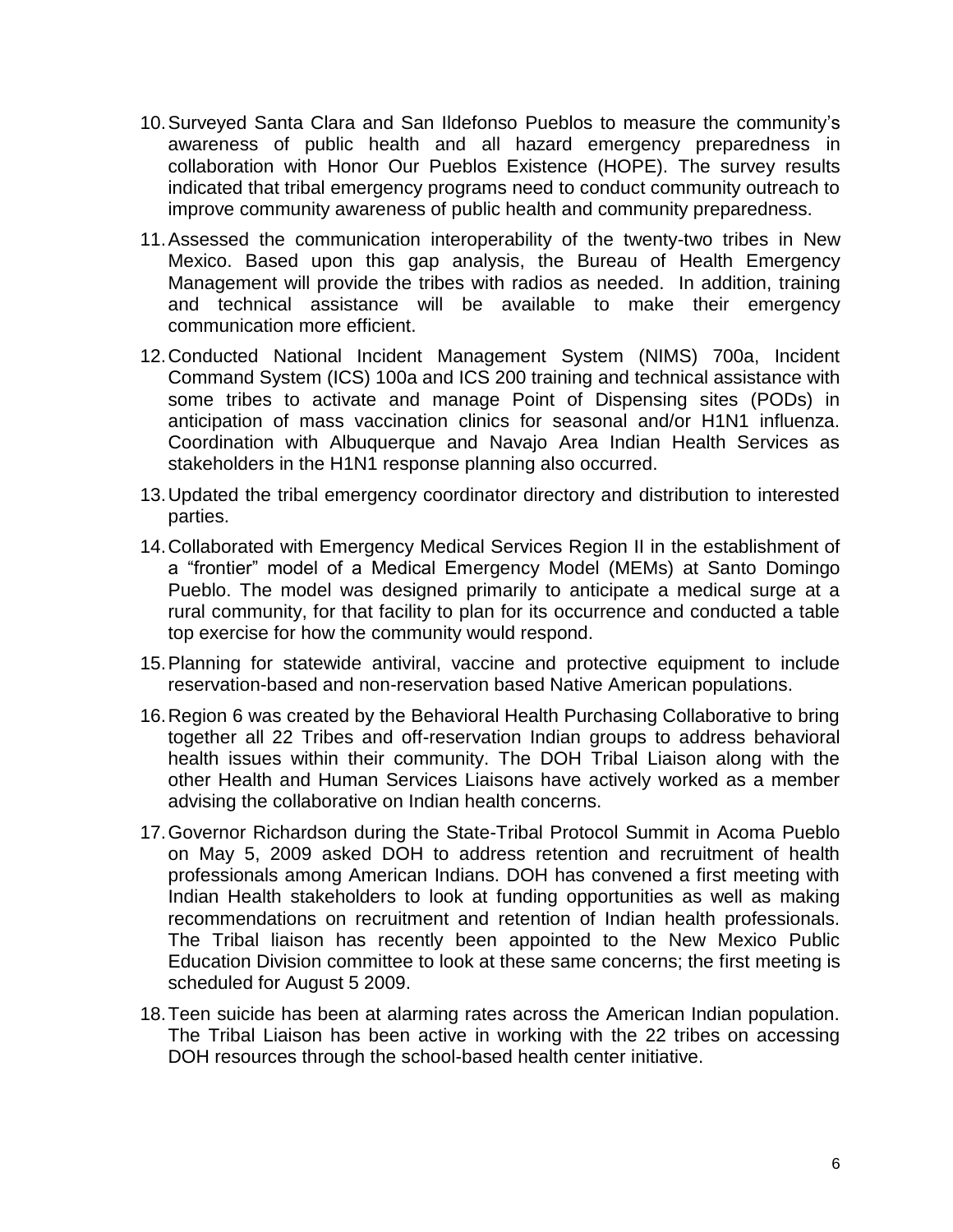- 19.Diabetes has been noted to be one of the primary health problems across Indian Country. The Office of American Indian Health has collaborated with the New Mexico Indian Affairs Department on a Kellogg grant and was funded for a parttime position to address obesity and diabetes in American Indian Youth. This initiative was combined with an Obesity-Diabetes CDC grant and the position became a full time position, which will help to provide services to Tribal communities in creating and augmenting current diabetes and obesity programs.
- 20.DOH's American Indian Health Advisory Committee has been advising the Department for over 3 years. The purpose of the committee is to provide guidance on successfully strategies for working with Indian Tribes on health issues both on and off the reservation. The Tribal Liaison facilitates and coordinates these meetings; there have been 11 meetings to date.
- 21.DOH's Tribal liaison serves as an advisory member to the State Community Health Worker Office within the Department. The goal is to bring aboard Tribal Community Health workers from each of the Tribes to be part of this process.
- 22.DOH's Tribal Liaison legislatively serves as an appointed member of the Bernalillo County Off-Reservation Native American Health Commission. This Commission is designed to look at what health services currently exist for offreservation groups and what needs to legislatively happen to create new opportunities for this unique population.

## **G. Goals for Fiscal Year 2010 relating to tribes, AI/AN and/or Indian Organizations**

The Department of Health's FY10 strategic plan outlines the following objectives and strategies to address health issues for New Mexico's tribal communities:

#### **Individual Objective 1: Increase immunizations for all New Mexicans, especially children and adolescents.**

- 1. Facilitate intra- and interagency collaboration to minimize missed immunization opportunities and increase immunization coverage levels.(i.e. Women, Infant, Children [WIC], Family, Infant and Toddler Program [FIT], Children, Youth & Families Dept [CYFD], Public Education Dept [PED], Indian Health Service [IHS]).
- 2. Research and create new opportunities/processes/systems, particularly with lessused resources such as Promotoras, Community Health Representatives, other Community Health Workers, Medical Assistants, etc. to increase immunization rates.

#### **Individual Objective 2: Reduce teen pregnancy.**

1. Target evidence-based, culturally relevant, gender-appropriate and developmentally appropriate programs to high-risk populations. Focus these efforts on populations and communities with the highest teen pregnancy rates.

#### **Individual Objective 3: Reduce obesity and diabetes in all populations, especially children and adolescents.**

1. Pursue additional funding sources for the implementation and evaluation of culturally competent obesity prevention and management interventions, such as healthy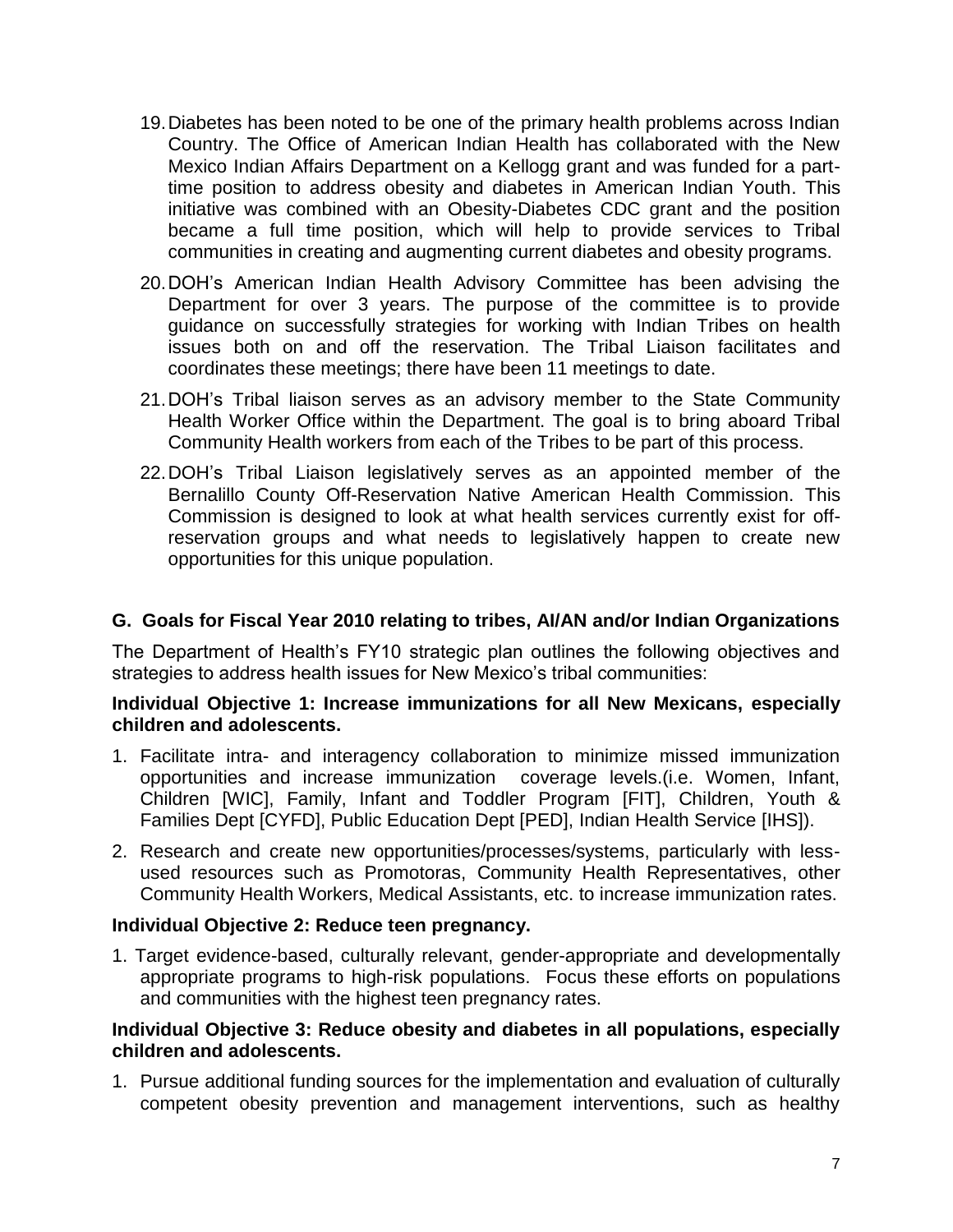eating and increased physical activity efforts at the state, tribal**,** and local levels.

- 2. Work with community partners to provide opportunities for individuals and families to learn how to prepare traditional foods in healthy ways.
- 3. Explore wellness and fitness programs tailored for specific populations (e.g., seniors, women [especially in preconception and prenatal health] adolescents, and Native Americans.)
- 4. Continue to support *Healthy Kids Las Cruces* and expand the model to Chaves County and at least one tribal community.

## **Individual Objective 4: Reduce suicide among all populations, specifically children and adolescents**.

- 1. Explore the feasibility of incorporating Project TRUST recommendations, which promote the mental health and well-being of Native American youth.
- 2. Explore development of an age and culturally appropriate system for mental health assessment and intervention programs in the Northwest part of the state.
- 3. Work to stabilize continued funding for the Substance Abuse and Mental Health Services Administration prevention and early intervention grant for youth suicide prevention in Gallup, Pojoaque, Carlsbad and Mescalero.
- 4. Meet with tribal leaders to explore creation of a suicide prevention summit.

## **Individual Objective 6: Reduce substance abuse, including alcohol and tobacco.**

- 1. Provide Native American tribes with resources and support for any tribe-initiated efforts to protect people living and working on tribal lands from exposure to secondhand smoke.
- 2. Explore the feasibility of supporting implementation of the Project TRUST recommendations that address the behavioral health needs of Native American youth, their families and communities.

## **Community Objective 1: Reduce health disparities in New Mexico.**

- 1. Improve coordination and collaboration within DOH and with our outside partners to eliminate disparities.
- 2. Increase cultural awareness and sensitivity in health practitioners at all levels.
- 3. Share community needs assessments internally and with partners to assist with program development and planning that will reduce health disparities by targeting resources to individuals and communities most in need.
- 4. Update and publish the Health Disparities Report and American Indian Health Disparities Report Card on an annual basis.
- 5. Utilize the Department's American Indian Health Advisory Committee (AIHAC).to inform and guide health policy development that affects New Mexico's Native American populations.
- 6. Facilitate the development of provider guidelines that outline different tribal customs related to health care through the guidance of the AIHAC.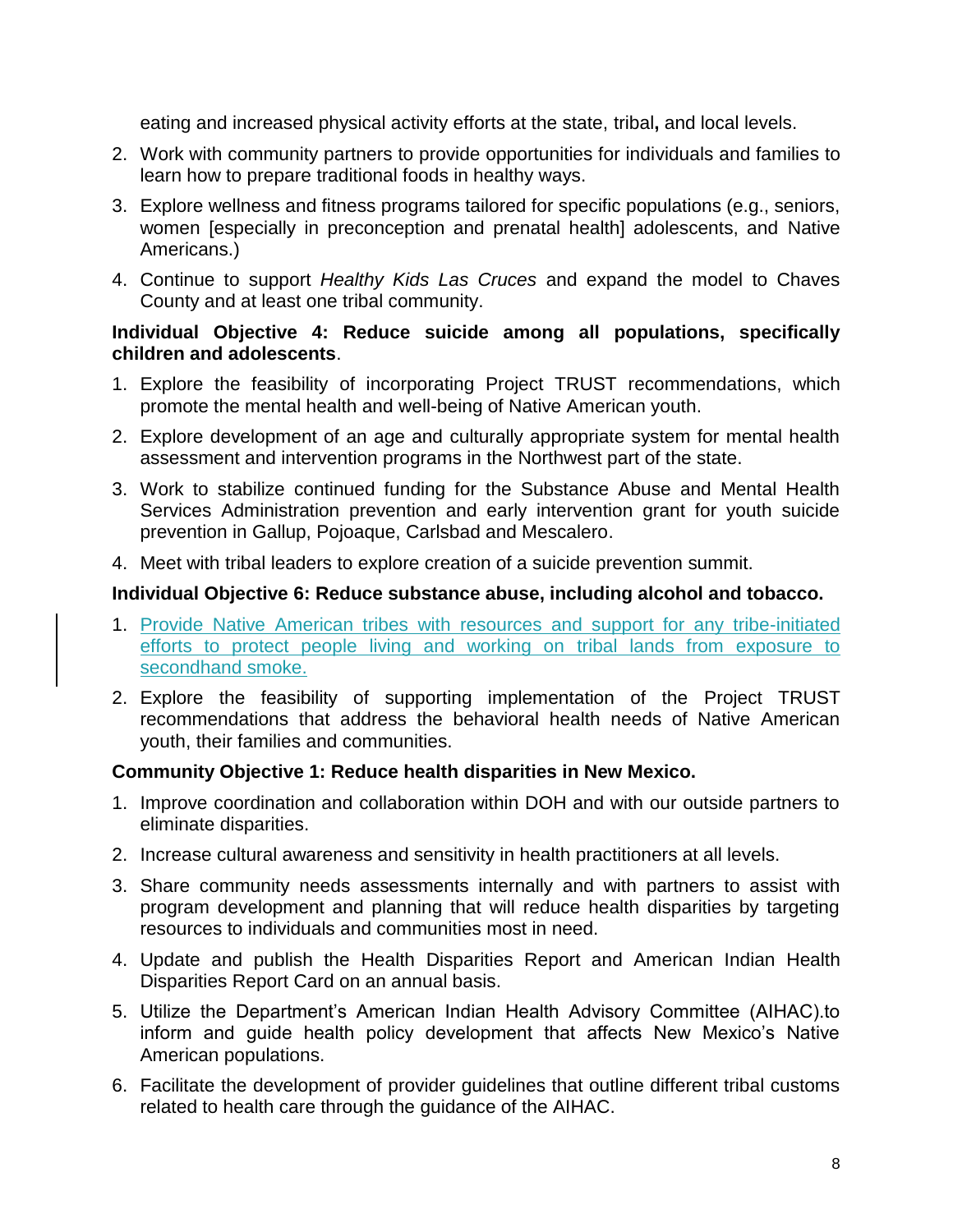#### **Community Objective 2: Decrease the transmission of infectious diseases and expand services for persons with infectious diseases.**

1. Integrate additional Native American community partners into all sexually transmitted disease (STD) reduction activities.

#### **Community Objective 3: Ensure preparedness for health emergencies, including pandemic influenza.**

- 1. Provide supplies for 22 tribal Points of Distribution (PODs) sites, in anticipation of activation for an exercise or real event such as seasonal influenza or H1N1 vaccine mass distribution.
- 2. Provide radios to tribes in order to enhance tribal communication interoperability.
- 3. Collaborate and coordinate with the Public Health Division and with the Navajo and Albuquerque IHS to provide H1N1 vaccines to the hospitals, clinics, and 93-638 tribal hospitals and clinics as part of the public health mass vaccination planning initiative. NM Department of Homeland Security and the Indian Affairs Department will also be a part of this process
- 4. Assist Indian Health Service hospitals, clinics, and 638 facilities in updating their surge capacity in anticipation of H1N1 pandemic 2<sup>nd</sup> wave.
- 5. Assist eight tribes in the Albuquerque/Bernalillo area in their participation in the City Readiness Initiative Project. This is in response to a potential anthrax attack to the area. The tribes will design a reservation distribution plan for the prophylaxis in coordination with the city of Albuquerque.
- 6. Engage the Laguna Pueblo in facilitating the design of a template and annex to their Emergency Operations Plan for the implementation of New Mexico's Public Health Emergency Response Act (PHERA) on tribal lands. Through a Memorandum of Agreement, the Pueblo of Laguna will be tasked with the collaboration with 22 tribes, developing the model (MOA) to be used by all tribes.
- 7. Maintain tribal epidemiology support for tribes and tribal epidemiology centers. With Utah and Arizona, support the Navajo Nation to have health data for their area regardless of state boundaries.

#### **System Objective 9: Improve recruitment, retention and training of health care providers in rural and underserved areas.**

- 1. Expand health professional education and training programs in the state's universities and colleges to produce an increased "home grown," in-state health workforce.
- 2. Continue to develop incentives to recruit and retain health professionals in all areas of the state.
- 3. Research incentives to educational systems to bring health professional education programs to rural areas of the state and to recruit students in those areas for those programs.
- 4. Work to increase the use of allied professionals to deliver services.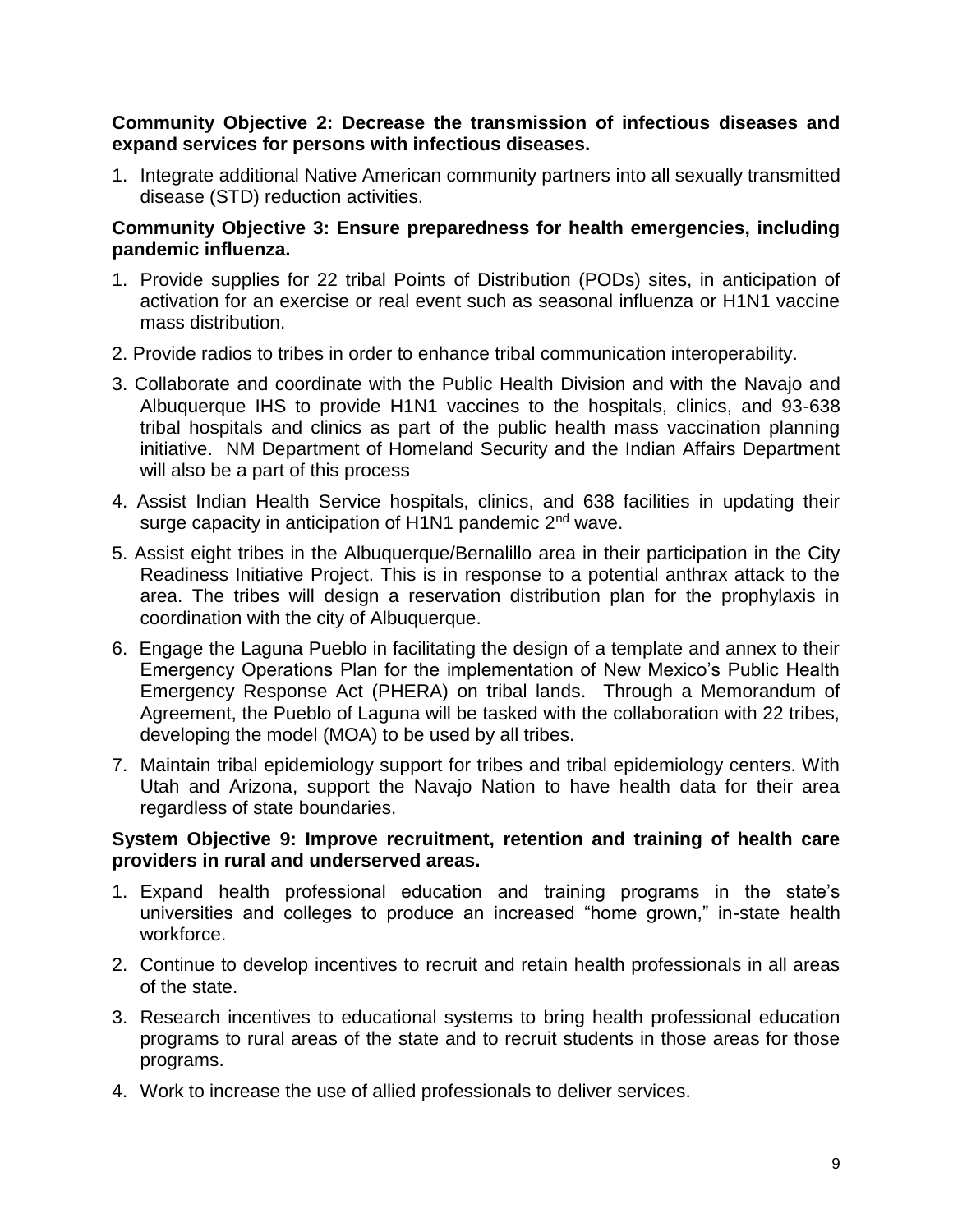- 5. Continue to assess rural health needs and continue to offer incentives to health professionals to serve in rural and underserved communities.
- 6. Work to expand WICHE scholarships, loan forgiveness and debt forgiveness programs.

#### **SECTION II. AGENCY POLICY**

The 2009 New Mexico State Legislature passed the Tribal State Collaboration Act, which enhances government-to-government communication and collaboration between the state and tribal governments. The Act requires cabinet-level agencies to develop policies that promote communication and cooperation between the state and tribal governments and ensures that each of the 33 executive agencies permanently designates a tribal liaison.

Since 2005, the four New Mexico Health and Human Services Departments (HHS) (Department of Health; Human Services Department; Children, Youth and Families Department and Aging and Long Term Services Department) have worked collectively with New Mexico Tribes, Pueblos and Nations to develop a formal State-Tribal Consultation Protocol. This protocol, signed into effect in 2007, addresses Governor Richardson's 2003 Statement of Policy and Process and Executive Order 2005-004, with the purpose of using an agreed-upon consultation process when the HHS Departments develop or change policies, programs or activities that have tribal implications.

The HHS State-Tribal Consultation Protocol document contains critical elements that define formal consultation and informal communication policy, procedures and processes. (See appendix) Use of the protocol is an established policy at DOH.

#### **SECTION III. AGENCY EFFORTS TO IMPLEMENT POLICY**

Since 2007, DOH has been utilizing the HHS State-Tribal Consultation Protocol (STCP) to guide the Department's interactions with New Mexico's Tribes, Pueblos and Nations. After the adoption of the HHS State-Tribal Consultation Protocol, the New Mexico Department of Health initiated a curriculum team to draft a training to teach the STCP. This team met for over 6 months to design the curricula for both DOH senior management and classified employees. Once these curricula were designed, a focus group was conducted with some of the Department's frontline Indian health workers, to gather information and feedback on content, intent, and length of the presentation. This curriculum was then presented to Division staff and further comments and feedback in refining the instrument was done. The success of this hard work came to fruition when, in December 2008 the first NMDOH training for classified employees and senior management was given.

As the Department of Health introduced the State-Tribal Consultation Protocol training to its employees, the Indian Affairs initiated a series of Tribal Liaison meetings to share and assist other sister agencies in designing, planning, and implementing similar training curricula. DOH shared its curricula with the Children, Youth, and Families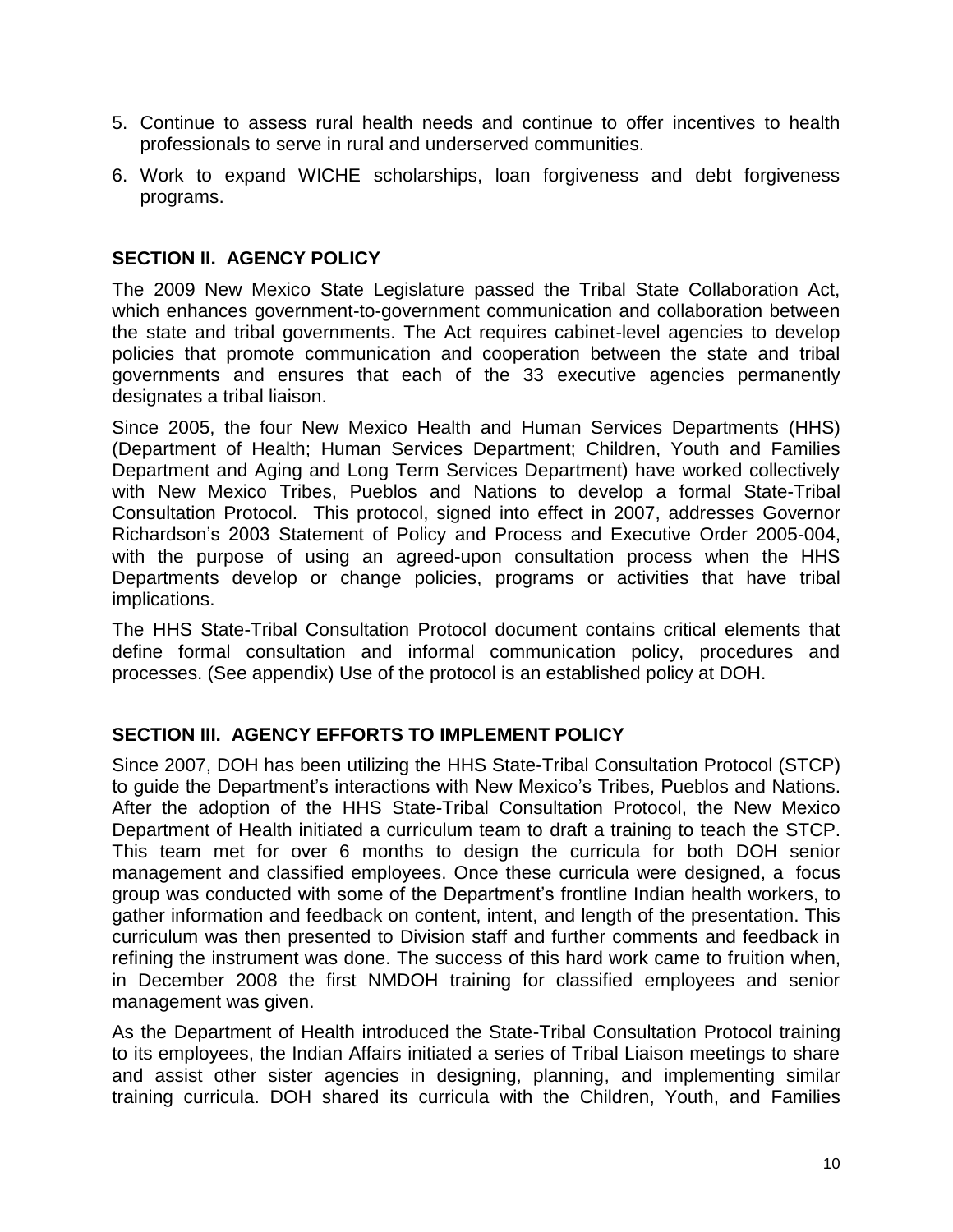Department, the Environment Department, the Human Services Department, and the Aging and Long Term Services Department. DOH has also participated in five meetings with Tribal Liaisons across all 33 agencies convened by the Indian Affairs Department. These meetings were extremely helpful in cultivating partnerships as well as sharing best practices in standardizing the STCP training across agencies.

Another aspect of DOH's implementation process was to have the Tribal Liaison meet with each of the Divisions within the Department to introduce the State-Tribal Consultation Protocol and share with each Division important program and tribal relations information. As a result DOH was able to develop internal resources that would help Indian health stakeholders and Tribal leaders navigate DOH programs. What evolved out of these efforts is the American Indian Health Services Directory, which illustrates specific Indian programs, contact information, a brief description of the services provided, and an estimated budget for that program. This also led to the creation of a specific American Indian Health Disparities Report Card that discusses health concerns across all Indian people based on State epidemiological data.

#### **SECTION IV. CURRENT PROGRAMS AND SERVICES FOR AMERICAN INDIANS/ ALASKA NATIVES**

#### **PROGRAM AREA 1: ADMINISTRATION**

The mission of the Administration Program is to provide leadership, policy development, information technology, administrative and legal support to the Department of Health so that the department achieves a high level of accountability and excellence in services provided to the people of New Mexico.

The Administration Program is responsible for all financial functions of the Department, including management of a \$540 million annual budget and 4,200 employees, appropriation requests, operating budgets, the annual financial audit, accounts payable, revenue and accounts receivable, federal grants management, and financial accounting. It also provides human resources support services and assures compliance with the Personnel Act and State Personnel Board rules, training, key internal audits; information systems management for the Department, and legal advice and representation to assure compliance with state and federal laws.

#### **Catalogue of programs and activities:**

## **Information Technology Support Division**

Applications Support Bureau is responsible for the planning, design, development, testing, deployment and support of information system applications that sustain the program and administrative functions and processes of the Department of Health. The Bureau is responsible for the support and management of existing applications and development or acquisition of new applications in order to meet the department's needs in alignment with the department's strategic plan, goals and objectives. The Bureau supports approximately 160 applications used within the Department.

Implementation Services Bureau is responsible for the monitoring and oversight of information technology projects within the Department of Health. The Bureau consists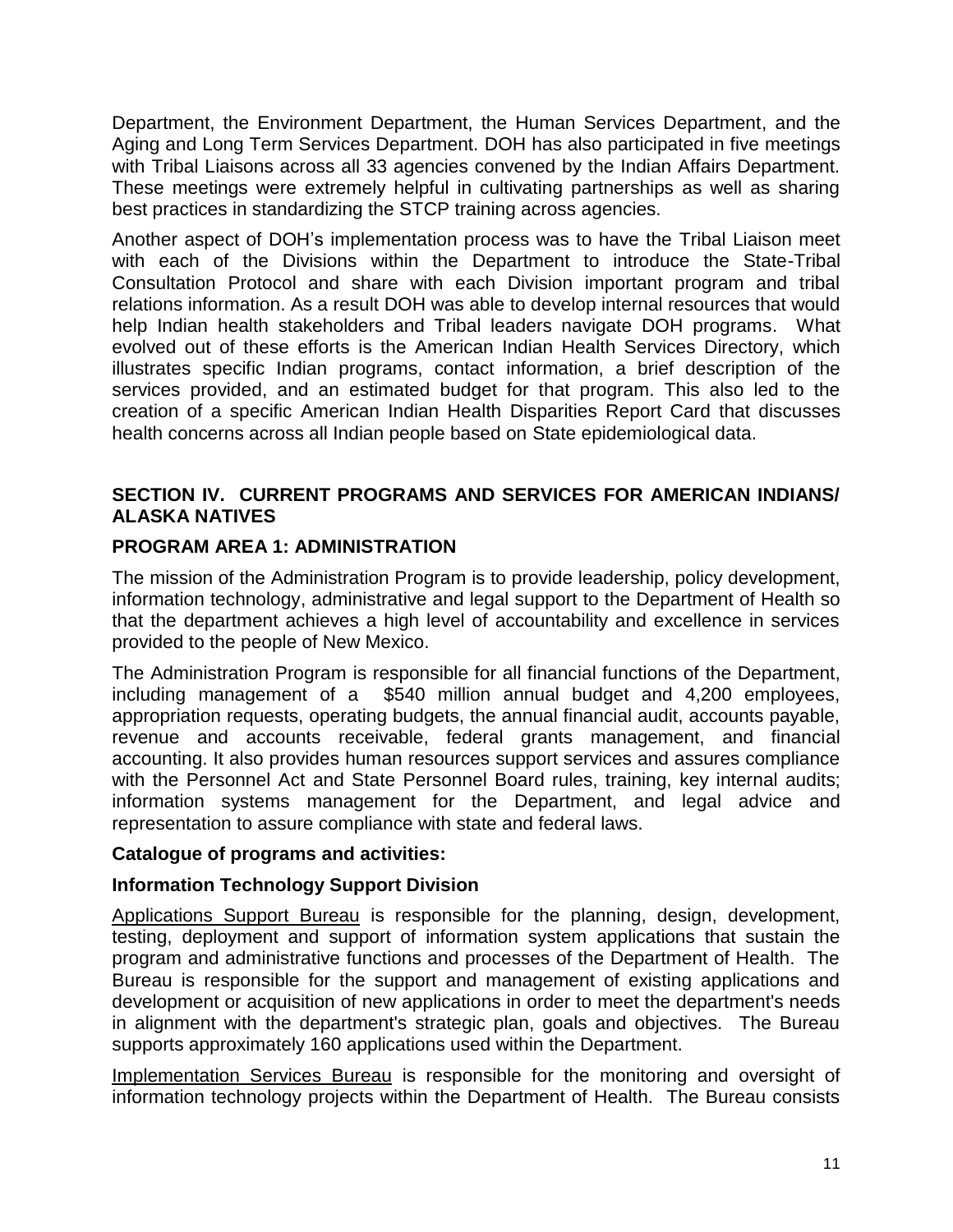of project managers who are assigned to information technology projects within the Department. The Division typically manages between 15 and 20 projects at any one time.

Outreach and Customer Service Bureau is responsible for desktop, server, and local area network support at all Department sites, providing 24/7 helpdesk support to all DOH staff, and engaging each division and facility's management team regarding information technology use and planning. The Bureau supports approximately 3,100 workstations and laptops as well as 200 servers spread across 97 sites within the Department.

Production Services Bureau is responsible for the design, implementation, maintenance, and support of the Department's wide area network and data centers. The Bureau supports 160 servers located in two data centers in Santa Fe. The Bureau supports a distributed network consisting of 97 sites. PSB is also responsible for monitoring users' Internet usage and reporting any policy violations to the Chief Information Officer. The Bureau actively monitors the Department's network for possible misuse, abuse, or vulnerabilities.

Office of the Chief Security Officer is responsible for managing the Department of Health's information security policies and procedures, developing, implementing and monitoring long-term information security strategy, ensuring that the Department meets all mandated information security standards, and ensuring that information systems have appropriate disaster recovery and business continuity plans.

#### **Division of Policy and Performance**

Director's Office oversees and directs the activities of the four offices and serves as the lead for departmental policy and legislation.

Office of American Indian Health provides a central focus within the Department to address American Indian health. The OAIH works to partner with Tribes and offreservation groups to promote sound health policy, to improve health services systems and to assure that essential public health functions and safety net services are available to American Indians in New Mexico.

Office of Health Equity works to reduce health disparities through the activities of a Minority Health Grant. This five-year grant from the U.S. Department of Health and Human Services' Office of Minority Health supports the reduction of health disparities through key efforts such as raising awareness, mobilizing communities, increasing capacity, preventing disease, promoting health, focusing resources on targeted populations and delivering appropriate care. The Office coordinates medical interpreter training in Spanish and Navajo and offers mini-grants to community-based organizations for specific projects addressing health disparities. The Office works with internal and external agencies to implement culturally and linguistically appropriate services. The Office also provides English-Spanish translation services for all DOH documents, materials, web pages and signage.

Office of Performance ensures the Department meets the requirements of the Accountability in Government Act by producing the Department's strategic plan, monitoring plan, performance measures and the quarterly performance reports. In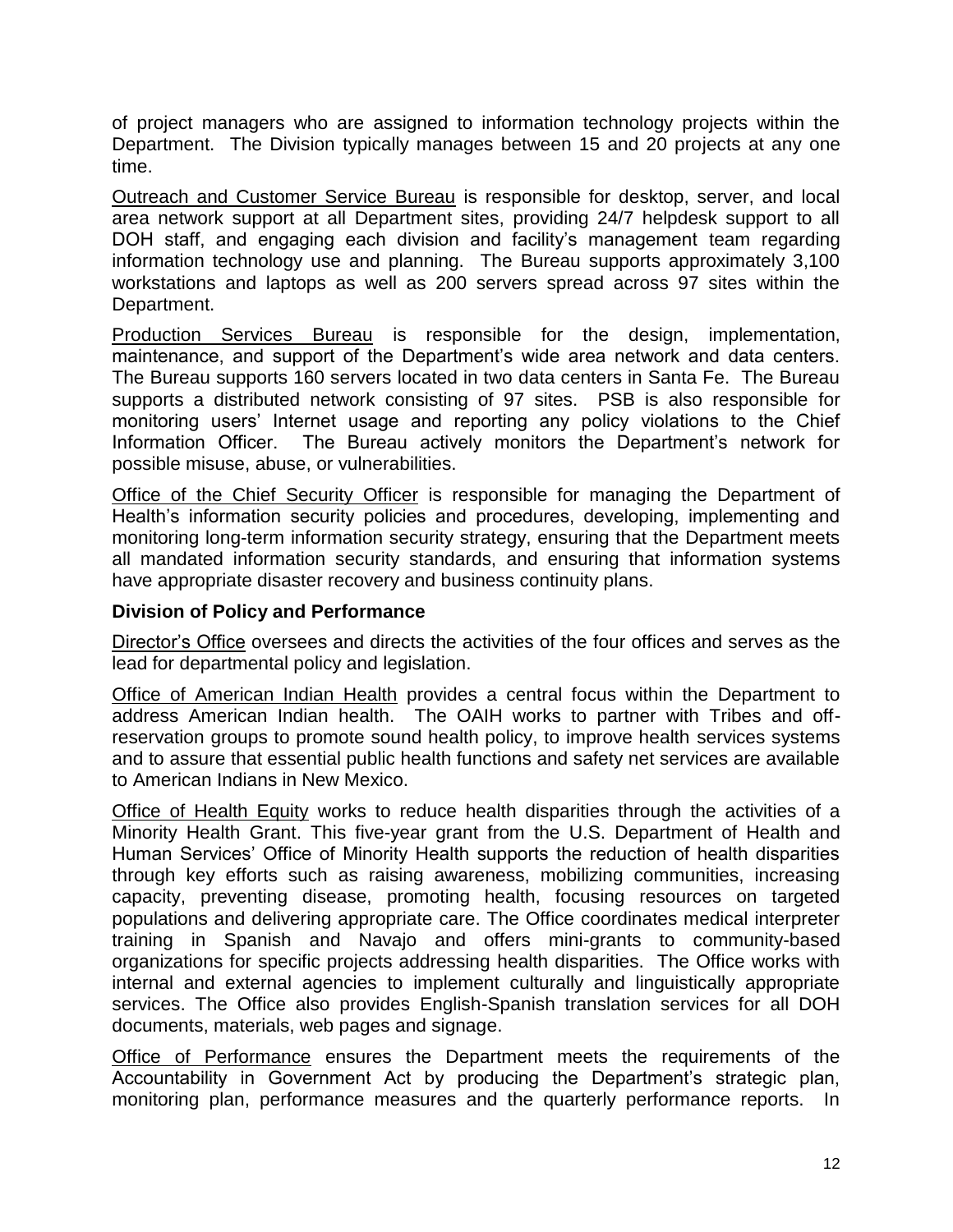addition, the Office assists with the production of many reports and documents for the Office of Health Equity and American Indian Health, including the Racial and Ethnic Health Disparities Report Card. Internally, the Office works with individual programs and divisions to improve the collection and reporting of data for performance measures and program services. The Office also assists the Deputy Director and Director with the coordination of legislative activities.

Office of Border improves heath status and health services in the New Mexico border region and other border-impact areas of the State. The Office ensures that public health objectives are met in the Border Region and among immigrant populations throughout the State. To this end, the medium to long-term strategy is to establish a binational network of health care, coordinated with public and private partners, with emphasis on binational collaborations with federal, state and local Mexican authorities and especially Chihuahua State Health Services.

## **Office of General Counsel**

The attorneys in the Office of General Counsel provide legal representation, advice, and limited training to the Department in all legal matters except tort actions, which are handled by the Risk Management Division of the General Services Department. All positions within OGC are essential to provide timely and effective legal advice to a department the size of the DOH. The Office of General Counsel's (OGC) essential functions are as follows:

- Initiation of civil mental health, developmental disabilities and TB commitments;
- Coordination of forensic commitments;
- Initiation of treatment quardianships;
- Tracking and coordination of requests of public and protected health information via subpoenas or IPRA requests;
- Contract advice and review;
- Initiation of receiverships of health care facilities in order to protect the public health and safety; and
- Representation of the Department management in personnel actions and response to emergent issues.

# **PROGRAM AREA 2: PUBLIC HEALTH**

The mission of the Public Health Division is to work with individuals, families and communities in New Mexico to improve health. The Division provides public health leadership by assessing health status of the population, developing health policy, sharing expertise with the community, assuring access to coordinated systems of care and delivering services to promote health and prevent disease, injury, disability and premature death.

The Public Health Division works to assure the conditions in which communities and people in New Mexico can be healthy. Performance measures and indicators in the Department's Strategic Plan and required by major federal programs are used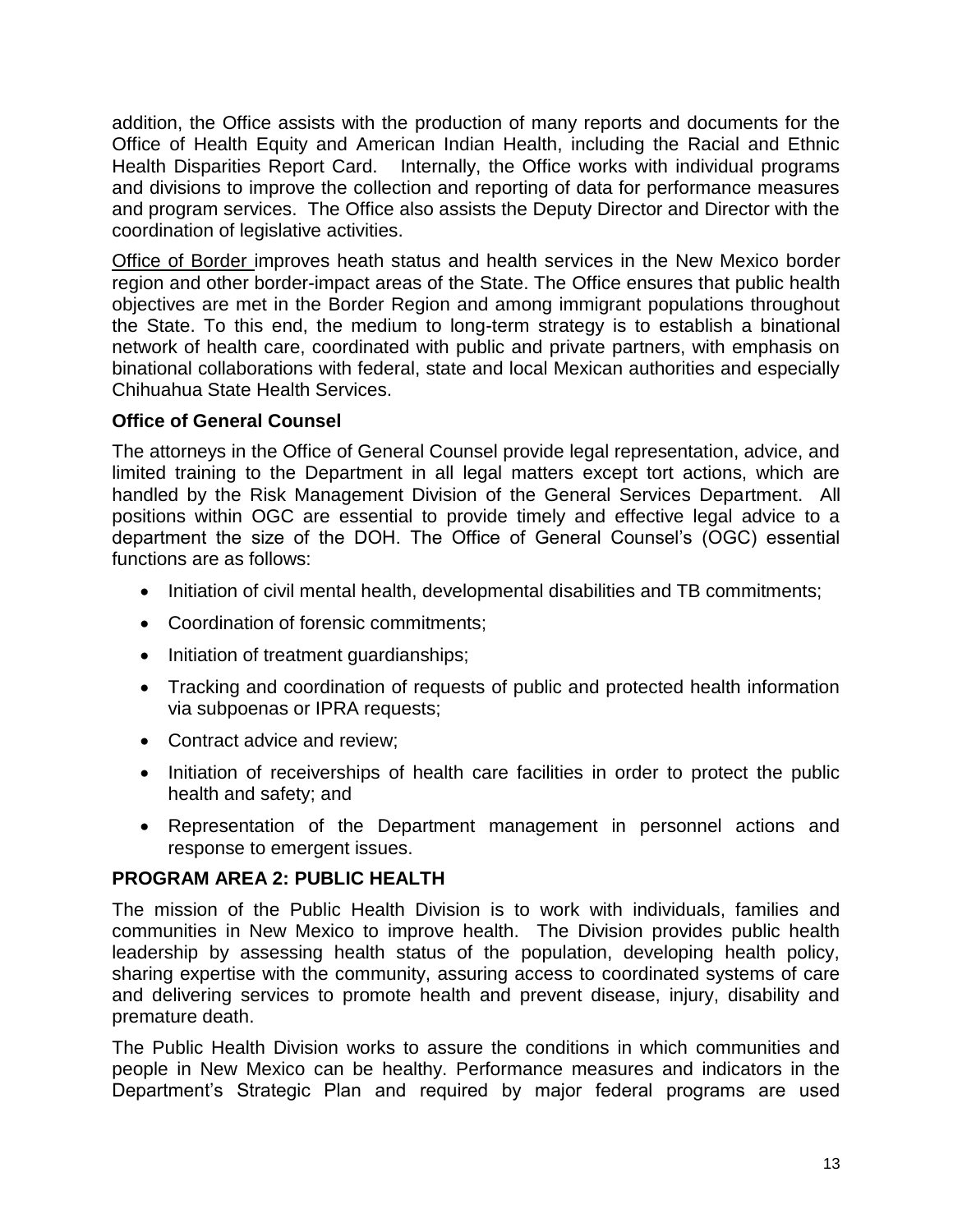continuously to monitor the status of specific activities, identify areas for improvement and serve as a basis for budget preparation and evaluation.

#### **Catalogue of programs and activities:**

Director's Office: Together with its partners, the Public Health Division is the official steward of the public's health. The Public Health Division has 1,024 employees, 55 local public health offices, 68 school-based health centers, 38 county and Native American community-based health councils, 82 primary care centers and 89 Women Infant and Children Supplemental Food Program sites. The Division provides the essential public health services that include prevention of disability, disease, and premature death and the promotion and protection of health. The Division provides these services through a myriad of direct services, programs, contracts and partnerships focusing on the health of whole communities rather than on the treatment of individuals once they have become sick.

Public Health Division Pharmacy supports public health programs by ordering, warehousing and distributing drugs and medical supplies to the 55 local public health offices and approximately 60 private medical providers who have formal agreements in place through various PHD programs. In addition, the pharmacy dispenses medications to HIV clients enrolled in the Insurance Assistance Program.

Family Health Bureau provides direct, enabling, capacity building and population-based services to reproductive-age women, mothers, infants, children, adolescents/youth, including children and youth with special health care needs and their families.

- Every month, **Women Infants and Children (WIC)** offers food assistance services to 69,000 pregnant, breastfeeding, or post-partum women, infants and children younger than 5 years of age. The Program additionally offers nutrition assessment, counseling and education and referrals to health and human service organizations.
- **Commodity Supplemental Food Program** serves nutritious commodity foods to 22,632 financially eligible pregnant, breastfeeding and postpartum women, as well as infants and children up to age 6, and seniors 60 years and older.
- **Farmers Market Nutrition** serves 20,257 financially eligible pregnant, breastfeeding and postpartum women and children each month through 687 farmers collaborating within 29 farmers markets. Recipients receive fresh, nutritious New Mexico grown fruits and vegetables. The farmers receive dollars through redemption market checks at the 29 markets throughout New Mexico.
- **Family Planning Program (FPP)** provides comprehensive family planning services, including clinic-based services and community education and outreach, to promote health and reproductive responsibility. The five strategies to reduce teen pregnancy are: family planning clinical services, comprehensive sex education, male involvement, adult-teen communication and service learning programs. The FPP also supports youth development activities with funding and training for the Teen Outreach Program, designed to prevent teen pregnancy and academic failure, in 17 sites in 10 counties (Bernalillo - 4 sites, Doña Ana - 3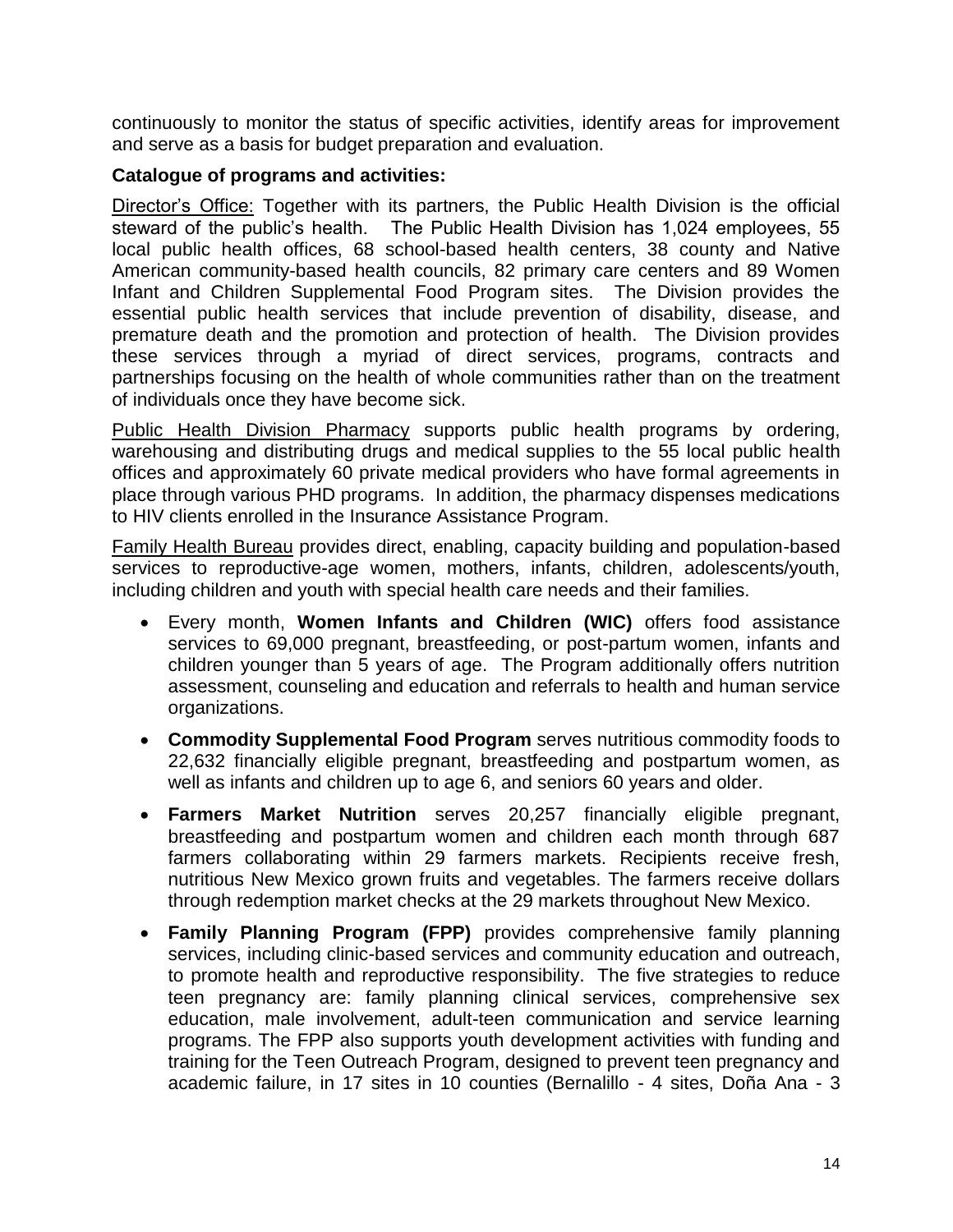sites, Chaves, Cibola - 2 sites, Luna, Rio Arriba, San Miguel, Sierra, Torrance and Valencia - 2 sites).

- **Children's Medical Services** is a combination of direct service, surveillance and prevention programs. The Children and Youth with Special Health Care Needs Program provides services for the prevention, diagnosis, treatment and surveillance of chronic medical conditions in children under the age of 21. This program oversees and coordinates screening of all newborns born in the state for genetic conditions and hearing loss, including assuring appropriate follow-up and care for infants identified through these screenings.
- **Child Health Program** works to promote the health and well-being of all children (0-10) and their families. Program efforts focus on the importance of early childhood and resiliency and provide training and technical assistance for programs serving children, youth, and families.
- **Families FIRST Perinatal Case Management Program** assists Medicaideligible women and children to gain access to needed medical, social, educational and all other services. Care coordination services may include coordination with providers of non-medical services such as nutritional programs or educational agencies when these services have been identified as necessary to foster positive pregnancy outcomes and promote healthier infants and children.
- **Sickle Cell Education** provides education on sickle cell anemia to a target population.
- **Maternal Health Program** assures that pregnant women have access to health care, and promotes optimal birth outcomes and perinatal care. This program administers the prenatal care program for uninsured women and safety net cases. In addition, it provides technical assistance and funds to public health offices that give prenatal care when it is not available in the area. It licenses Certified Nurse Midwives and Licensed Midwives, develops regulations for practice and assures compliance with those standards. It also promotes best practices and corrects deficiencies, solving pregnancy care problems.
- **Maternal Child Health (MCH) Epidemiology** supports the Pregnancy Risk Assessment Monitoring System (PRAMS), collects, analyzes, and disseminates public health data and information to support well-informed health policy and programs with a focus on the MCH population. The team is responsible for maintaining and strengthening the informed use of data and information in strategic health planning among state, regional, local community and Tribal groups through training and effective methods of data dissemination.

Infectious Disease Bureau provides direction and leadership to infectious disease programs that provide health, prevention and education services to children and adults, as well as support and research for recruitment and retention activities for health care professionals.

• **Immunization Program** is focused on one compelling goal – to appropriately immunize 90% of all children and at-risk adults. Services include: Vaccines for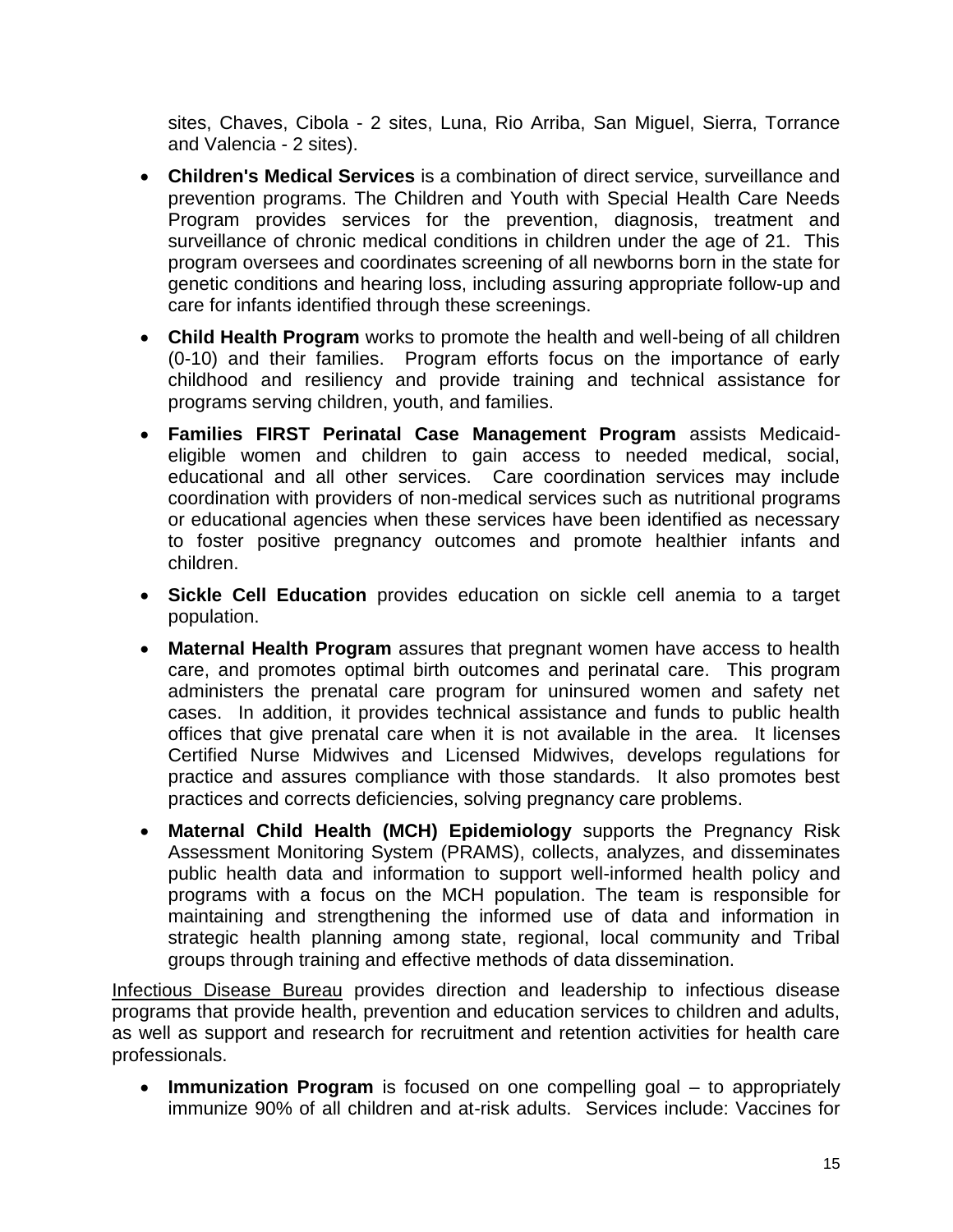all New Mexican children, hepatitis and tetanus/diphtheria vaccine for high-risk adults age 19 and older, influenza and pneumococcal vaccine for eligible seniors over age 65, informational resources, including information on vaccine safety, vaccine administration, and ways to improve immunization rates in provider offices, training on vaccine administration and practices, and information on where to obtain vaccinations.

- **Adult Influenza Vaccination Program** provides annual influenza vaccination for adults identified as high-risk for complications from influenza infection. Influenza vaccine provided by PHD is targeted to those who are uninsured, or face other barriers in getting this important protection.
- **Tuberculosis & Refugee Health Program** works to prevent exposure and transmission of tuberculosis (TB), and to successfully treat those with TB disease. The Program ensures that suspected and confirmed cases of tuberculosis are identified and treated promptly and appropriately. People infected with tuberculosis who are at risk for TB disease receive preventive therapy. Patients with active TB are monitored and treatment status documented. Extensive contact investigations are done to identify people who have come in contact with an infected person. TB medication is provided to all individuals with latent TB infection or active TB. The Refugee Health Program works to improve health screening, orientation and follow-up services for newly arriving refugees into New Mexico.
- **HIV/AIDS Prevention Program** provides HIV prevention interventions to assist individuals at risk for contracting HIV to practice safe sexual behavior. Works with a Community Planning Group, composed of individuals affected by the HIV epidemic, to prioritize the populations most at risk for HIV and determine which interventions will be most effective in preventing HIV.
- **HIV/AIDS Services Program** provides a full continuum of care to persons living with HIV/AIDS to slow or stop the progression of disease and to prevent the further spread of the virus. This program assures that all HIV positive individuals statewide have equal access to needed care regardless of ethnicity or geographic location.
- **Sexually Transmitted Diseases (STD) Intervention and Treatment** works to intervene in the spread of sexually transmitted diseases and reduce the complications of these diseases. The main objective of STD intervention activities is to prevent disease transmission by ensuring that all people who have or have been exposed to a treatable STD are promptly examined and adequately treated. Services include surveillance of STDs such as syphilis, gonorrhea and chlamydia, case detection through screening, treatment of diseases through local public health offices throughout the state, case follow-up to assure adequate treatment, behavior modification education to prevent disease infection, and education.
- **Harm Reduction Program** works to provide effective HIV, hepatitis, and STD prevention interventions and harm reduction education via syringe exchange to the state's adult injection drug user population. Syringe exchange has been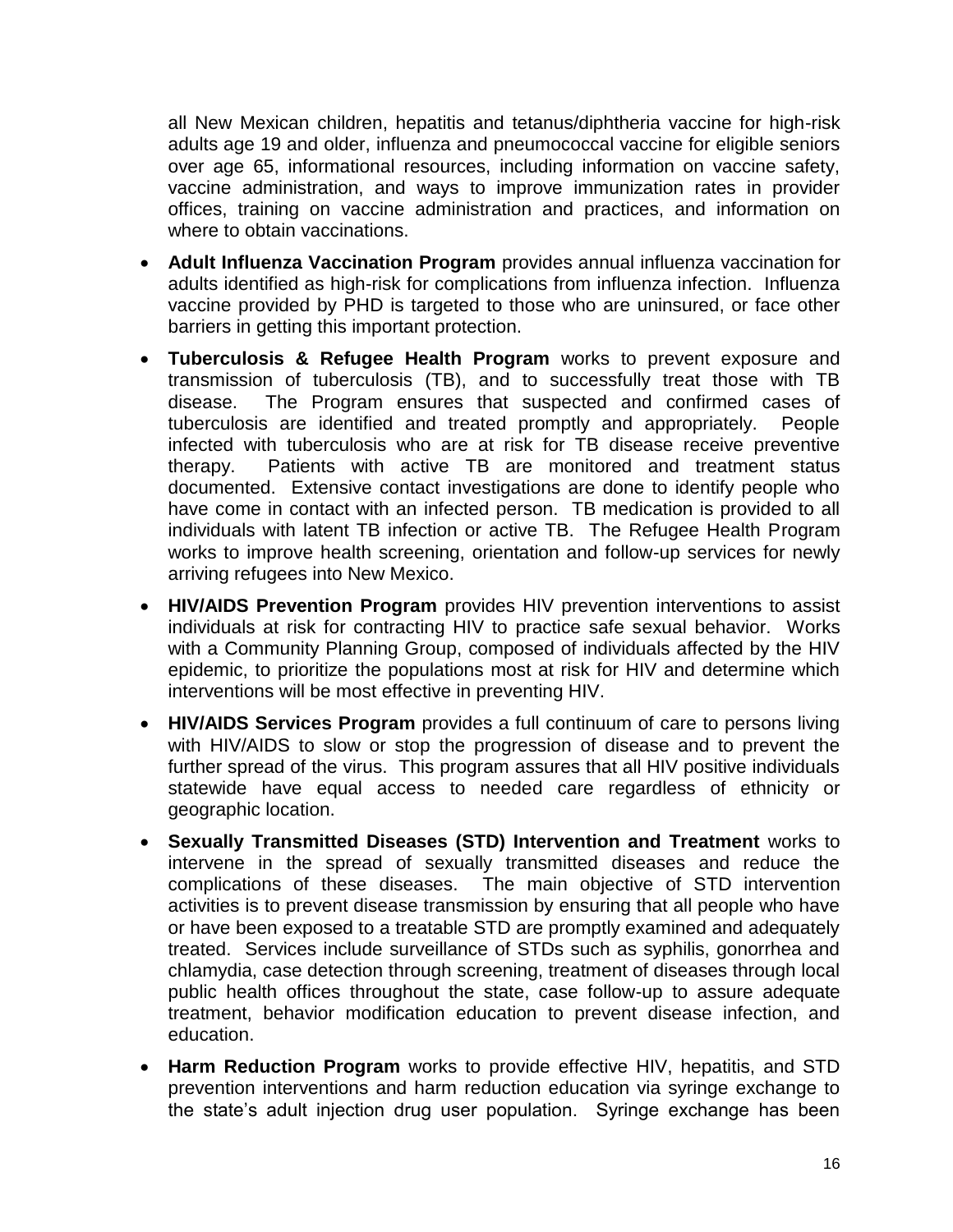shown to effectively reduce the transmission of infectious diseases by facilitating a reduction in the high-risk behaviors associated with injection drug use, thereby decreasing the potential damage to the individual and the resulting burden of that damage on the community.

- **Medical Cannabis Program** works "to allow the beneficial use of medical cannabis in a regulated system for alleviating symptoms caused by debilitating medical conditions and their medical treatments," while at the same time ensuring proper enforcement of any criminal laws for behavior that has been deemed illicit by the state.
- **Hepatitis Intervention Program** works to control the spread and severity of viral hepatitis. The program provides hepatitis education, training and information to the public and to health care providers. Adult Hepatitis A and B vaccine and Hepatitis B and C testing are available free for high-risk individuals through the program. The testing and vaccinations are available through syringe exchange sites, public health clinics, some community organizations, HIV counseling and testing sites, and public health outreach venues (mobile units).

Chronic Disease Bureau works to reduce the impact of chronic diseases on New Mexicans. This is accomplished by promoting healthy lifestyles, including physical activity, good nutrition, and avoidance of tobacco use. The Bureau also promotes the early detection of chronic diseases through screenings such as pap smears and mammograms. The Bureau reaches out to health care providers with education and support so they can effectively manage patients with chronic diseases.

- **Comprehensive Cancer Program** works to promote the health of New Mexicans through collaborative cancer prevention and control activities. Projects include skin cancer prevention education, prostate cancer early detection information and support, cancer survivor support and education, cancer patient housing and colorectal cancer prevention and early detection education.
- **Breast and Cervical Cancer Prevention and Screening Program** provides comprehensive breast and cervical cancer screening and diagnostic services to eligible low-income women statewide. The Program was founded on the rationale that breast and cervical cancer are most amenable to treatment when detected at an early stage.
- **Diabetes Prevention and Control Program (DPCP)** works to reduce the impact of diabetes and improve the quality of life for all New Mexicans with diabetes. The DPCP conducts diabetes surveillance and program planning which focuses on statewide prevention and activities that help people manage their diabetes. Diabetes management services include support for rural clinics to provide diabetes care, medications, and meters/test strips for uninsured and underinsured people with diabetes, professional development and training for health care providers to improve diabetes practice, and technical assistance, educational materials, and other resources for clinics and health care providers.
- **Tobacco Use Prevention and Control Program (TUPAC)** is a comprehensive, evidence-based tobacco use prevention and cessation program. TUPAC is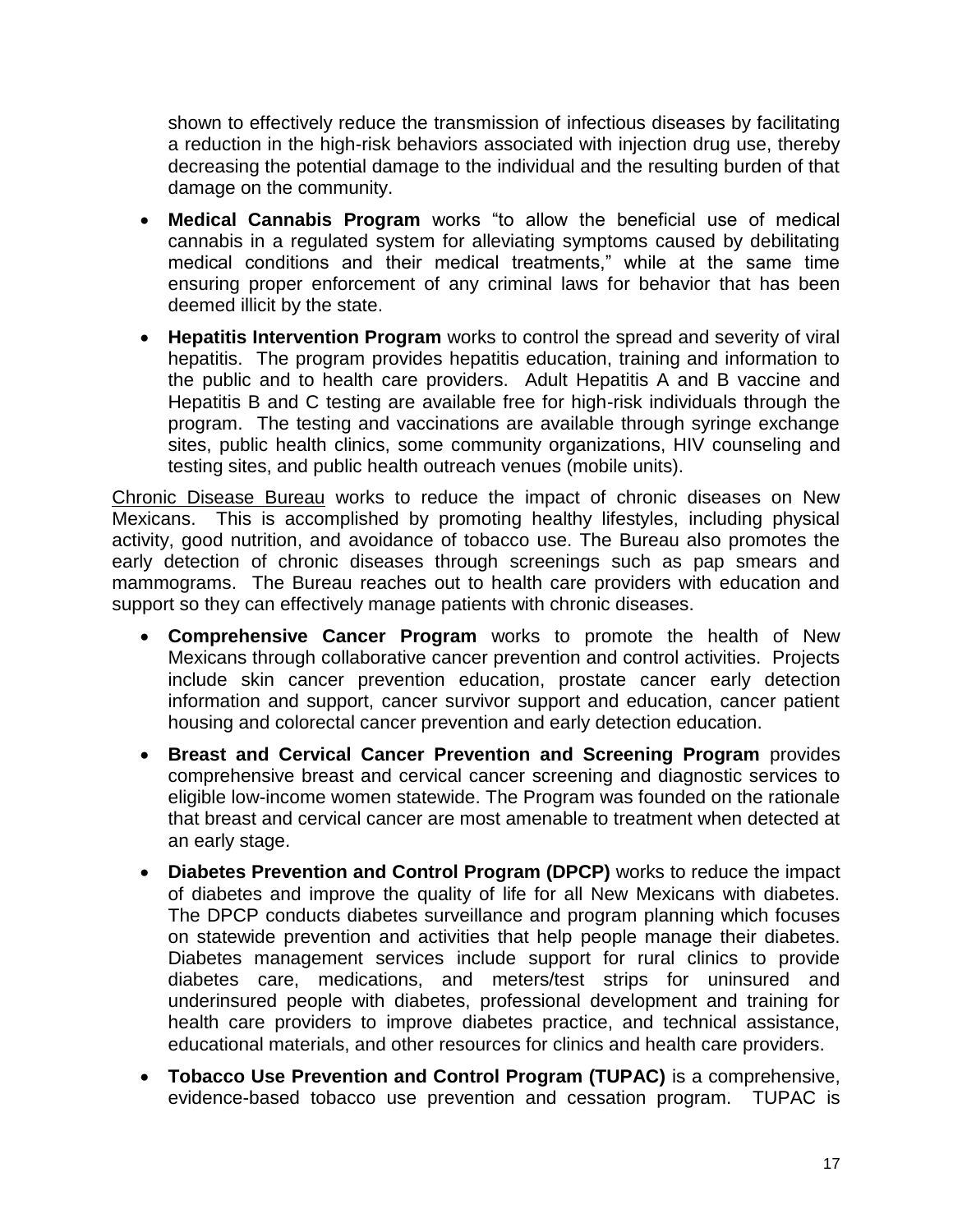responsible for leading and coordinating strategic efforts aimed at preventing tobacco use among youth, promoting smoking cessation among youth and adults, protecting nonsmokers from environmental tobacco smoke, and eliminating tobacco-related health disparities. The program achieves these goals through media campaigns, surveillance and evaluation, comprehensive community programs, cessation programs, school programs, and programs that focus on disparities.

• **Arthritis and Osteoporosis Program** works to increase awareness of and reduce the impact of musculoskeletal diseases on individuals and health systems. Program components are based on the National Arthritis Action Plan and address surveillance, communication and education, and policy programs and systems. This is accomplished through collaboration with partners to implement the objectives of the New Mexico Strategic Arthritis Plan.

Health Systems Bureau provides direction and leadership to programs that provide health, prevention and education services to children and adults, as well as support and research for recruitment and retention activities for health care professionals.

- **J1 Visa Waiver (State 30) Program** of the federal State Department permits foreign physicians to extend their residency in the US while they practice in underserved areas of New Mexico. The Department of Health can support requests for up to 30 candidates a federal fiscal year.
- **New Mexico Health Service Corps (NMHSC**) recruits and helps support health professionals in rural and medically underserved areas of New Mexico.
- **Office of Substance Abuse Prevention (OSAP)** establishes an integrated and comprehensive substance abuse prevention services delivery system through the promotion of sound policy, effective practice and cooperative partnerships to ensure the availability of quality prevention. It uses evidence-based prevention programs and infrastructure development activities. The OSAP provides the infrastructure and other necessary support to local stakeholders selecting and implementing policies, programs, and practices proven to be effective in research settings and communities. OSAP seeks to build the capacity of the state's local prevention providers to deliver effective prevention services aimed at reducing alcohol, tobacco and other drug abuse.
- **Office of Oral Health** works to promote oral health for children and adults, and to prevent dental diseases through select interventions and strategies. Staff work to develop sound public policy, resources, and to expand access to oral health care.
- **Office of School and Adolescent Health** works with communities, schools and organizations to develop systems of care for New Mexico students that incorporate primary care and behavioral health, and by promoting activities that reduce health and social barriers to learning. A school-based health center is a unique health service delivery site that becomes an integral part of the school. Health care providers from one or more health care entities come to the school to provide direct services. The scope of health care services provided by a school-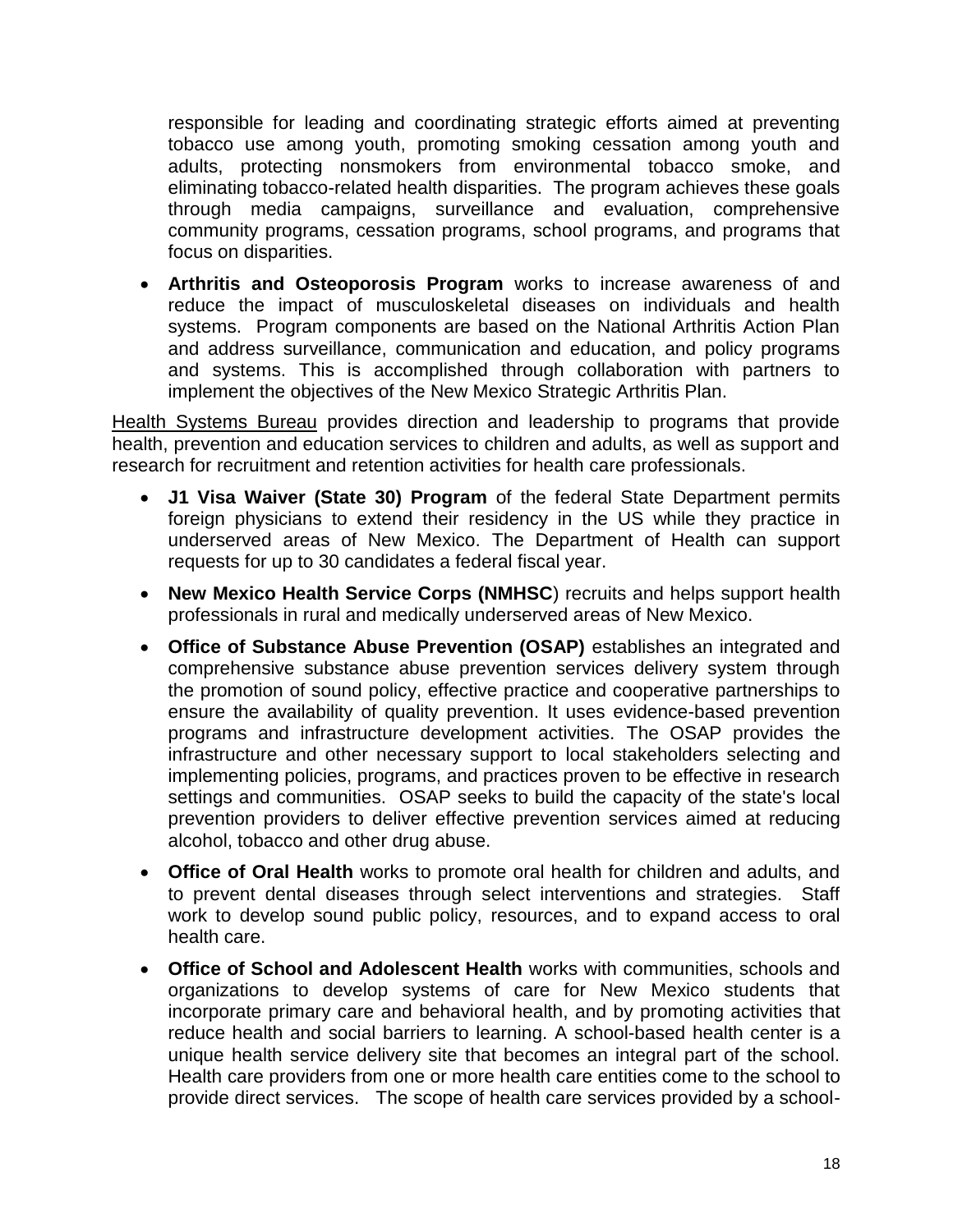based health center is determined at the local level through a collaborative process that includes the health care provider agency, the school district and the community. Strategies to connect health and learning include: 1) increasing the number of students and their families who are able to access quality health services; 2) improving the system of physical, dental and behavioral health services in schools; 3) advocating for and developing policies that integrate health and behavioral health services; 4) training school health professionals and staff to ensure high quality care is delivered to students; 5) developing the capacity of schools and communities to meet the health needs of students; 6) assessing, monitoring and reporting on the health status of New Mexico youth; and 7) fulfilling the mandate of the New Mexico Public Health Act to provide oversight for health service personnel in all New Mexico Public Schools. Services include School-based Health Centers, School Mental Health Program, School Nurse Technical Assistance/Support, Coordinated School Health, Adolescent Health, and Youth Suicide Prevention.

- **Telehealth** provides the capability to link school-based health centers to providers across the state using state-of-the-art telehealth practices. This approach allows the school-based health center to be responsive to the health care needs of a specific community and to operate within accepted community values and relevant state regulations and statutes.
- **Office of Rural and Primary Health Care** provides support to eligible community-based organizations in order to sustain a minimum level of primary health care services in Health Care Underserved Areas and to enable the development of new primary health care centers. Through the various programs and funding sources, the Office of Rural and Primary Health Care supports the recruitment and retention of health care professionals and the development of community health systems associated with Critical Access Hospitals, improves access to primary health care services, and, in partnership with the New Mexico Finance Authority, establishes standards and procedures for regulating programs pursuant to the Primary Care Capital Fund Act.
- **Primary Care Cooperative Agreement Program** coordinates State activities designed to improve access to primary care services with similar efforts of the federal government.
- **Rural Primary Health Care Act Program** provides support to eligible community-based agencies in order to sustain a minimum level of primary health care services in Health Care Under-served Areas (HCUAs), and enable the development of new primary care health centers or facilities in areas determined to be HCUAs.
- **Office of Health Promotion and Community Health Improvement** informs, educates and empowers local communities about health issues, mobilizes community partnerships to identify and solve health problems, and develops policies and plans that support individual and community health efforts.

Regions 1 and 3 consist of six counties: Bernalillo, Cibola, McKinley, Sandoval, San Juan and Valencia, which represent 52% of the state total population, with living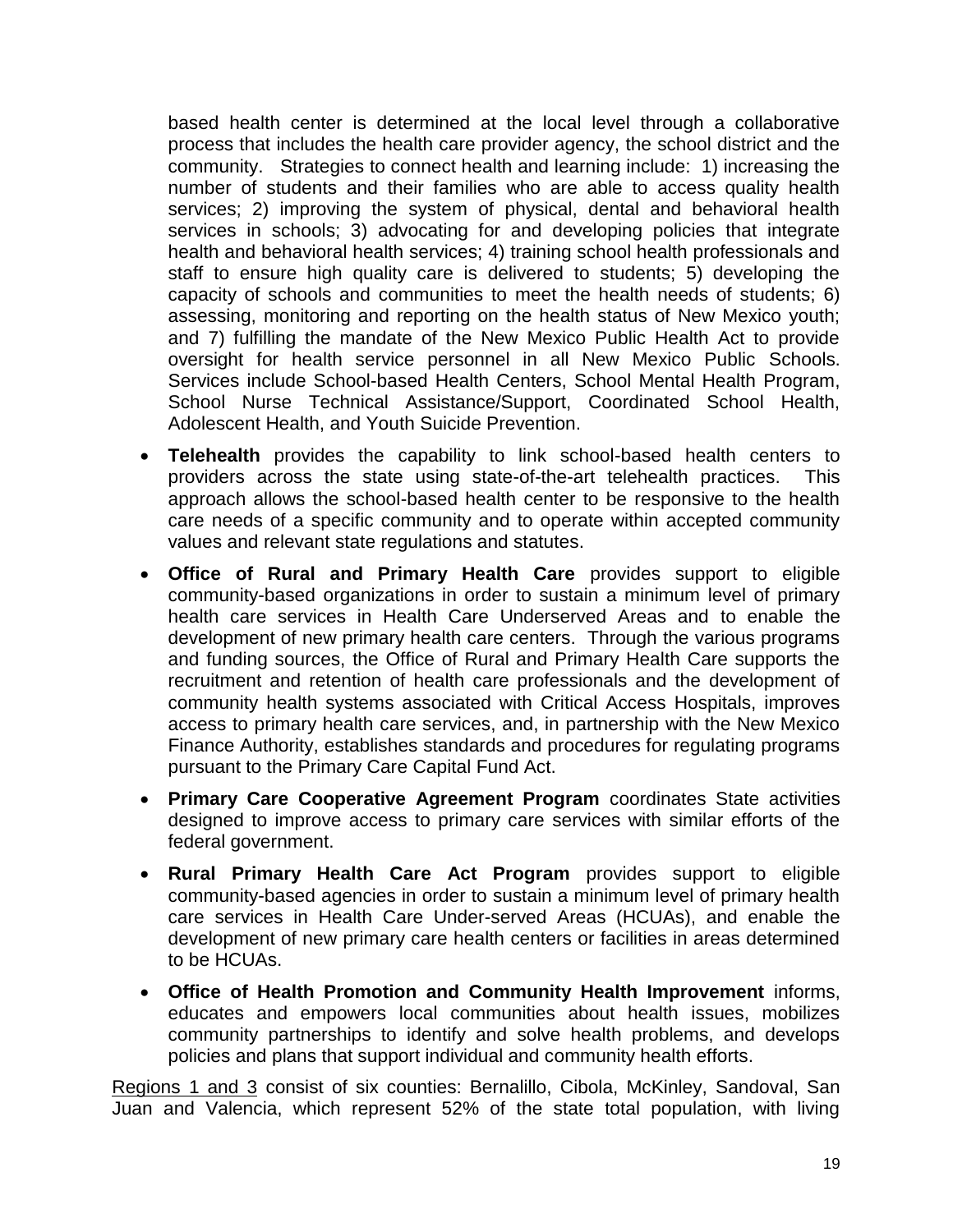conditions ranging from rural to urban settings. Many of the DOH goals can only be achieved though community and interagency partnerships. Each public health office provides leadership in the public health core functions of assessment, assurance, and policy development. Nineteen public health offices are located throughout Regions 1 and 3, including one in the Metro Detention Center in Bernalillo County. The offices may be staffed with only a nurse and a clerk, with additional staff rotating in to provide services, or the office may house a full complement of staff including nutritionists, social workers, disease prevention specialists and others. Public Health staff work to achieve positive public health outcomes by providing clinical preventive services, services to control and prevent the spread of communicable diseases, community health improvement services, improved access to care by assisting families to access Medicaid, school health programs, emergency preparedness activities and issuance of birth and death certificates. Public Health Office staff also provide a variety of case management programs and nutrition education.

Region 2 provides essential public health services in north central New Mexico through eight local public health offices and two satellite health offices. The nine counties in Region 2 include: Colfax, Guadalupe, Los Alamos, Mora, Rio Arriba, San Miguel, Santa Fe, Taos and Union. In Region 2 local health offices deliver over 20 programs to each community. These programs provide detection and control of disease outbreaks, family planning and sexually transmitted disease services, issuance of birth and death certificates, Women, Infant and Children (WIC) program services, school health programs, emergency preparedness for events involving biological agents, and community health initiatives. Through these programs, Region 2 delivers over 200,000 units of service a year. In addition, Region 2 builds and nurtures relationships with system partners at the state, county, city and community level. Through these relationships, local health offices are able to support a critical infrastructure assuring each community's safety, health status improvement, and a gratifying quality of life

Region 4 provides essential public health services to the southeastern quadrant of New Mexico. The counties in Region 4 include: Chaves, Curry, DeBaca, Eddy, Harding, Lea, Quay and Roosevelt. The combined population estimates from the 2000 Census total 268,100 for the region. There are 12 local health offices, and two satellite offices and mobile clinics that serve the residents of Region 4. The staff in Region 4 provide programs that include, but are not limited to family planning, sexually transmitted disease services, chronic disease prevention, infectious disease prevention including immunizations, detection and outbreak control, birth and death certificates, Women, Infant and Children (WIC) nutrition program, Children's Medical Services (CMS), schoolbased health programs (including mental health), emergency preparedness, and community-based initiatives. Region 4 served more than 35,000 individual clients in the last fiscal year with a total of approximately 200,000 contacts including CMS, WIC, clinical services, school-based services and community collaboration efforts.

Region 5 covers the ten counties in the southwestern quadrant of New Mexico: Catron, Dona Ana, Grant, Hidalgo, Lincoln, Luna, Otero, Sierra, Socorro, and Torrance. Approximately 200 staff working out of 21 local public health offices, 4 satellite clinics and the Dona Ana County Detention Center provide health maintenance and disease prevention services to more than 350,000 residents in this border region. The region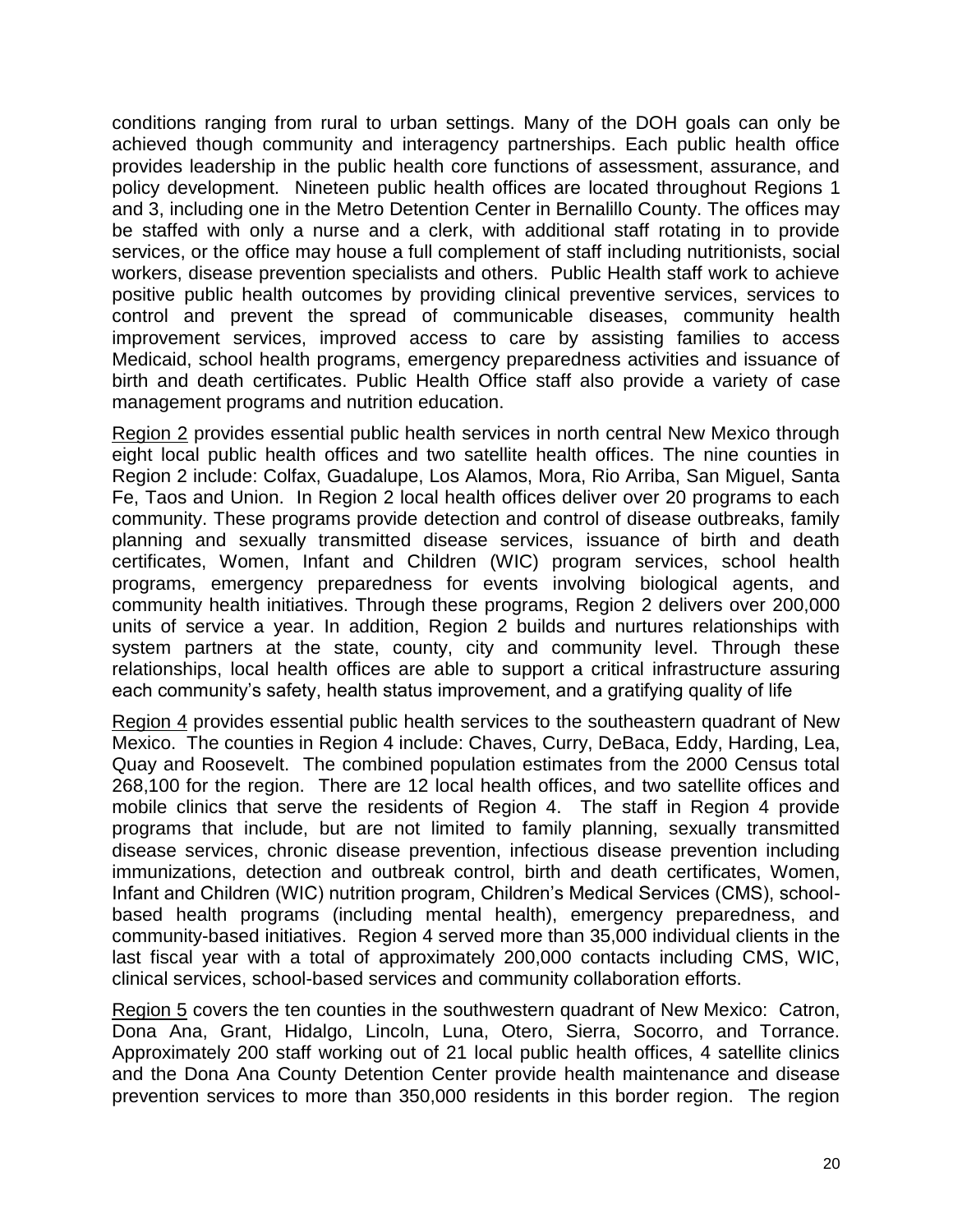also operates 4 mobile vans, which are used to deliver services to needy and underserved populations. Outreach and clinical services through the Disease Prevention Team and Clinical and Preventive Services, include immunizations, STDs, tuberculosis, family planning and adult wellness check-ups.

## **PROGRAM AREA 3: EPIDEMIOLOGY AND RESPONSE**

The mission of Epidemiology and Response is to monitor health, provide health information, prevent disease and injury, promote health and healthy behaviors, respond to public health events, prepare for health emergencies and provide emergency medical and vital registration services to New Mexicans.

## **Catalogue of programs and activities:**

Environmental Health Epidemiology Bureau investigates illness due to environmental agents and provides surveillance, data analysis, and policy development for environmental health issues. It also collaborates with the New Mexico Environment Department to address and investigate how air and water quality impact health.

- **Occupational Health Epidemiology** conducts surveillance of occupational health conditions that are the consequence of the workplace environment of New Mexicans. Specifically, it identifies the magnitude and distribution of work-related health problems, track trends, and targets responsible industries or work processes for intervention.
- **Asthma Program** describes and monitors the burden of asthma in the state. It develops, promotes, and delivers statewide asthma education and training to all levels of asthma health care professionals and patients, families, schools, and communities. The program also strives to reduce the barriers to asthma care and the environmental causes and triggers of asthma.
- **Environmental Public Health Tracking Program** examines environmental hazard data, human exposure data, and health effects data. It is working to develop a website that will provide a variety of environmental health information, including levels of contaminants in the environment, levels of actual exposure in populations, and health effects. It also has investigated the link between arsenic levels in drinking water and health outcomes such as cancer, and the link between air quality and asthma occurrence.
- **Lead Poisoning Prevention Program** conducts surveillance of lead poisoning in children and adults and provides home evaluations when the source of lead is not easily ascertained. It also provides educational materials to parents, physicians, and members of the public.

Infectious Disease Epidemiology Bureau conducts infectious disease surveillance and responds to occurrences of infectious diseases of public health significance. It collects and analyzes infectious disease reports to detect outbreaks and identify trends.

• **Infectious Disease Surveillance Program** conducts surveillance for infectious diseases that are reportable by law to the Department of Health. The program collaborates with DOH Public Health Division staff to investigate cases, clusters and outbreaks of infectious diseases. It uses an electronic database to track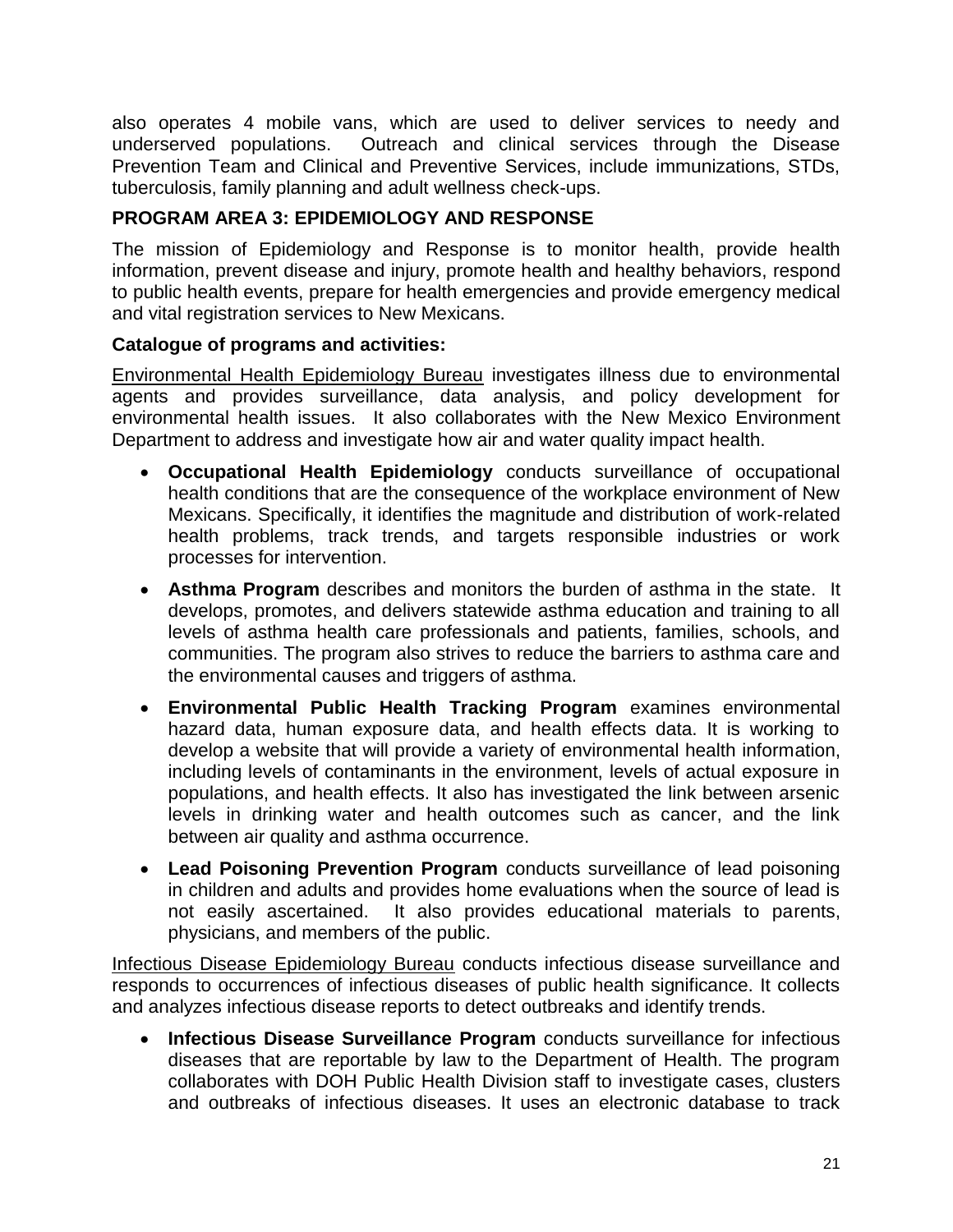investigations, monitor disease trends, detect outbreaks and contribute to national infectious disease surveillance and response.

- **HIV and Hepatitis Epidemiology Program** conducts active surveillance of HIV/AIDS and acute and chronic hepatitis B and C, and works with community groups and health care providers to promote better understanding of HIV/AIDS in New Mexico. The program disseminates data to a variety of health care professionals, organizations, and individuals in and out of state.
- **Emerging Infections Program** is a network of 10 state health departments and the Centers for Disease Control and Prevention (CDC) that conducts active surveillance, applied epidemiology and laboratory research, and implementation and evaluation of prevention and intervention projects for the active bacterial core surveillance (ABCs), the Foodborne Diseases Active Surveillance Network (FoodNet) and respiratory disease.
- **Zoonoses Program** conducts surveillance for humans, animals and insect species as they relate to diseases that can be transmitted to humans from animals (e.g., hantavirus pulmonary syndrome, plague, tularemia, West Nile virus and rabies). The program performs field investigations, disease prevention and control activities, and contributes to policy development.

**Bureau of Health Emergency Management prepares for health emergencies, including** public exposure to biological or chemical agents from terrorism or naturally occurring events such as disease outbreaks or natural disasters. The Bureau is the primary state agency point of contact for all public health and medical needs during an emergency or disaster in accordance with the National Incident Management System (NIMS).

- **Health Emergency Management Education and Performance Management Program** develops and delivers Health and Medical Emergency Management training in compliance with federal regulations. Classroom, online, drills, exercises and federally sponsored events are offered.
- **Health Emergency Management Planning and Resource Management** is responsible for managing the Strategic National Stockpile, equipment and supplies that will be mobilized in the event of a disaster, tracking bed and resource capacity and deployment to accommodate surges in resource needs.
- **Emergency Health Care Response Program** directs healthcare preparedness activities throughout the state in partnership with hospitals, primary care clinics, and other healthcare entities. This work is focused on incident management planning, training and exercise oversight, and procurement efforts associated with establishing redundant power generation and a statewide emergency communications network.
- **Pandemic Planning and Performance Measures Program** coordinates statewide pandemic influenza planning in collaboration with other State agencies, health care partners, first responders groups, and local communities. The program also coordinates assessment of health preparedness programs through data collection and reporting of performance measures to federal funding agencies, the Governor's Office, and other entities, as required.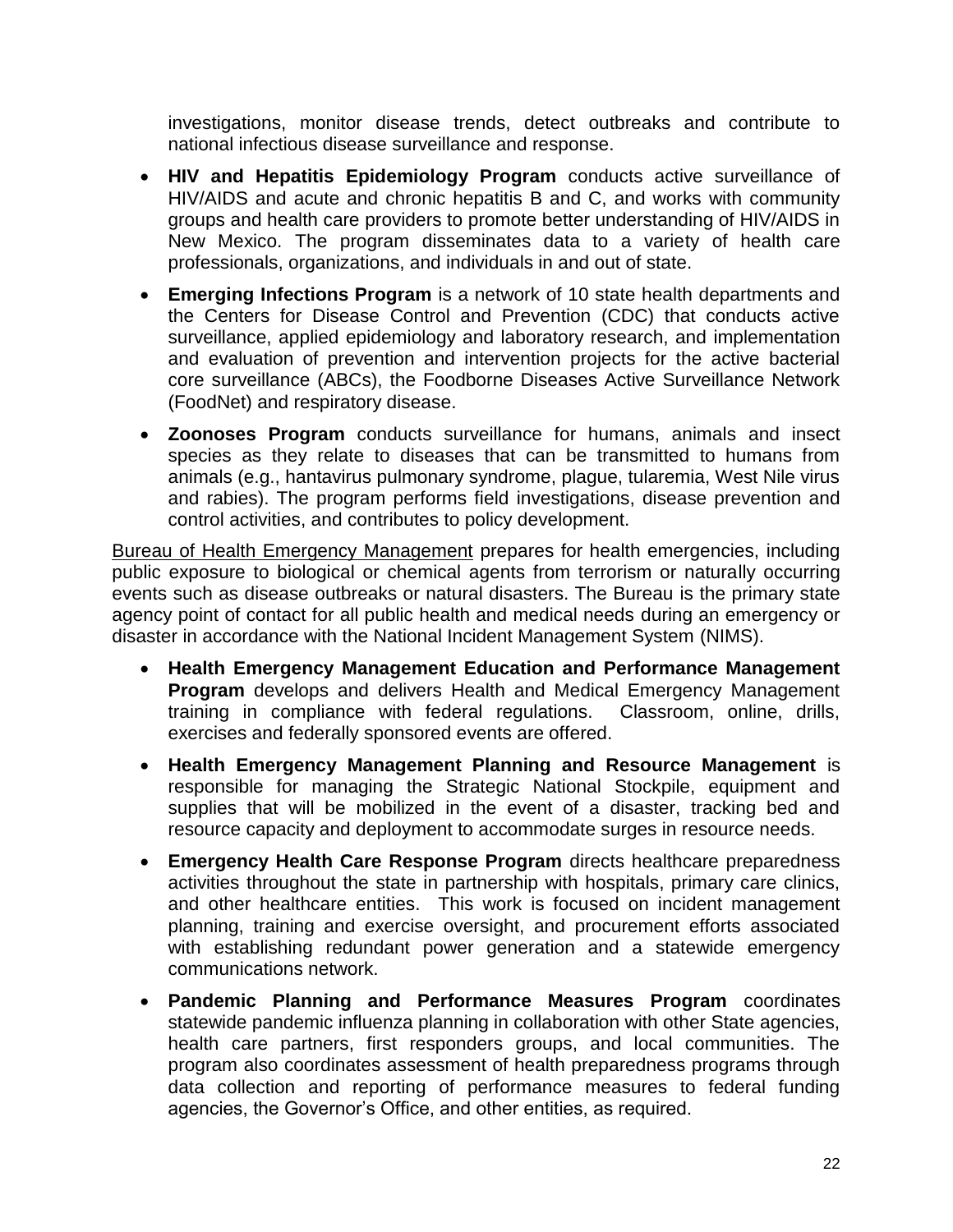Bureau of Vital Records and Health Statistics operates and maintains the state vital statistics system through the registration of births and deaths and receipt of fetal death and abortion reports. The Bureau issues birth and death certificates and provides vital statistics and data for administrative and research purposes.

- **Vital Records Program** registers all births and deaths occurring in the state and collects reports of fetal deaths and induced terminations of pregnancy. Information is provided by hospitals, funeral homes, physicians, Tribal officers and the Office of the Medical Investigator. This program issues birth and death certificates and collects fees for birth and death certificate searches. Additionally, the vital records program amends records and creates new records following adoption, legitimation and paternity determination. An electronic registration system called E-Vitals is used to register vital records, issue certificates, and query data.
- **Health Statistics Program** produces statistics; reports and data files derived from the birth, death, fetal death, and induced termination of pregnancy records. Data is provided to researchers and federal, state, and local agencies and is used for research and administrative purposes. Vital statistics data is confidential in New Mexico and requests for data are reviewed to maintain confidentiality.

Emergency Medical Systems (EMS) Bureau provides regulatory oversight, data collection and analysis, testing and licensing of providers, and EMS Fund Act fund distribution for the Emergency Medical Services Program.

- **Trauma Program** collaborates with multiple entities in the state in developing a statewide trauma system that assures timely, quality, cost-efficient and definitive care for the trauma patient. Additionally, the program pursues trauma prevention activities to decrease the incidence of trauma.
- **Emergency Medical Services (EMS) Program** works to provide an emergency medical services infrastructure that assures that all residents of New Mexico will have competent EMS personnel who arrive in a timely manner and provide quality emergency pre-hospital care when necessary. This program licenses all levels of EMS caregivers, and provides regulatory oversight for and certifies nontransporting medical rescues, emergency medical dispatch programs, and air ambulance services.
- **Stroke Program** collaborates among public and private sector partners in developing a statewide stroke system of care, including increasing public awareness and education. The program assists pre-hospital care providers and hospitals in developing a comprehensive stroke care clinical pathway, including the use of evidence-based guidelines and continuous process improvement.

Injury and Behavioral Epidemiology Bureau conducts surveillance of prescription and illicit drug and alcohol abuse, fatal and non-fatal injuries, and a wide variety of other health conditions, diseases, and related behaviors in the New Mexico population. It also addresses the \$4.8 billion per year burden of injury in NM by promoting and implementing evidence-based injury prevention strategies.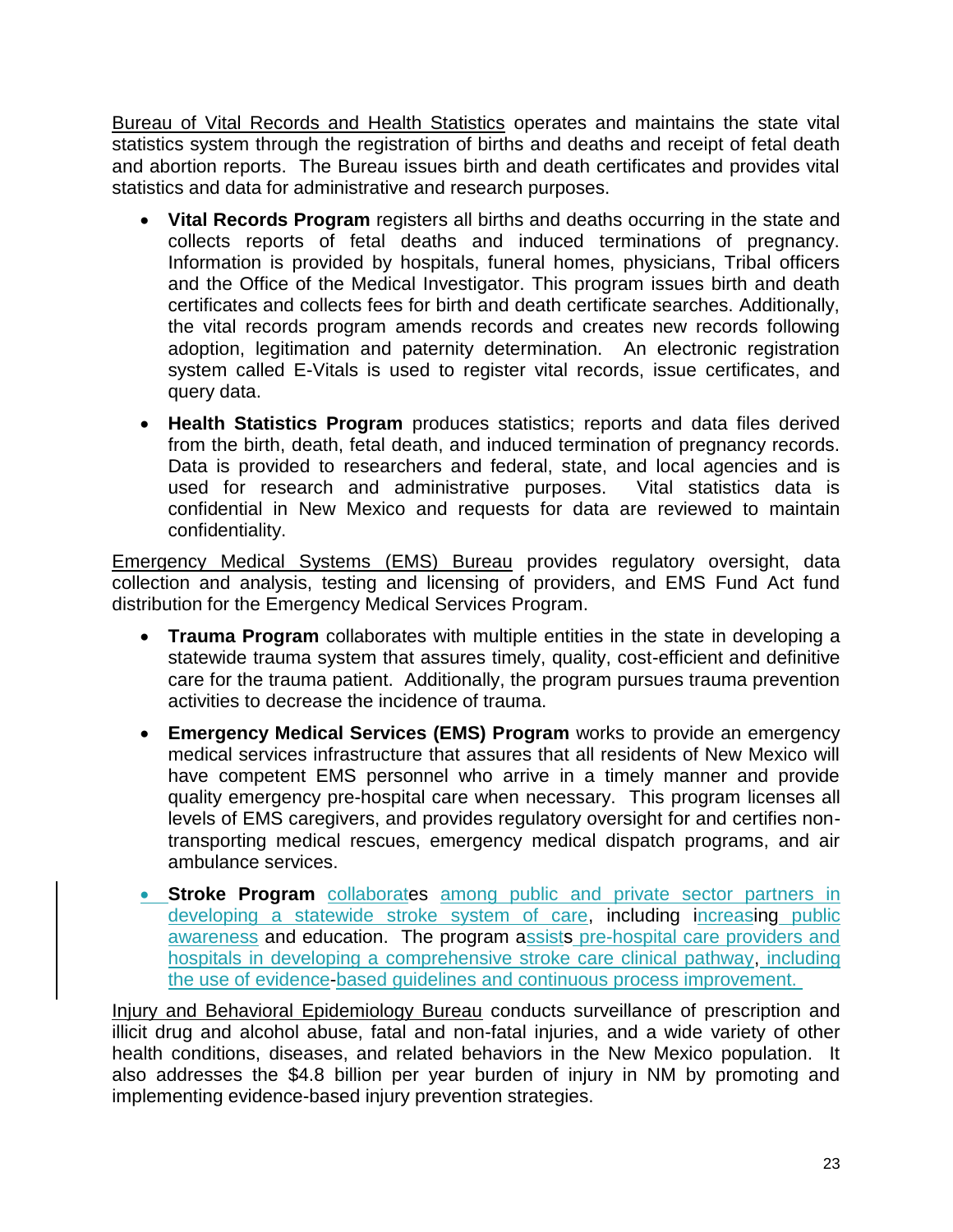- **Office of Injury Prevention** monitors changes in the patterns of injuries experienced by New Mexicans, prepares and distributes statistics on injuries at local and state levels, operates firearm injury surveillance systems in hospital Emergency Departments, and conducts surveys on traffic safety issues.
- **Substance Abuse Epidemiology Section** describes and monitors the burden of substance use and mental health conditions in New Mexico, and provides policy recommendations as appropriate. This Section conducts surveillance of substance use behaviors, mental health conditions, drug overdose deaths, and other drug- and alcohol-related mortality.
- **Survey Section** is responsible for the Behavioral Risk Factor Surveillance System and Youth Risk and Resiliency surveys, population-based estimates of a wide variety of diseases and health conditions and associated behaviors in the adult population of New Mexico. The estimates derive in part from a state-of-theart computer-assisted telephone interview system, which is capable of implementing health surveys following scientific sampling methods.

Community Health Assessment Section strengthens public health assessment capacity in DOH, counties and tribes throughout New Mexico. It provides training and technical assistance to DOH programs, counties, tribes and other local entities in the use and interpretation of public health data. It provides web-based and other access to meaningful data and information to support state and community assessment activities.

• **Tribal Epidemiology** improves epidemiologic and public health assessment capacity for New Mexico American Indian Tribes by working with the IHS, tribal epidemiology centers, DOH epidemiologists, and Tribal governments to improve collection, reporting, management and analysis of data for public health events. It develops, analyzes, and disseminates American Indian- and tribe-specific data.

## **PROGRAM AREA 4: LABORATORY SERVICES**

The mission of the Scientific Laboratory Division (SLD) is to provide analytical laboratory services and scientific advisement services for tax-supported agencies, groups, or entities administering health and environmental programs for New Mexicans.

## **Catalogue of programs and activities:**

Activities conducted by SLD can be classified into one the following 11 core functions:

- Disease prevention, control and surveillance
- Reference and specialized testing
- Environmental health and protection
- Food safety
- Emergency response
- Lab improvement and regulation
- Policy development
- Public health-related research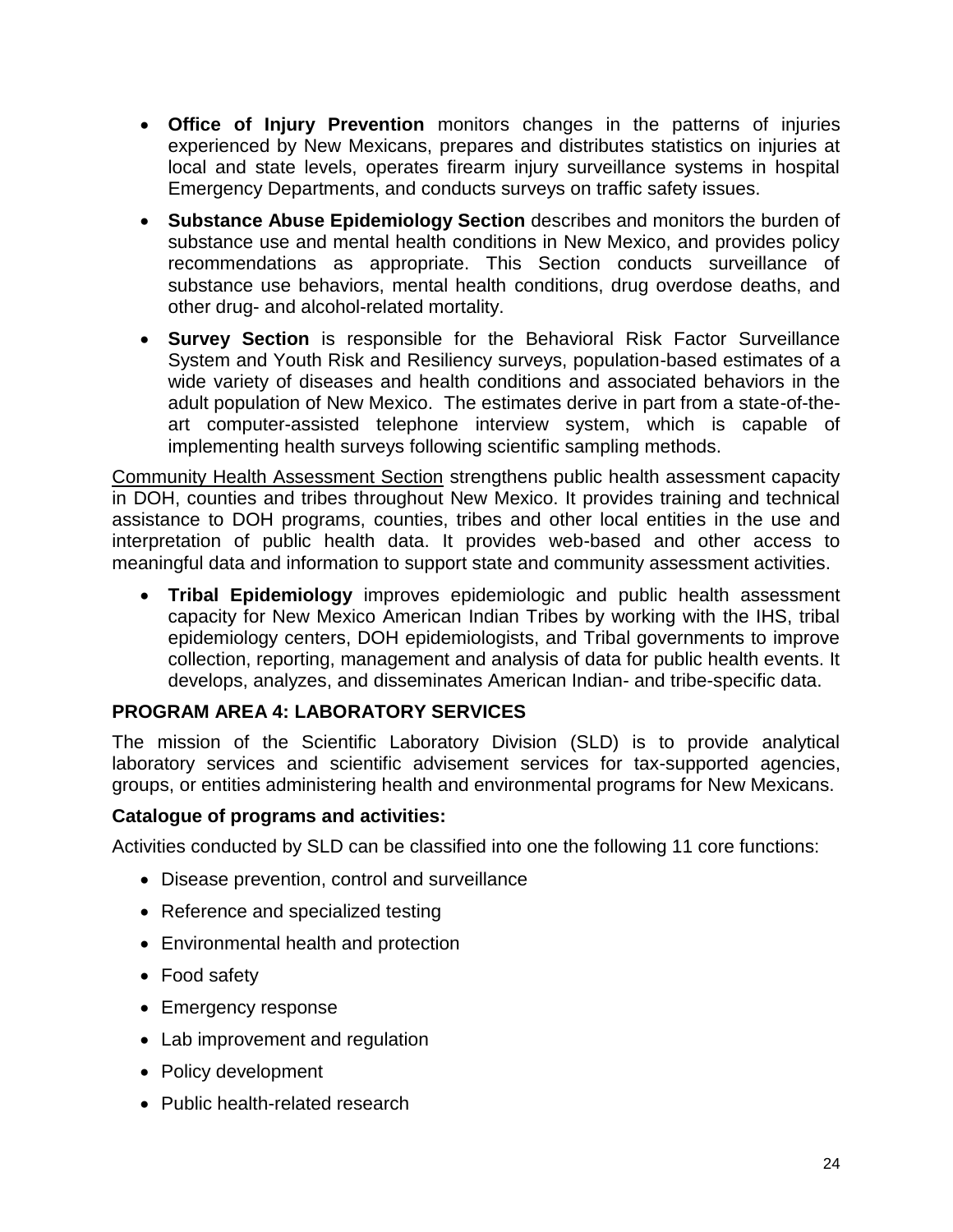- Training and education
- Partnerships and communication
- Integrated data management

These functions/activities are carried out by one of the bureaus listed below:

Biological Sciences Bureau conducts individual patient testing in support of prenatal and sexually transmitted disease clinics for the Public Health Division, and tests animals, livestock and wildlife for veterinarians through the Department of Agriculture. SLD is the only lab in New Mexico that tests for rabies and plague in animals and humans. In addition, it performs diagnostic testing for the Office of the Medical Investigator to determine cause of death. The Bureau is also the sole state lab facility responsible for the detection and control of infectious disease outbreaks in humans and animals, and it is the only food testing laboratory for the investigation and control of food borne illnesses. The Bureau is the state reference laboratory for "difficult to detect," emerging and re-emerging diseases (e.g. SARS, avian flu, West Nile), performing this role for all of the hospitals and clinical labs in New Mexico. As the state's bioterrorism response laboratory, SLD is the response lab for the US Postal Service and works closely with Department of Public Safety and the Federal Bureau of Investigation statewide. The Bureau also has a regulatory role, serving as the inspection arm for the Department of Agriculture and Environment Department certification programs of private drinking water testing and dairy testing labs within the state.

Chemistry Bureau conducts environmental testing of air, water and soil for the Environment Department, the Albuquerque and Bernalillo Environmental Health Divisions and tribal environmental agencies, and is the primacy laboratory for drinking water testing in New Mexico. The Bureau conducts environmental testing for organics, inorganic, heavy metals (lead, arsenic mercury) at environmental hazard sites, after environmental spills, and in investigations of human exposure to hazardous compounds (biomonitoring). The Bureau also is one of 10 national chemical terrorism response laboratories, and serves as a key player in the national chemical terrorism response plan.

Toxicology Bureau is the sole state forensic drug testing laboratory for the New Mexico Implied Consent Act (DWI testing) and for the Office of the Medical Examiner. As such, the Bureau tests for alcohol and drugs in DWI/DUID cases and on autopsy cases to determine cause of death. In addition to drug testing, the Bureau is responsible for setting DWI regulations, training and certifying biennially all law enforcement personnel in New Mexico as operators of breath alcohol analyzers. The Bureau also biannually certifies, inspects, and repairs all evidentiary breath alcohol analyzers used in New Mexico. Finally, the Bureau provides expert witness in defense of its results in DWI cases statewide, handling over 1,200 subpoenas per year.

Program Support Bureau of SLD provides all fiscal, purchasing, human resource, engineering and facility maintenance functions at SLD that support the scientific and business operations of the division.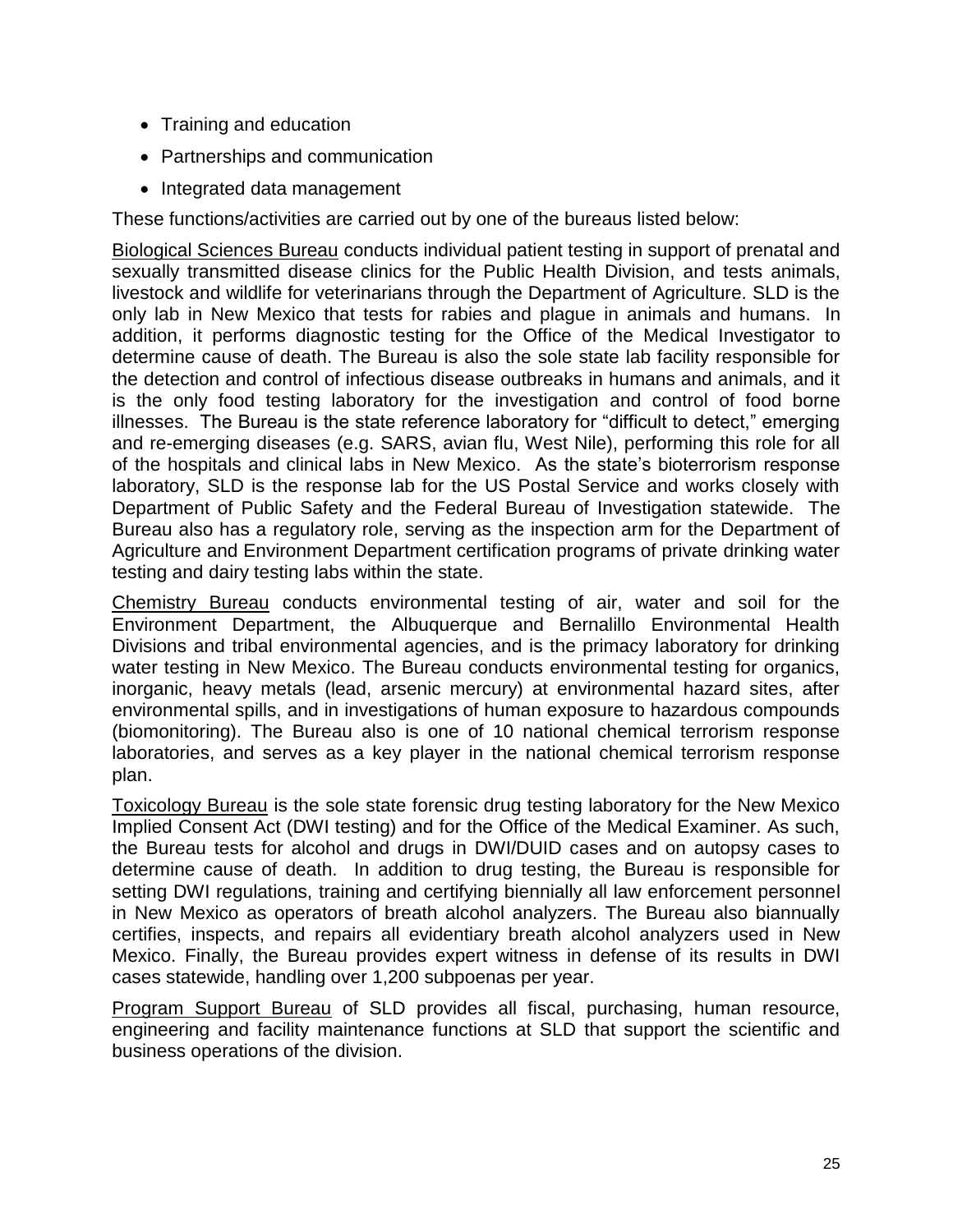## **PROGRAM AREA 6: FACILITIES MANAGEMENT**

The Office of Facilities Management mission is to provide oversight of Department of Health facilities which provide mental health, substance abuse, nursing home care, and rehabilitation programs in facility and community-based settings to New Mexico resident who need safety net services.

## **Catalogue of programs and activities:**

OFM directly supervises six facilities and a community program: New Mexico Behavioral Health Institute, Fort Bayard Medical Center, Turquoise Lodge, New Mexico Rehabilitation Center, Sequoyah Adolescent Treatment Center, the New Mexico State Veterans Home and Los Lunas Community Program.

## **Fort Bayard Medical Center & Yucca Lodge**

The mission of Fort Bayard Medical Center is to provide quality safety-net healthcare services for mentally and physically challenged individuals of all ages who need longterm care, short-term rehabilitation, and/or chemical dependency treatment.

Long-term care services are provided in the 200-bed dually certified nursing facility. Five residential care floors, including a certified Veteran's unit and locked units for Alzheimer's and dementia residents. Those patient care areas are supported by a host of other services, including pharmacy, therapies, social services, activities and support services such as laundry, housekeeping, maintenance, and food services.

Yucca Lodge is licensed as an adult residential care facility and provides inpatient chemical dependency and social detox services to clients throughout New Mexico. This chemical dependency treatment program has historically served New Mexicans with little or no health resources. Native American communities, the courts, probation & parole officers and allied agencies have provided referrals.

#### **Los Lunas Community Program**

The mission of the Los Lunas Community Program is the assurance of caring, high quality support, and services that assist New Mexicans with developmental disabilities to live a life, which is self-directed, includes good health, a safe environment, meaningful relationships and opportunities for personal growth in community based settings.

The Los Lunas Community Program (LLCP) provides direct supports and services to persons with developmental disabilities who reside in Valencia and Bernalillo counties.

The supports and services provided include:

Supported Living - The individuals live in a home with up to three other individuals, as determined by the Inter-disciplinary Team (IDT). The Los Lunas Community Program provides homes in neighborhoods throughout the county, both in rural and urban settings. Consumer programs are implemented as designed by the interdisciplinary teams. All homes are staffed by employees of the Los Lunas Community Program and are overseen by LLCP management staff. Staffing ratios are determined according to the needs of the consumers; this includes both residential as well as nursing staff.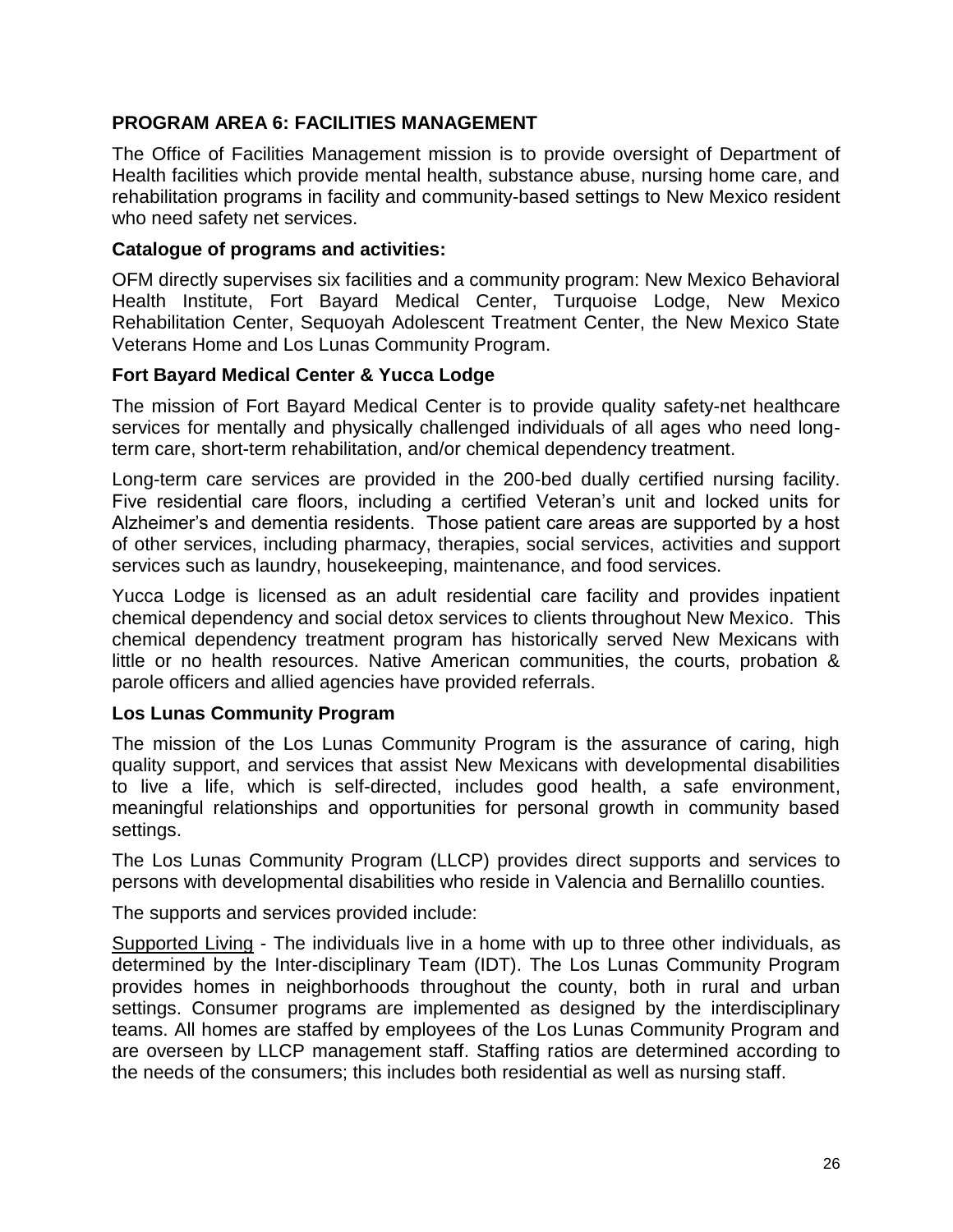Family Living - Providers are contracted through the agency. All providers are screened through interviews, background checks, reference checks and home visits. No more than 2 individuals are supported in any given home. Los Lunas supports both natural and surrogate families in this model. Each consumer is assigned a service coordinator to facilitate the provision of services, monitor program implementation, document progress and act a liaison between families/guardians, team members and the LLCP. Each consumer has both a home and main chart, which are maintained by the LLCP. Home-based providers are expected to participate fully in the IDT process. Training is provided free of charge by the LLCP.

Substitute Care/Respite Services - Services are offered through a contract with the substitute care/respite provider. Individuals who have been chosen by the family are approved by the Los Lunas Community Program and meet all other requirements, provide service as outlined in their contract. The person receiving services does all the scheduling.

Supported Employment - Provides face-to-face support of consumers in community based employment and may include cottage industry and self-employment settings. This model emphasizes individual goals, community inclusion and independence as well as health and safety. This model may require full time support in the beginning with support fading whenever possible as employment stabilizes. This service includes making arrangements for transportation, job development, and job placement. Employment services under this model may be interspersed with Community Membership/Volunteerism services in accordance with the Individualized Service Plan (ISP).

Adult Day Habilitation and Community Access - Services are based on individual need as determined by the IDT. Each consumer has an individualized schedule, which emphasizes integration and promotes neighborhood involvement. The Day program managers schedule for quality and integration with the ISP. Staff participating in the Day Habilitation program is in the community. Staffing ratios are determined by consumer need and may be adjusted according to the activities planned. Activities in the community include music therapy, arts and crafts classes, computer classes, and therapy and literacy programs. Many of the consumers spend and participate fully in community activities in Albuquerque, Los Lunas and Belen.

Tier III Crisis Supports - Service will be provided to individuals who's IDT has determined that Tier III Crisis support is necessary to maintain a safe environment where the individual can be stabilized. Supports may be provided in the individual's residence or in an alternative environment.

## **New Mexico Behavioral Health Institute**

The mission of New Mexico Behavioral Health Institute is to meet the diverse and evolving mental and health care needs of all New Mexicans. To this end the New Mexico Behavioral Health Institute at Las Vegas leads in the development of a comprehensive, integrated network of services of the highest quality in collaboration with health care providers throughout the state of New Mexico.

NMBHI provides specialty health care services, which includes: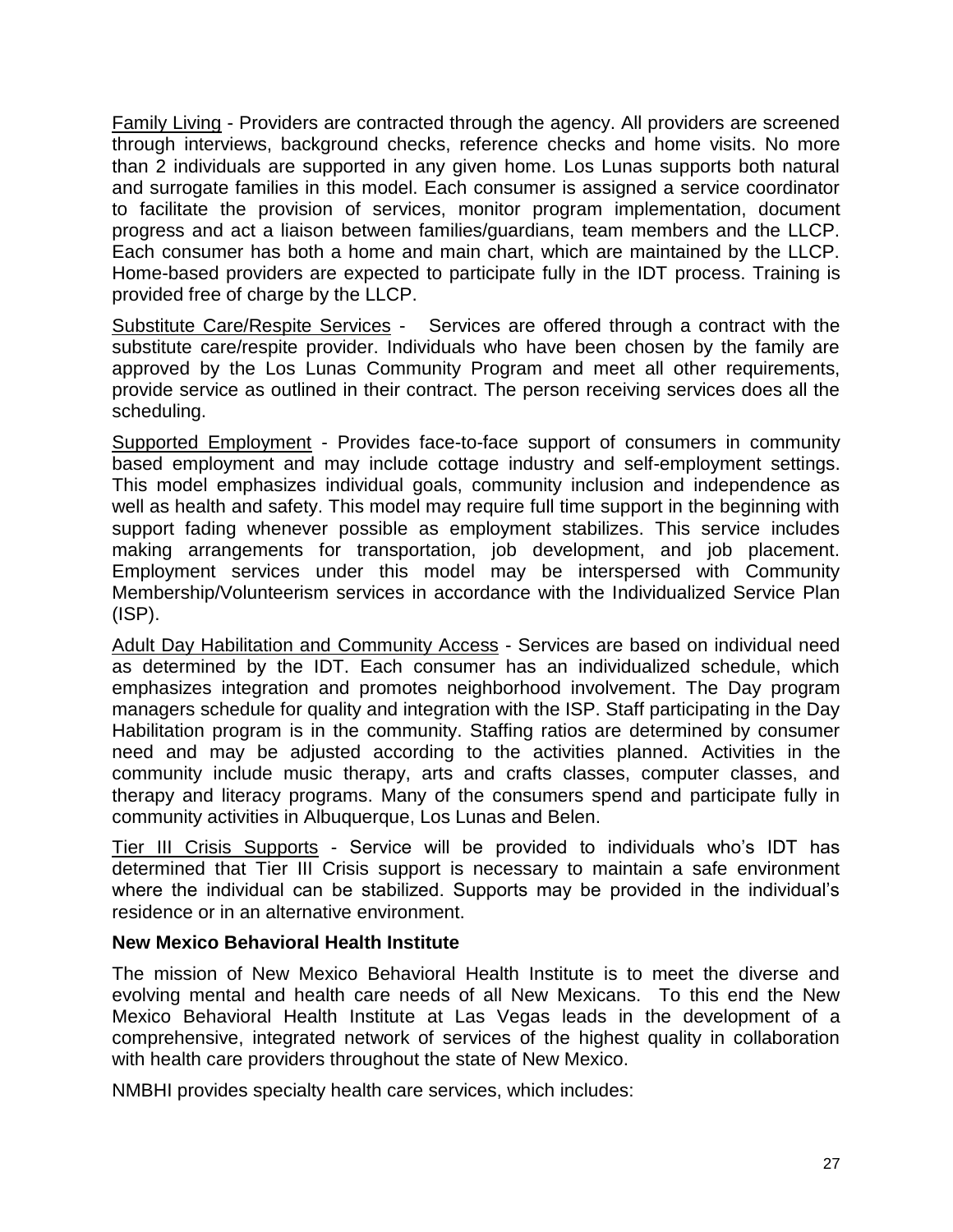Adult Inpatient Psychiatric Hospitalization - Serve patients from the entire state of New Mexico by providing individualized short-term and long-term inpatient treatment.

Forensic Evaluations and Treatment - Forensic evaluation and treatment are provided to adult patients who have allegedly committed major felonies. These individuals are court ordered by New Mexico State District Courts to undergo pre-trial evaluations of competency to stand trial, criminal responsibility, and/or specific intent.

Sex Offender Treatment Program (STOP) - Adult sex offender treatment is provided through STOP. These patients have been convicted of offenses involving the sexual molestation of minors and participation in the program is a condition of their parole.

Center for Adolescent Relationship Exploration (C.A.R.E.) Program - The CARE PROGRAM is one of four adolescent sex offender programs that currently provide treatment in New Mexico. The CARE PROGRAM provides treatment to adolescents who have committed sexual offenses and suffer from major mental illness. All of the residents are males with ages ranging from 13 to 18. Many have histories of significant substance abuse problems, may have witnessed or been victims of extreme violence, many have themselves been sexually abused. These adolescents require intensive, as well as extended support because of the severity and complexity of their illnesses.

Community Based Services Division - Community Based Services provides mental health services to clients in three counties which include San Miguel, Mora, and Guadalupe. DD Waiver Case Management services are provided to over twenty (20) counties in New Mexico. Services include:

- Mental Health Outpatient Services including a 24 hour Crisis Line;
- Sexual Assault advocacy and therapy;
- Restorative Services;
- Case Management for Developmental Disabilities Waiver Clients;
- Case Management for Disabled and Elderly Waiver Clients;
- Foster Grandparents and Senior Companion Care Participants; and
- Residential Services consisting of two licensed Adult Residential Care Facilities (ARCF) for the Chronically Mentally Ill. The ARCF's focus on providing a highly structured therapeutic milieu intended to increase independence in the living environment of their choice.

Long-Term Care - provides nursing facility services for adults who are aged, disabled and/or chronically ill, who have moderate to severely physical, medical and/or cognitive needs or limitations and who require assistance in their activities of their daily living. A high percentage of the residents served in this division have a diagnosis of dementia which requires specialized staff training, treatment and care. Many residents suffer from mental illnesses that also require specialized care in addition to standard nursing care service.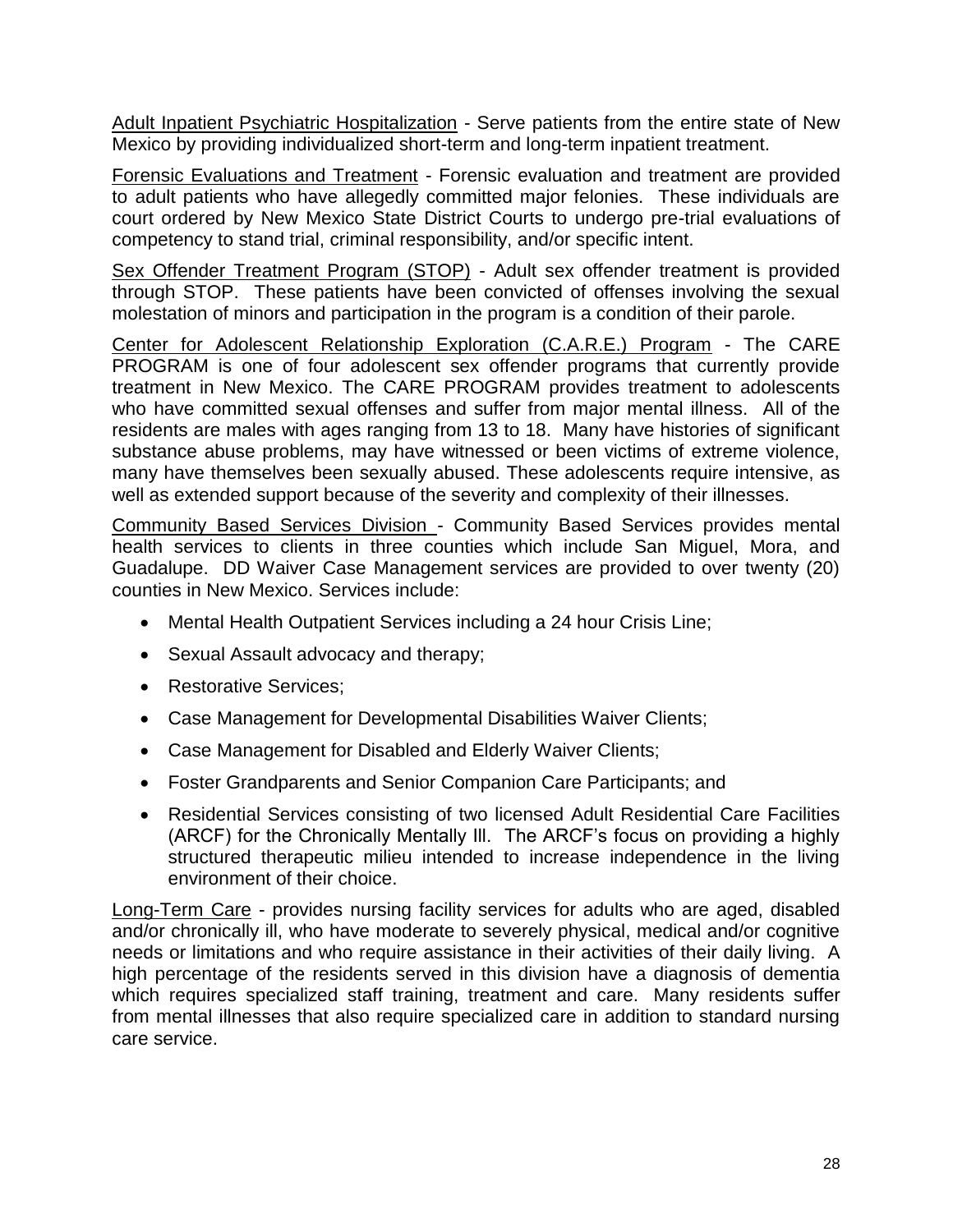#### **New Mexico Rehabilitation Center**

The mission of the New Mexico Rehabilitation Center is to provide quality comprehensive rehabilitation services to the citizens of the State of New Mexico.

This facility is certified by the Joint Commission on Accreditation of Healthcare Organizations and is licensed as a specialty hospital. It provides inpatient medical rehabilitation and inpatient alcohol and chemical dependency rehabilitation treatment services. Social detoxification and treatment are also available for both court-mandated and privately-referred individuals.

Medical Rehabilitation Unit**:** The MRU is a Medicare-certified rehabilitation unit designed to provide care to individuals needing inpatient care with qualifying diagnoses, such as traumatic brain injury, spinal cord injury, arthritis, neurological disorders, stroke, amputation, joint replacement, Parkinson's disease, debilitation and pain management. Services include the following:

- **Rehabilitation Nursing** Implements each patient's medical care program as directed by his or her physician.
- **Occupational Therapy** Designs and delivers activity-based therapy to promote independence in the areas of self care, home management and community reintegration.
- **Physical Therapy** Evaluates and designs a treatment program to address limitations in physical function, mobility and safety.
- **Psychology** Provides supportive services to assist the patient and family in adiusting to their disability
- **Speech-Language Pathology** Assesses and treats individuals with communication and comprehension disorders, cognitive difficulties and swallowing disorders.
- **Dietary and Nutritional Counseling** Supervises all meals to ensure patients receive the necessary nutrition.
- **Case Management** Coordinates with the physician to ensure the patient's needs are met and involve the family and other caregivers in the patient's rehabilitation.

Chemical Dependency Unit:The CDU utilizes American Society of Addiction Medicine (ASAM) criteria for inpatient admission.

#### **New Mexico State Veterans' Home**

The mission of the New Mexico State Veterans' Home is to provide integrated services in an atmosphere that promotes the physical, social, and emotional well-being of every resident. Every effort to continuously improve care shall be made while safely assisting residents to live as independently as possible and as they choose, thereby assuring dignity and respect at all times.

Three levels of care are offered at this long-term care facility: Intermediate Care (nursing care), Skilled Nursing Care (more acute care) and Domiciliary (assisted living)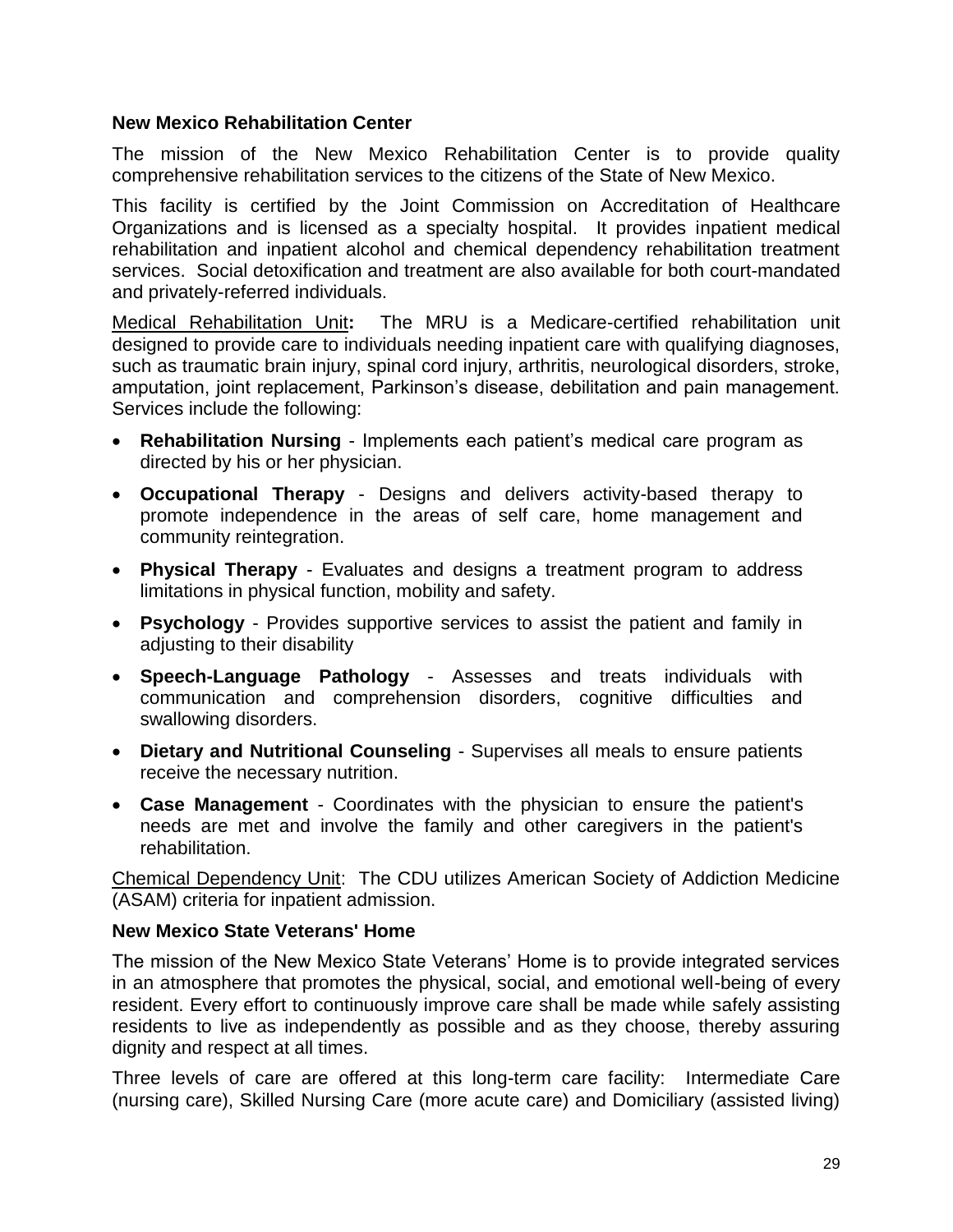services, as well as a Secured Dementia Unit. In addition, the facility provides Inpatient and Outpatient Rehabilitative Services (PT, OT, SLP) including Inpatient and Outpatient Aquatic Therapy; Inpatient and Outpatient Laboratory; Inpatient Pharmacy Services.

## **Sequoyah Adolescent Treatment Center**

The mission of the Sequoyah Adolescent Treatment Center is to provide care, treatment, and reintegration into society for adolescents who are violent or have a history of violence, have a mental disorder, and are amenable to treatment. The purpose is also to provide a residential treatment program for adolescents with severe emotional disturbances for the purpose of developing skills necessary for successful transition into the community. Services are to be provided based upon client's need and integrated within the continuum of services offered throughout the state. Provision of services is consistent with the least restrictive means principle.

Services provided through psychiatry, psychology, education, milieu, nursing, recreation social work, art therapy, speech and language services staff. Contracted services include pediatrics, dentistry, optometry, and nutrition.

## **Turquoise Lodge Hospital**

The mission of Turquoise Lodge Hospital is to provide intervention, treatment and rehabilitation of the disease of chemical dependency to include co-occurring disorders, to adult New Mexico residents. Services are provided to meet the patient's individual treatment and cultural needs in the least restrictive environment appropriate to patient needs, either on site or through referral services to state wide providers.

Chemical dependency services provided:

- Inpatient detoxification ASAM levels medically managed 3.7D and 4D (1<sup>st</sup> floor)
- Inpatient rehabilitation ASAM levels medically monitored 3.5, 3.7, 4.0 ( $2<sup>nd</sup>$  floor)

They provide a full comprehensive medical detox for all substances and a complete mental health rehabilitation program for all patients including psychosocial services that integrate the patient into a continuum of care. Their services include the family, and also address co-occurring disorders that typically accompany the primary diagnosis of chemical dependency for our population. More than 80% of their patients have cooccurring disorders that include mental health, medical or secondary addiction issues. More than 50% of our population annually served are Opioid Dependant and utilize Buprenorphine medication during their detox service. We are the only hospital in the state that provides a Buprenorphine protocol for heroin withdrawal.

In addition to overseeing the Department's facilities, the Office of Facility Management provides procedural and policy oversight in the following areas:

Systems of care activities include the standardization of practices in the long-term care and chemical dependency units, work force recruitment and retention for the health professions in the facilities, and the establishment and maintenance of national accreditation standards. In addition, OFM administers the maintenance of state licensing and certification standards, participation and coordination with the Value Options system of care and the newly implemented Coordinated Long-Term Care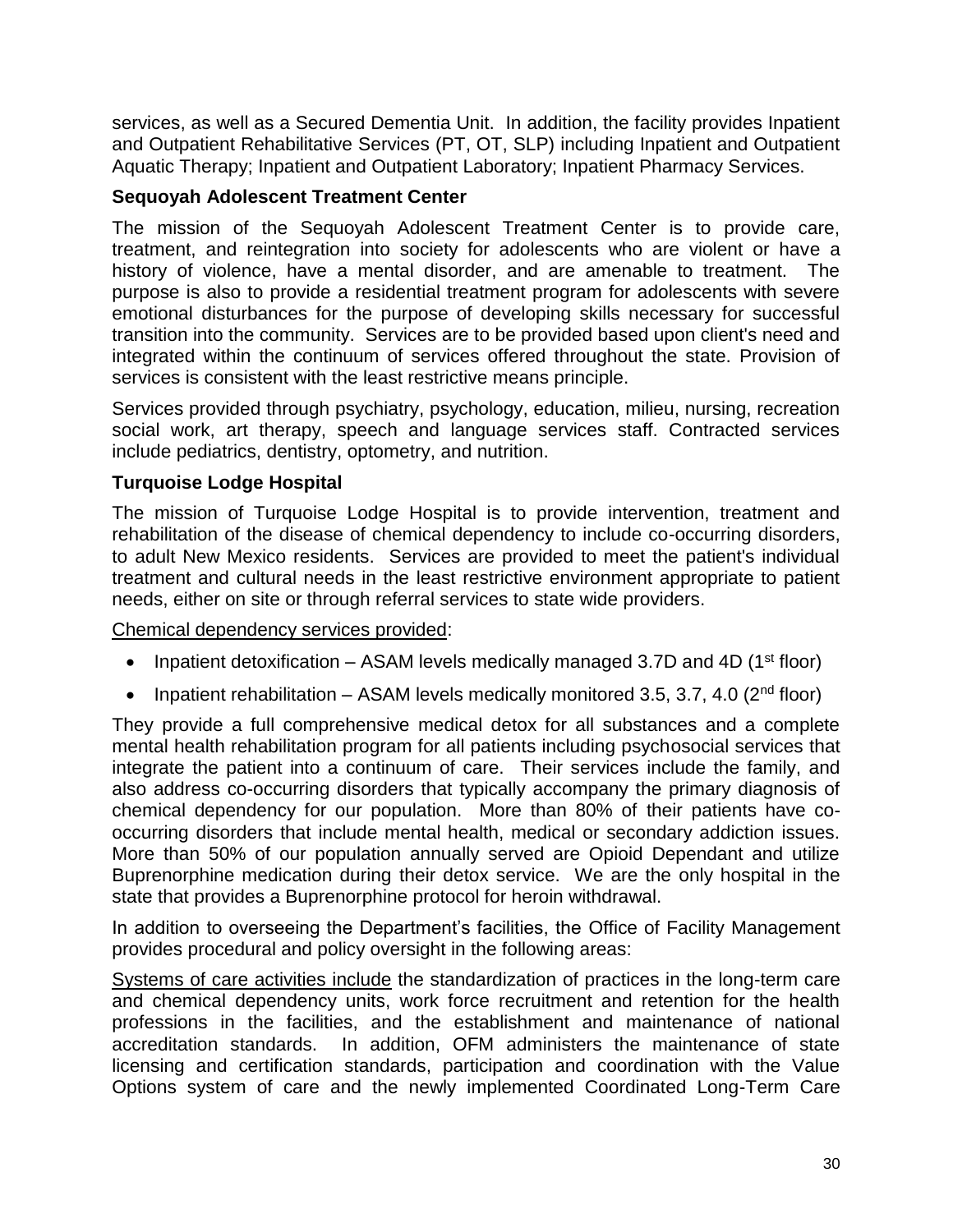Services, and participation and coordination with the incident command process for emergency response.

Department-specific activities include primary staff support of the Governing Board process, the coordination of facility issues and facility-specific meetings. OFM oversees the standardization of systems and processes among the facilities, including facility strategic planning in keeping with the Department's process, budget alignment in keeping with performance-based budgeting, HIPAA compliance, FSEP compliance, and legislative coordination for facility issues. Other departmental functions addressed through OFM include human resource review issues, the placement of infectious patients in state facilities, financial issues including capital projects and the processing of managed care contracts, and the coordination of information technology efforts including the need to assure high speed communication lines and appropriate use of the clinical medical record.

Performance improvement activities within the facility system are a high priority for the Department. OFM oversees major initiatives in this area. They include practitioner credentialing, the standardization of incident management processes and medication error reporting, practitioner peer review, nursing home quality standards, and clinical performance improvement activities. Annual compliance reviews are conducted as both monitoring and training exercises for facility staff.

## **PROGRAM AREA 7: DEVELOPMENTAL DISABILITIES SUPPORT SERVICES**

The mission of the Developmental Disabilities Supports Division is to effectively administer a system of person-centered community supports and services that promotes positive outcomes for all stakeholders with a primary focus on assisting individuals with developmental disabilities and their families to exercise their right to make choices, grow and contribute to their community.

#### **Catalogue of programs and activities:**

Adult State General Funded (SGF) Services are provided to adult individuals who meet the state definition for developmental disabilities (DD) and are provided to eligible individuals who are waiting for DD Waiver services. Services include adult residential, vocational, self-directed family supports, respite services and other special services. Note: for adults with autism, the only service we currently offer is technical assistance to the inter-disciplinary team from the Center for Developmental Disabilities.

Developmental Disabilities Home and Community-Based Medicaid Waiver Program provides services and supports to individuals of all ages with mental retardation, developmental disabilities and related conditions. The purpose of the program is to provide an alternative to institutional care by arranging needed supports in the community. Each individual can access a combination of services to meet his or her specific needs. Services include residential, supported employment, habilitation community integration, therapies, personal care, respite, nutritional counseling, and nursing.

Family Infant Toddler (FIT) Program is an entitlement program under the Individuals with Disabilities Education Act, (IDEA), Part C. This program serves families of children from birth to 3 years old who have or are at risk of developmental delay. The FIT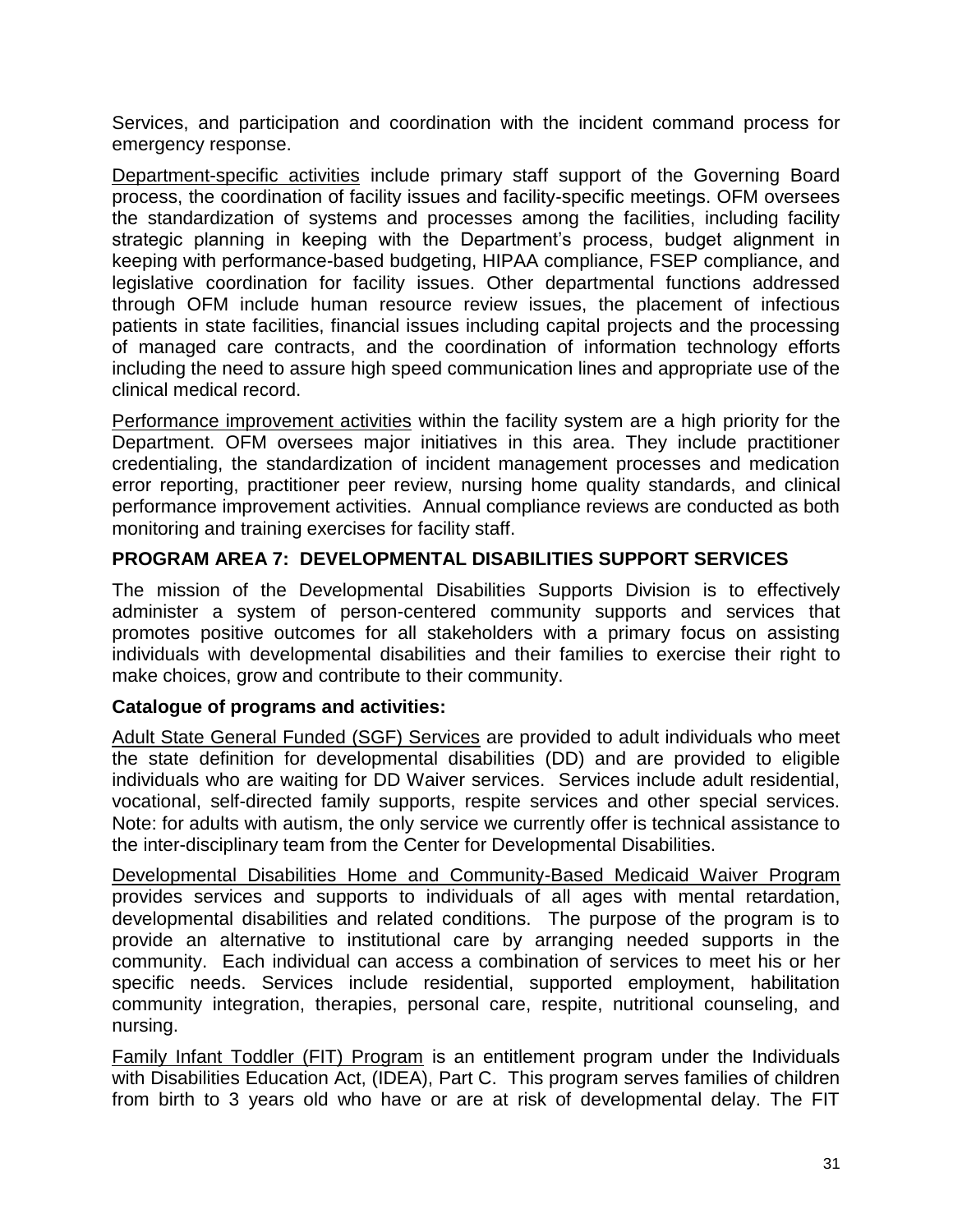Program provides an array of early intervention supports and services (service coordination, developmental consultation, therapies, family counseling and others) to enhance the parents' ability to meet the developmental needs of their infant or toddler. Supports and services are provided within the family's everyday routines and through activities in home and community settings.

Medically Fragile Waiver (MFW) Program serves individuals of all ages who are eligible for services based on the determination that they have a medically fragile condition and have a developmental disability (or are developmentally delayed or at risk for developmental delay prior to age 8). A medically fragile condition is defined as a chronic physical condition that results in a prolonged dependency on medical care, such as daily skilled nursing intervention. The program provides the medical support to individuals on the waiver to give families a reprieve from the responsibilities associated with constant care and monitoring. The waiver also supports the primary caregiver, allowing the medically fragile individual to live with their family or in a home environment.

Mi Via Waiver Program is a collaborative effort between the Aging and Long-Term Services Department, the Human Services Department and the Department of Health. Participants or registrants for the Developmental Disability and Medically Fragile waivers can select Mi Via as an alternative by request to a DDSD Regional Office or the MF Waiver Program Manager. The money follows the person from the traditional waivers to the Mi Via Waiver, allowing a participant to return to the traditional waivers at any time. Participants on the Mi Via Waiver are allowed more choice, control, flexibility and freedom in planning, budgeting and managing their own services and supports and in building their own lives. With assistance and support from family, contractors and hired supports, participants arrange for services, including the hiring and managing of their own employees.

Self-Directed Family Support Program began as a grant-funded pilot project in three communities. Since the inception of the program in FY01, the program expanded to include all regions of New Mexico and is funded through state general funds. Becoming more cost effective each year, the program allows for individual choice of goods and services through stipends that temporarily meet the needs of children and adults.

Children's Autism Services Initiative includes interdisciplinary evaluations, intensive mentoring with parents of children through age 5 with Autism Spectrum Disorder, Adaptive Skill Building services for 80 children age 6 to 18, and parent-to-parent support. In addition, this initiative provides training to professionals working with individuals with Autism Spectrum Disorder

## **PROGRAM AREA 8: HEALTH CERTIFICATION, LICENSING AND OVERSIGHT**

The mission of the Division of Health Improvement is to conduct health facility licensing and certification surveys, community-based oversight and contract compliance surveys and a statewide incident management system so that people in New Mexico have access to quality health care and that vulnerable population are safe from abuse, neglect and exploitation.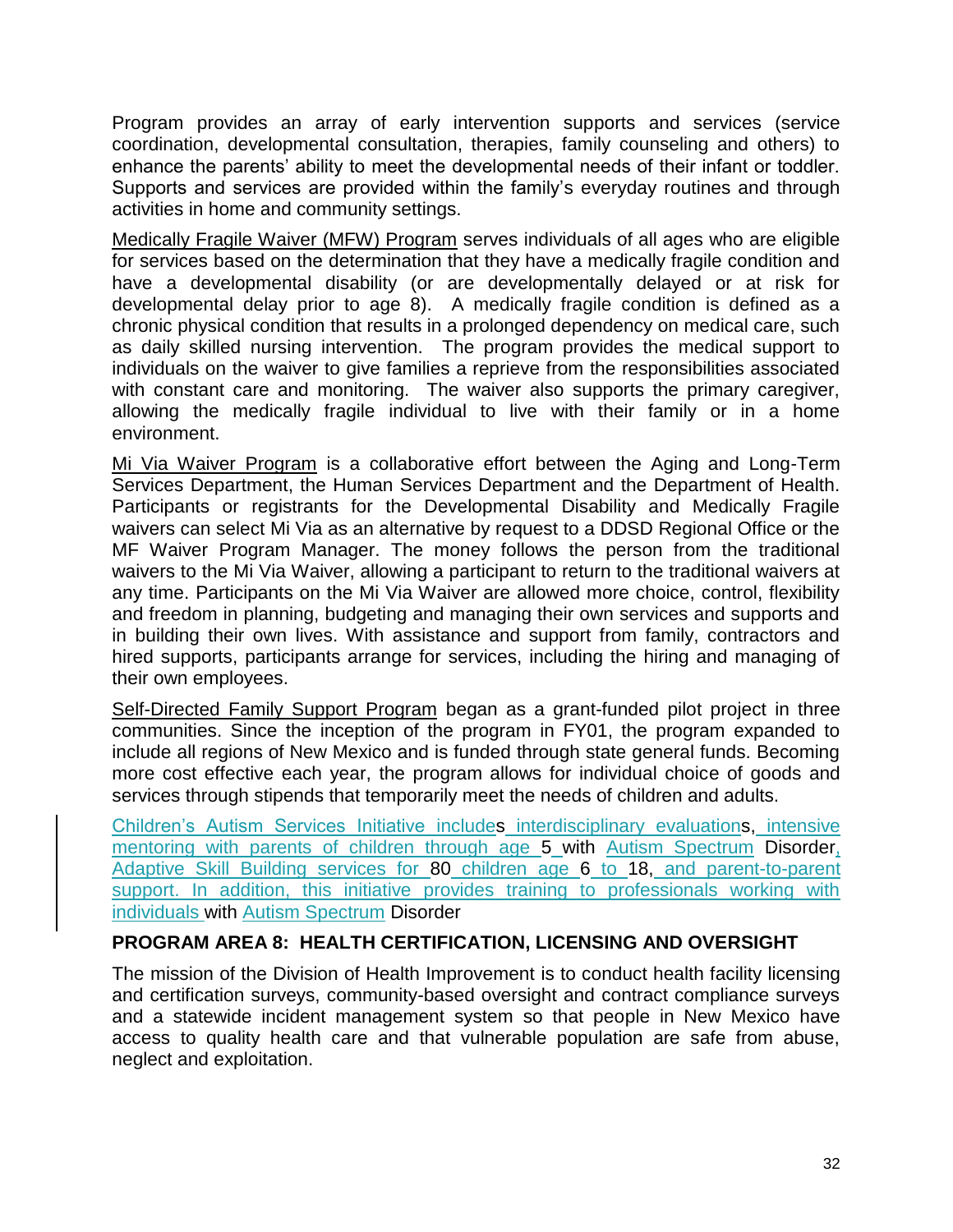## **Catalogue of programs and activities:**

Health Facility Licensing and Certification Bureau surveys health facilities for state licensure and federal certification and health facility complaint resolution.

Incident Management Bureau investigates abuse and neglect allegations in communitybased programs.

Quality Management Bureau conducts onsite quality assurance and oversight of community programs such as Medically Fragile Waiver, Family, Infant and Toddler program, and Disabled & Elderly Waiver providers.

Caregivers Criminal History Screening Program conducts statewide and nationwide criminal background screening of all caregivers.

The Medical Officer conducts mortality reviews and provides technical assistance and

## **SECTION V. TRAINING AND EMPLOYEE NOTIFICATION**

The 2009 State-Tribal Collaboration Act, signed by Governor Richardson on March 19, 2009, directs all cabinet-level state agency managers and employees who have ongoing communication with New Mexico's Indian nations, tribes or pueblos to complete a training provided by the State Personnel Office (SPO) and the Indian Affairs Department. The following is a list of managers and employees by classification title, location and number that require training.

| <b>DOH Program</b> | <b>Classification</b>               | <b>Location</b> | #FTE           |
|--------------------|-------------------------------------|-----------------|----------------|
| <b>ASD</b>         | <b>Staff</b>                        | Santa Fe        | 1              |
| <b>ASD</b>         | Epidemiologist-A                    | Santa Fe        | 3              |
| <b>ASD</b>         | Health Educator-A                   | Santa Fe        | 2              |
| <b>ASD</b>         | Exec Sec & Adm Asst-O               | Santa Fe        | $\mathbf{1}$   |
| <b>ASD</b>         | Gen I                               | Santa Fe        | $\mathbf 1$    |
| <b>ASD</b>         | Mgt Analyst-B                       | Santa Fe        | $\mathbf 1$    |
| <b>ASD</b>         | Soc/Com SV Coord-A                  | Santa Fe        | $\mathbf 1$    |
| <b>EPI</b>         | Epidemiologist - A                  | Santa Fe        | $\overline{7}$ |
| <b>EPI</b>         | Epidemiologist-O                    | Santa Fe        | 5              |
| <b>EPI</b>         | A/O II                              | Santa Fe        | 1              |
| <b>EPI</b>         | <b>Certified Nurse Practitioner</b> | Santa Fe        | 1              |
| <b>EPI</b>         | Enviro Science & Specialist - A     | Santa Fe        | 1              |
| <b>EPI</b>         | Family & General Practitioner - O   | Santa Fe        | $\overline{2}$ |
| <b>EPI</b>         | <b>General Counsel</b>              | Santa Fe        | $\mathbf{1}$   |
| <b>EPI</b>         | Health Educator - A                 | Santa Fe        | 6              |
| <b>EPI</b>         | Health Educator - O                 | Santa Fe        | 1              |
| <b>EPI</b>         | Lawyer $-$ A                        | Santa Fe        | $\mathbf{1}$   |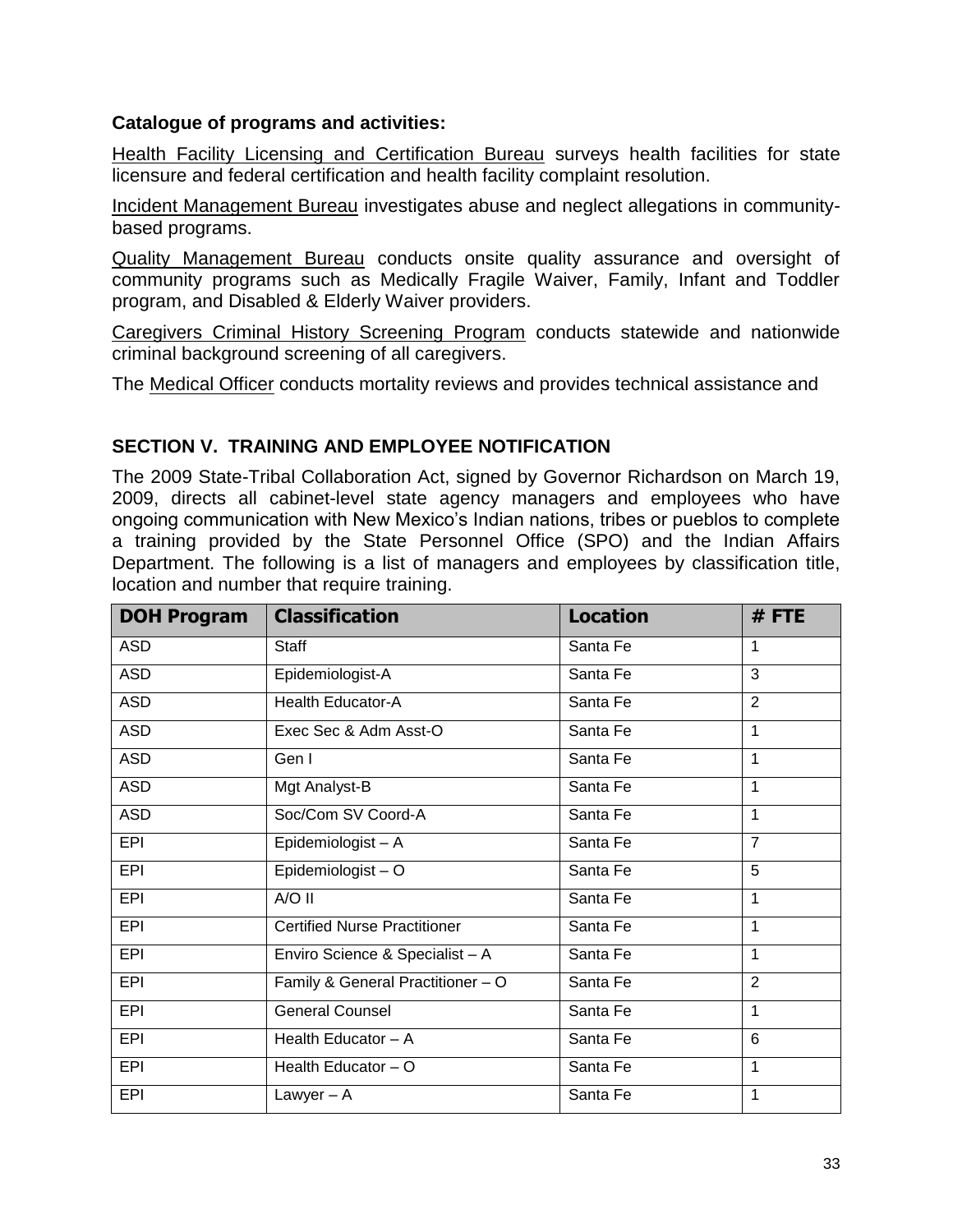| <b>DOH Program</b> | <b>Classification</b>               | <b>Location</b>        | #FTE           |
|--------------------|-------------------------------------|------------------------|----------------|
| EPI                | Management Analyst - A              | Santa Fe               | 1              |
| <b>EPI</b>         | <b>Physicians Assistant</b>         | Santa Fe               | 1              |
| EPI                | Registered Nurse - A                | Santa Fe               | 1              |
| <b>EPI</b>         | <b>Staff</b>                        | Santa Fe               | 1              |
| EPI                | Veterinarian - A                    | Santa Fe               | 1              |
| <b>SLD</b>         | <b>Exec Mgr/Forensic Scientist</b>  | Albuquerque            | 1              |
| <b>SLD</b>         | Env Scientist & Spec Mgr.           | Albuquerque            | 3              |
| <b>SLD</b>         | <b>Chemists</b>                     | Albuquerque            | 53             |
| <b>SLD</b>         | <b>Gen Env Scientist</b>            | Albuquerque            | $\mathbf{1}$   |
| <b>SLD</b>         | Microbiologists                     | Albuquerque            | 32             |
| <b>SLD</b>         | Life/Phy/Soc./Sci Techs             | Albuquerque            | 10             |
| <b>SLD</b>         | Admin OPS Mgr.                      | Albuquerque            | $\mathbf{1}$   |
| <b>SLD</b>         | <b>Purchasing Agent</b>             | Albuquerque            | $\overline{2}$ |
| <b>SLD</b>         | Fin Spec                            | Albuquerque            | $\overline{3}$ |
| <b>SLD</b>         | Med Sci, xcpt Epidemiologists       | Albuquerque            | 4              |
| PHD                | <b>Certified Nurse Practitioner</b> | Farmington             | 1              |
| PHD                | <b>Certified Nurse Practitioner</b> | Albuquerque            | 1              |
| PHD                | <b>Certified Nurse Practitioner</b> | Albuquerque            | 5              |
| PHD                | Dietician & Nutritionist-A          | Albuquerque            | 1              |
| PHD                | Dietician & Nutritionist-A          | Albuquerque            | 1              |
| PHD                | Dietician & Nutritionist-A          | <b>Sandoval County</b> | 1              |
| PHD                | Dietician & Nutritionist-B          | Belen                  | $\overline{2}$ |
| PHD                | Dietician & Nutritionist-B          | Bloomfield             | $\overline{2}$ |
| PHD                | Dietician & Nutritionist-B          | Farmington             | 1              |
| <b>PHD</b>         | Dietician & Nutritionist-B          | Grants                 | 1              |
| <b>PHD</b>         | Dietician & Nutritionist-B          | Albuquerque            | 3              |
| <b>PHD</b>         | Dietician & Nutritionist-B          | Albuquerque            | 6              |
| <b>PHD</b>         | Dietician & Nutritionist-B          | Albuquerque            | $\mathbf{1}$   |
| <b>PHD</b>         | Dietician & Nutritionist-B          | Sandoval County        | 5              |
| <b>PHD</b>         | Dietician & Nutritionist-B          | Albuquerque            | $\overline{2}$ |
| <b>PHD</b>         | Dietician & Nutritionist-B          | Albuquerque            | $\mathbf{1}$   |
| <b>PHD</b>         | Dietician & Nutritionist-O          | Belen                  | $\mathbf 1$    |
| <b>PHD</b>         | <b>TUPAC Health Educator</b>        | Santa Fe               | $\mathbf{1}$   |
| <b>PHD</b>         | Social Worker                       | Santa Fe               | 1              |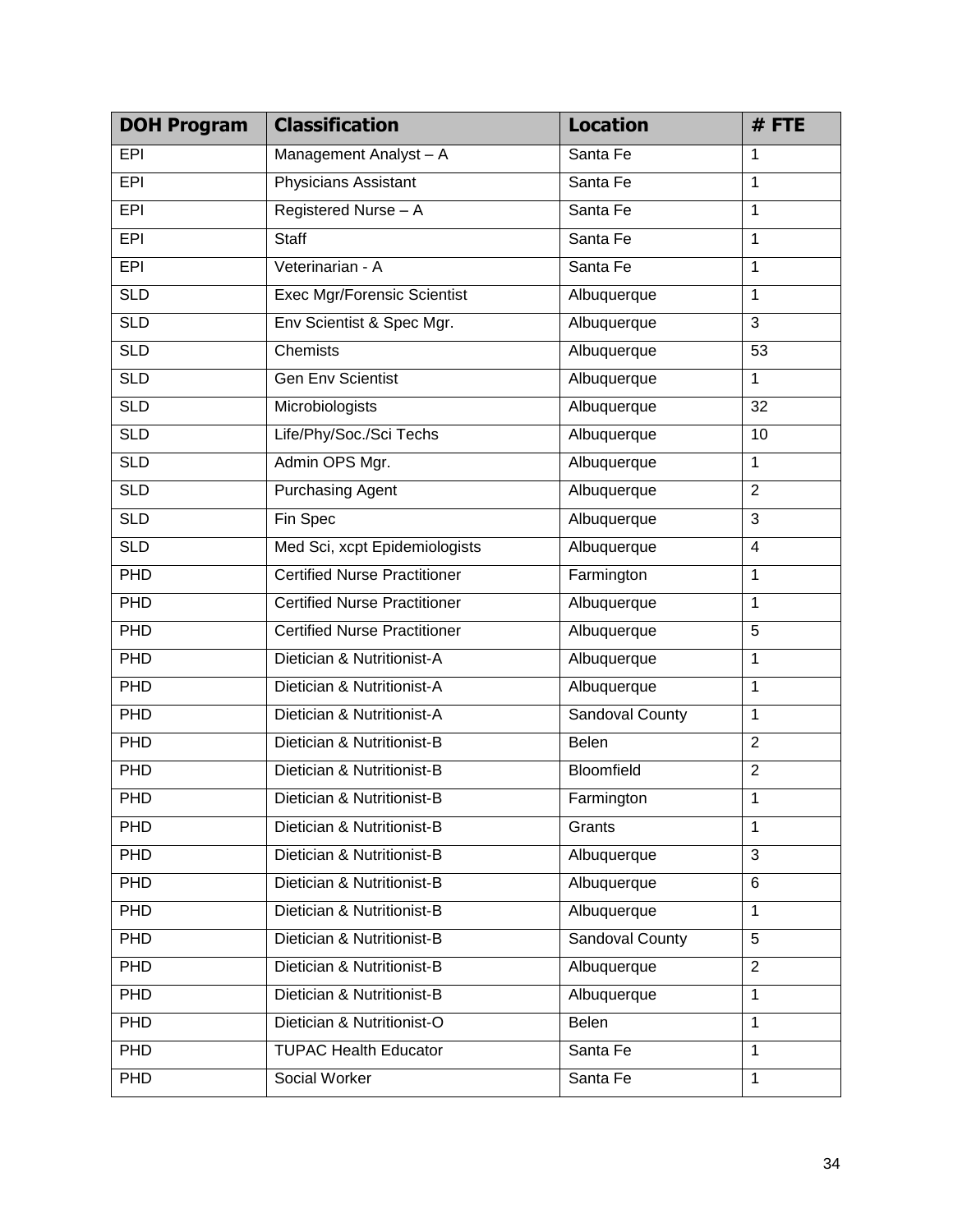| <b>DOH Program</b> | <b>Classification</b>                               | <b>Location</b>        | #FTE           |
|--------------------|-----------------------------------------------------|------------------------|----------------|
| PHD                | <b>Staff Manager</b>                                | Santa Fe               | 1              |
| PHD                | Registered Nurse - A                                | Santa Fe               | 3              |
| PHD                | Health Educator - A                                 | Santa Fe               | $\overline{3}$ |
| PHD                | Health Educator - O                                 | Santa Fe               | $\mathbf{1}$   |
| PHD                | Line II                                             | Santa Fe               | $\overline{2}$ |
| PHD                | Office Clerk - Gen - A                              | Santa Fe               | $\mathbf{1}$   |
| PHD                | $A/O$ II                                            | Santa Fe               | 1              |
| PHD                | Management Analyst - A                              | Santa Fe               | $\mathbf{1}$   |
| PHD                | Management Analyst - O                              | Santa Fe               | $\overline{1}$ |
| PHD                | Epidemiologist-A                                    | Santa Fe               | $\mathbf{1}$   |
| PHD                | Epidemiologist-O                                    | Santa Fe               | $\overline{1}$ |
| PHD                | Epidemiologist-O                                    | Santa Fe               | $\mathbf{1}$   |
| PHD                | <b>Health Educator A</b>                            | Santa Fe               | $\overline{3}$ |
| PHD                | Epidemiologist-A                                    | Santa Fe               | $\mathbf{1}$   |
| PHD                | <b>Administrative Operations Manager II</b>         | Santa Fe               | $\mathbf{1}$   |
| <b>PHD</b>         | Medical Director/Family and General<br>Practitioner | Santa Fe               | $\mathbf{1}$   |
| PHD                | <b>Staff Development Specialist</b>                 | Santa Fe               | $\mathbf{1}$   |
| <b>PHD</b>         | <b>Clerk Specialist</b>                             | Santa Fe               | $\mathbf{1}$   |
| PHD                | FIT Coordinator/Health Educator                     | Santa Fe               | 1              |
| PHD                | <b>Staff Manager</b>                                | Santa Fe               | $\mathbf{1}$   |
| PHD                | Line II                                             | Santa Fe               | $\mathbf{1}$   |
| PHD                | Medical Director, FHB                               | Santa Fe               | $\mathbf{1}$   |
| PHD                | - WIC Nutrition Service Manager                     | Santa Fe               | 1              |
| PHD                | Reg Nurse-O                                         | Albuquerque            | 1              |
| <b>PHD</b>         | <b>Health Educator</b>                              | Roswell                | 1              |
| <b>PHD</b>         | Dietician & Nutritionist-O                          | <b>McKinley County</b> | 1              |
| <b>PHD</b>         | Family and General Pract-O                          | <b>McKinley County</b> | 1              |
| <b>PHD</b>         | Health Educator-A                                   | <b>McKinley County</b> | $\overline{2}$ |
| <b>PHD</b>         | Health Educator-O                                   | <b>McKinley County</b> | $\mathbf{1}$   |
| <b>PHD</b>         | Office Clerk, General-A                             | <b>McKinley County</b> | $\overline{2}$ |
| PHD                | Office Clerk, General-A                             | <b>McKinley County</b> | $\mathbf{1}$   |
| <b>PHD</b>         | Office Clerk, General-O                             | <b>McKinley County</b> | 1              |
| PHD                | Reg Nurse-A                                         | <b>McKinley County</b> | $\overline{2}$ |
| PHD                | Staff-Nursing                                       | <b>McKinley County</b> | 1              |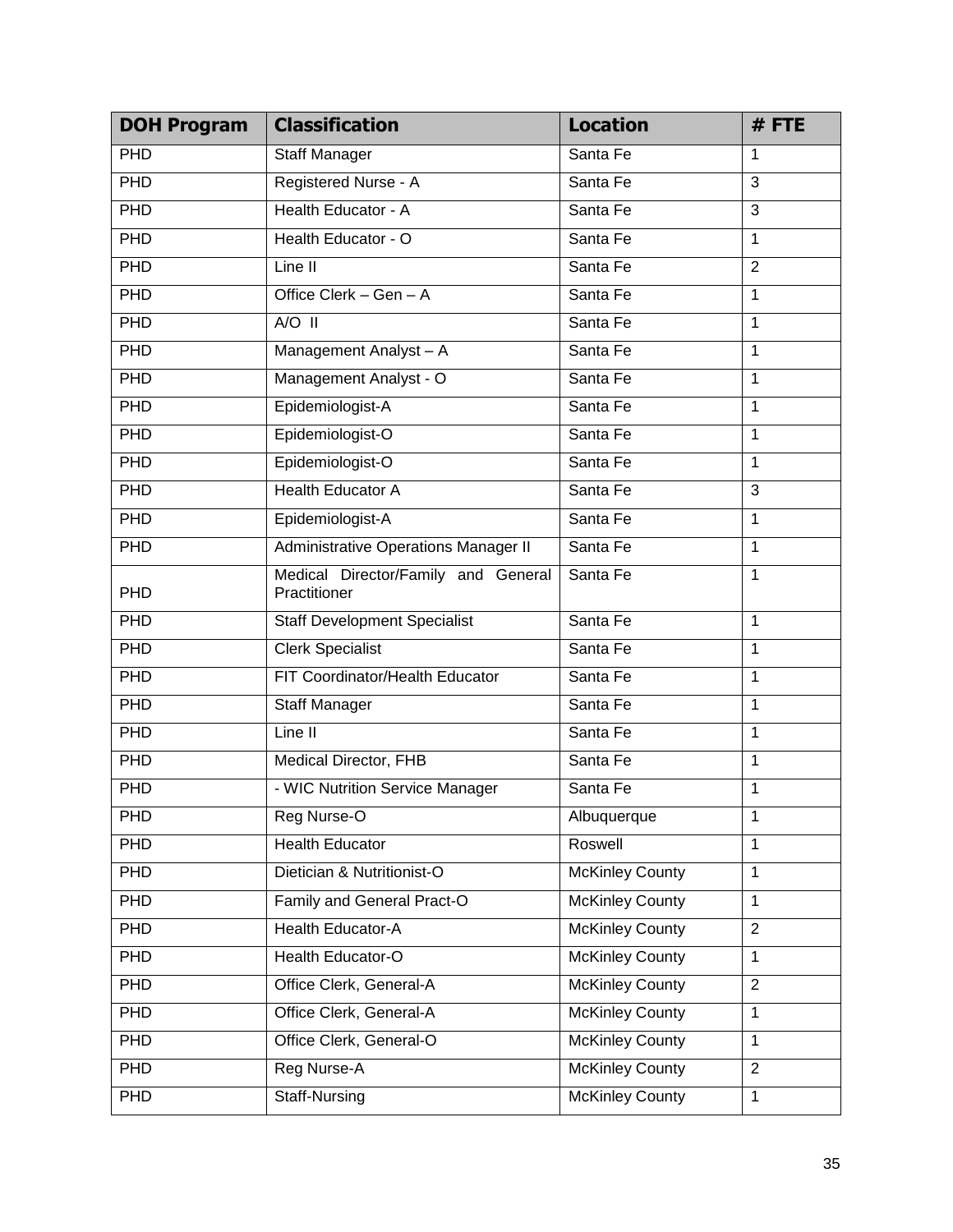| <b>DOH Program</b> | <b>Classification</b>        | <b>Location</b>        | #FTE           |
|--------------------|------------------------------|------------------------|----------------|
| PHD                | Office Clerk, General-A      | Belen                  | 1              |
| PHD                | Office Clerk, General-O      | Belen                  | $\overline{2}$ |
| PHD                | Reg Nurse-A                  | <b>Belen</b>           | 3              |
| PHD                | Dietician & Nutritionist-O   | Los Lunas              | $\mathbf{1}$   |
| PHD                | <b>Health Educator-A</b>     | Los Lunas              | 1              |
| PHD                | Office Clerk, General-A      | Los Lunas              | $\overline{2}$ |
| PHD                | Office Clerk, General-O      | Los Lunas              | $\overline{4}$ |
| PHD                | Reg Nurse-A                  | Los Lunas              | $\overline{2}$ |
| PHD                | Line - I Nursing             | Bloomfield             | $\mathbf{1}$   |
| PHD                | Office Clerk, General-A      | Bloomfield             | $\mathbf{1}$   |
| PHD                | Office Clerk, General-O      | <b>Bloomfield</b>      | 1              |
| PHD                | Dietician & Nutritionist-O   | Farmington             | $\mathbf{1}$   |
| PHD                | <b>Health Educator-A</b>     | Farmington             | 1              |
| PHD                | <b>Health Educator-B</b>     | Farmington             | $\mathbf{1}$   |
| PHD                | Medical & Public Health SW-O | Farmington             | 1              |
| PHD                | Office Clerk, General-A      | Farmington             | $\overline{2}$ |
| PHD                | Office Clerk, General-O      | Farmington             | $\overline{2}$ |
| PHD                | Reg Nurse-A                  | Farmington             | $\overline{3}$ |
| PHD                | SOC/COM SV COORD-A           | Farmington             | $\mathbf{1}$   |
| PHD                | <b>Public Health Nurse</b>   | <b>Tierra Amarillo</b> | $\overline{1}$ |
| PHD                | <b>Public Health Clerk</b>   | <b>Tierra Amarillo</b> | 1              |
| PHD                | <b>Health Educator</b>       | Taos                   | $\overline{1}$ |
| PHD                | Medical & Public Health SW-O | <b>Sandoval County</b> | $\mathbf{1}$   |
| PHD                | Office Clerk, General-A      | <b>Sandoval County</b> | $\overline{3}$ |
| PHD                | Office Clerk, General-O      | <b>Sandoval County</b> | $\overline{2}$ |
| PHD                | Staff                        | <b>Sandoval County</b> | $\mathbf{1}$   |
| PHD                | Staff-Nursing                | <b>Sandoval County</b> | $\mathbf{1}$   |
| PHD                | Office Clerk, General-O      | Cuba                   |                |
| PHD                | Reg Nurse-A                  | Cuba                   | $\mathbf{1}$   |
| PHD                | Dietician & Nutritionist-O   | Grants                 | $\mathbf{1}$   |
| PHD                | Office Clerk, General-A      | Grants                 | 3              |
| PHD                | Office Clerk, General-O      | Grants                 | $\mathbf{1}$   |
| PHD                | Reg Nurse-A                  | Grants                 | $\mathbf{1}$   |
| PHD                | Staff                        | Grants                 | $\mathbf{1}$   |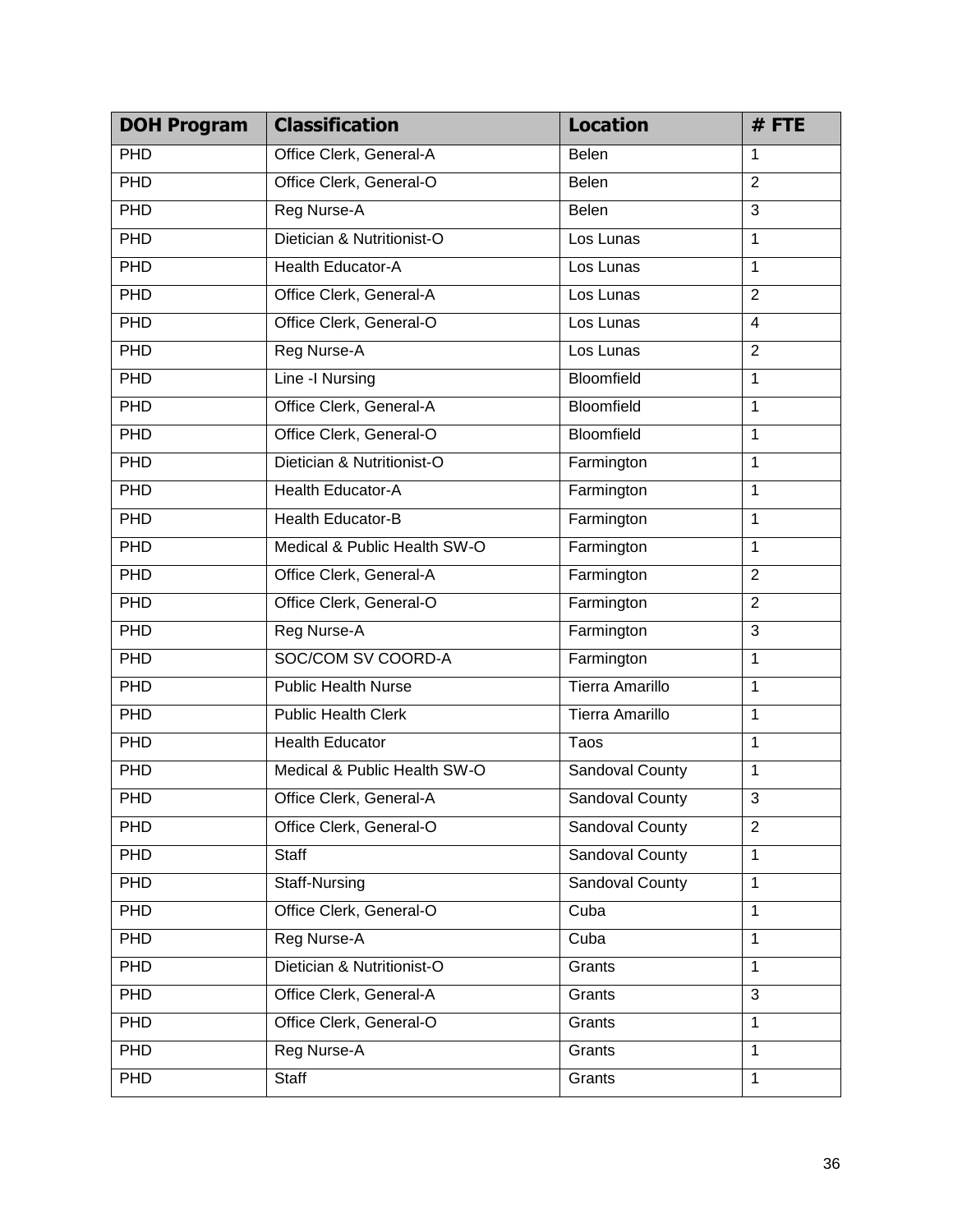| <b>DOH Program</b> | <b>Classification</b>             | <b>Location</b> | #FTE           |
|--------------------|-----------------------------------|-----------------|----------------|
| PHD                | <b>Health Educator-A</b>          | Alamosa         | 1              |
| PHD                | <b>Health Educator-B</b>          | Alamosa         | 1              |
| PHD                | Office Clerk, General-A           | Alamosa         | $\mathbf{1}$   |
| PHD                | Reg Nurse-A                       | Alamosa         | 1              |
| PHD                | Dietician & Nutritionist-O        | Albuquerque     | $\overline{2}$ |
| PHD                | Dietician & Nutritionist-O        | Albuquerque     | $\overline{2}$ |
| PHD                | Dietician & Nutritionist-O        | Albuquerque     | 1              |
| PHD                | Dietician & Nutritionist-O        | Albuquerque     | $\overline{2}$ |
| PHD                | Dietician & Nutritionist-O        | Albuquerque     | 1              |
| PHD                | Dietician & Nutritionist-O        | Albuquerque     | 1              |
| PHD                | Epidemiologist-A                  | Albuquerque     | 1              |
| PHD                | Epidemiologist-O                  | Albuquerque     | 1              |
| PHD                | <b>Family and General Pract-A</b> | Albuquerque     | 1              |
| PHD                | Family and General Pract-O        | Albuquerque     | $\overline{3}$ |
| PHD<br>Gen I       |                                   | Albuquerque     | 1              |
| PHD                | <b>Health Educator-A</b>          | Albuquerque     | $\overline{5}$ |
| PHD                | <b>Health Educator-A</b>          | Albuquerque     | $\overline{2}$ |
| PHD                | <b>Health Educator-A</b>          | Albuquerque     | 1              |
| PHD                | <b>Health Educator-B</b>          | Albuquerque     | 1              |
| PHD                | <b>Health Educator-B</b>          | Albuquerque     | 6              |
| PHD                | <b>Health Educator-O</b>          | Albuquerque     | $\overline{2}$ |
| PHD                | Interpreter & Translation-O       | Albuquerque     | $\mathbf{1}$   |
| PHD                | Line II                           | Albuquerque     | 1              |
| PHD                | Line II                           | Albuquerque     | 1              |
| PHD                | Medical & Clinician Lab Tech-O    | Albuquerque     | 1              |
| PHD                | Medical & Public Health SW-A      | Albuquerque     | $\mathbf{1}$   |
| PHD                | Medical & Public Health SW-O      | Albuquerque     | 6              |
| PHD                | Medical & Public Health SW-O      | Albuquerque     | $\overline{2}$ |
| PHD                | Medical Secretary - O             | Albuquerque     | $\mathbf{1}$   |
| PHD                | Office Clerk, General-A           | Albuquerque     | $\mathbf{1}$   |
| PHD                | Office Clerk, General-A           | Albuquerque     | $\overline{2}$ |
| PHD                | Office Clerk, General-A           | Albuquerque     | $\mathbf{1}$   |
| <b>PHD</b>         | Office Clerk, General-A           | Albuquerque     | 3              |
| PHD                | Office Clerk, General-A           | Albuquerque     | 10             |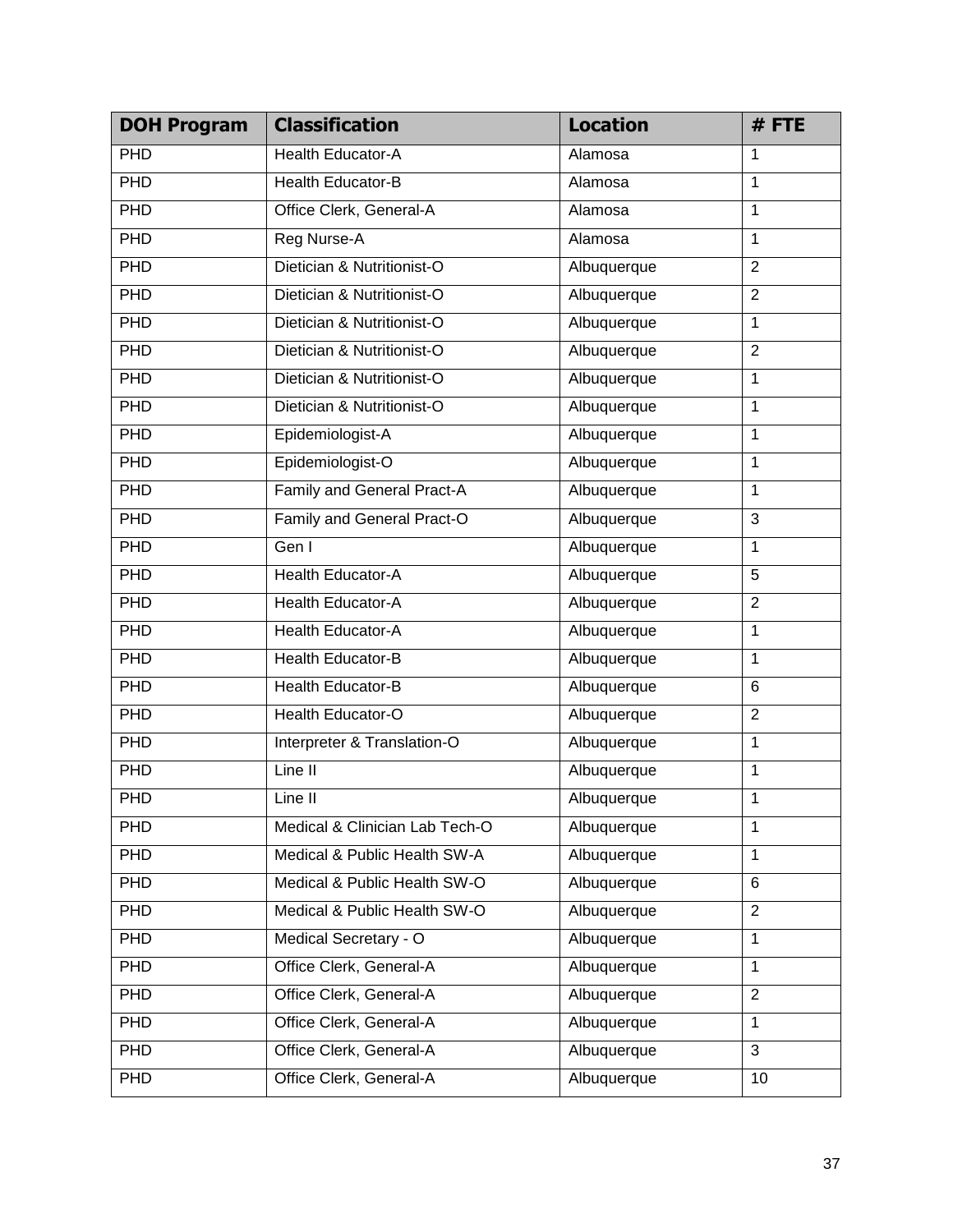| <b>DOH Program</b> | <b>Classification</b>    | <b>Location</b>        | #FTE                    |
|--------------------|--------------------------|------------------------|-------------------------|
| PHD                | Office Clerk, General-O  | Albuquerque            | 1                       |
| PHD                | Office Clerk, General-O  | Albuquerque            | 1                       |
| PHD                | Office Clerk, General-O  | Albuquerque            | 5                       |
| PHD                | Office Clerk, General-O  | Albuquerque            | $\overline{4}$          |
| PHD                | Office Clerk, General-O  | Albuquerque            | 1                       |
| PHD                | Office Clerk, General-O  | Albuquerque            | $\overline{3}$          |
| PHD                | Office Clerk, General-O  | Albuquerque            | $\overline{2}$          |
| PHD                | Reg Nurse-A              | Albuquerque            | $\mathbf{1}$            |
| PHD                | Reg Nurse-A              | Albuquerque            | $\overline{\mathbf{4}}$ |
| PHD                | Reg Nurse-A              | Albuquerque            | 1                       |
| PHD                | <b>Reg Nurse-A</b>       | Albuquerque            | 3                       |
| PHD                | Reg Nurse-A              | Albuquerque            | $\overline{3}$          |
| PHD                | Reg Nurse-A              | Albuquerque            | 5                       |
| PHD                | <b>Reg Nurse-A</b>       | Albuquerque            | 9                       |
| PHD                | SOC/COM SV COORD-A       | Albuquerque            | 1                       |
| PHD                | SOC/COM SV COORD-A       | Albuquerque            | $\mathbf{1}$            |
| PHD                | SOC/COM SV COORD-A       | Albuquerque            | 1                       |
| PHD                | <b>Staff</b>             | Albuquerque            | $\mathbf{1}$            |
| PHD                | <b>Staff-Nursing</b>     | Albuquerque            | 1                       |
| PHD                | <b>STAFF</b>             | Albuquerque            | $\mathbf{1}$            |
| PHD                | SOC/COM SV COORD-A       | Albuquerque            | $\overline{3}$          |
| PHD                | <b>HEALTH EDUCATOR-A</b> | Albuquerque            | $\overline{2}$          |
| PHD                | FIN SPEC, AO-O           | Albuquerque            | 1                       |
| PHD                | PHYSICIAN ASSIST-O       | Albuquerque            | $\mathbf 1$             |
| PHD                | Reg Nurse-O              | Farmington             | $\overline{2}$          |
| <b>PHD</b>         | Reg Nurse-O              | <b>McKinley County</b> | $\mathbf{1}$            |
| <b>DDSD</b>        | SOC/COM SV COORD         | Santa Fe               | $\overline{5}$          |
| <b>DDSD</b>        | SOC/COM SV COORD         | Albuquerque            | 3                       |
| <b>DDSD</b>        | SOC/COM SV COORD         | Gallup                 | $\overline{2}$          |
| <b>DDSD</b>        | SOC/COM SV COORD         | Farmington             | 3                       |
| <b>DDSD</b>        | SOC/COM SV COORD         | Taos                   | $\mathbf{1}$            |
| <b>DDSD</b>        | <b>MGT ANALYST</b>       | Santa Fe               | $\mathbf{1}$            |
| <b>DDSD</b>        | SEC, EX LGL/MED/EXE      | Santa Fe               | $\mathbf{1}$            |
| <b>DDSD</b>        | SEC, EX LGL/MED/EXE      | Albuquerque            | $\mathbf{1}$            |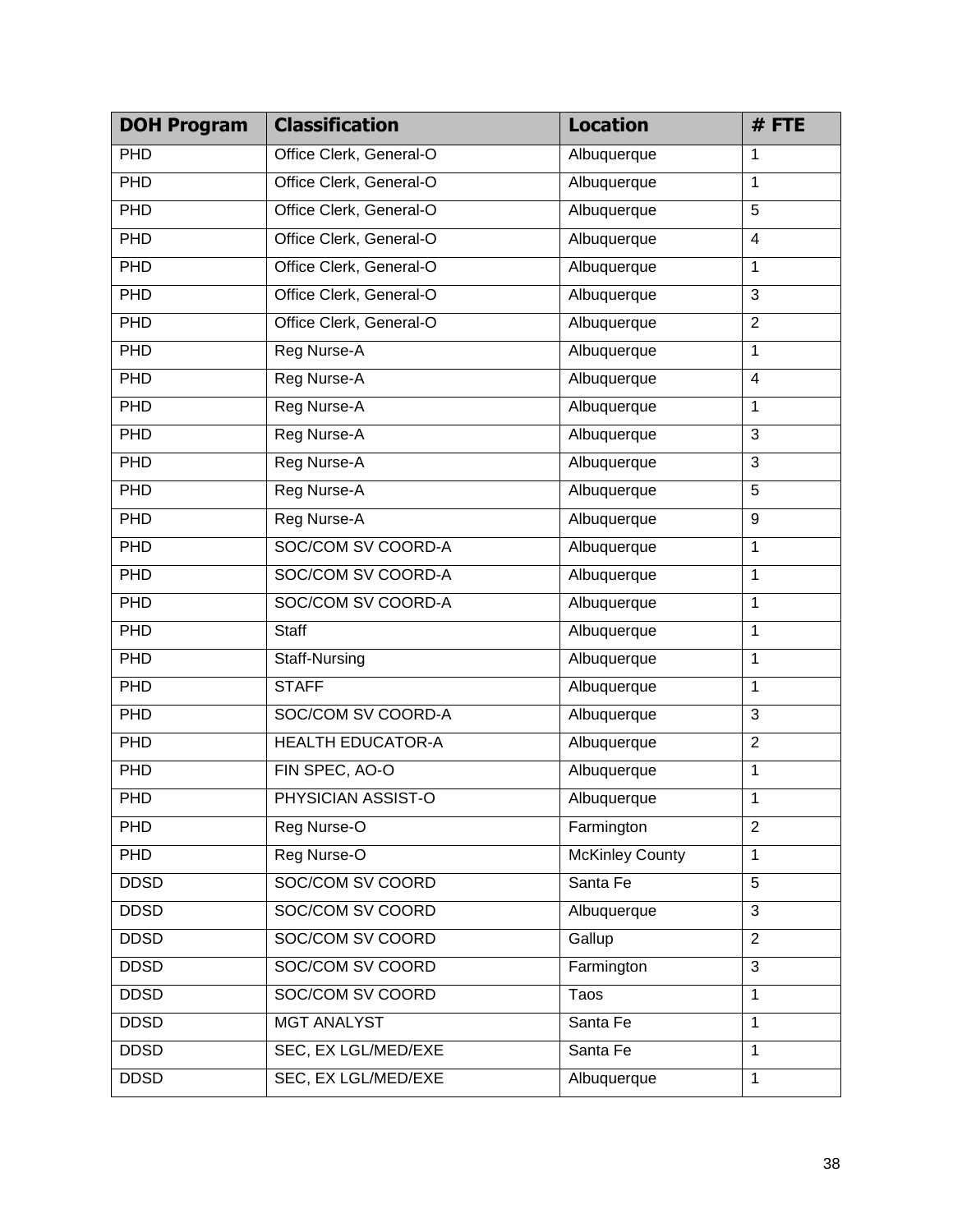| <b>DOH Program</b> | <b>Classification</b>           | <b>Location</b> | #FTE |
|--------------------|---------------------------------|-----------------|------|
| <b>DDSD</b>        | <b>REG NURSE</b><br>Albuquerque |                 | 1    |
| <b>DDSD</b>        | <b>REG NURSE</b>                | Gallup          | 1    |
| <b>DDSD</b>        | A/O II                          | Santa Fe        | 1    |
| <b>DDSD</b>        | A/O II                          | Albuquerque     | 1    |
| <b>DDSD</b>        | CLINC CSNG/SCH PSY              | Albuquerque     | 1    |
| <b>DDSD</b>        | CLINC CSNG/SCH PSY              | Farmington      | 1    |
| <b>DDSD</b>        | <b>STAFF</b>                    | Albuquerque     | 1    |
| <b>DDSD</b>        | <b>STAFF</b>                    | Gallup          | 1    |
| <b>DDSD</b>        | <b>STAFF</b>                    | Taos            | 1    |
| <b>DDSD</b>        | SPECIAL PROJECTS COORD II       | Taos            | 1    |
| <b>DDSD</b>        | LINE II                         | Albuquerque     | 1    |
| <b>DDSD</b>        | <b>OFFICE &amp; ADMIN SUP</b>   | Gallup          | 1    |
| <b>DDSD</b>        | TRAIN & DEV SPEC                | Farmington      | 1    |
| <b>DDSD</b>        | <b>UPHOLSTER</b>                | Los Lunas       | 1    |
| <b>DDSD</b>        | <b>MED APPLIANCE TECH</b>       | Los Lunas       | 1    |
| <b>DDSD</b>        | GEN <sub>1</sub>                | Santa Fe        | 1    |
| <b>TOTAL</b>       |                                 |                 | 433  |

## **VI. KEY NAMES AND CONTACT INFORMATION**

Following are the names, email addresses, and phone numbers for the individuals in DOH who are responsible for supervising, developing and/or implementing programs that directly affect American Indians or Alaskan Natives.

| <b>Division</b>            | Name/Title                                                     | <b>Email</b>               | <b>Phone</b>   |
|----------------------------|----------------------------------------------------------------|----------------------------|----------------|
| Office of the<br>Secretary | Alfredo Vigil,<br>Cabinet<br>Secretary                         | Alfredo. Vigil@state.nm.us | (505) 827-2613 |
| Office of the<br>Secretary | Jessica Sutin,<br>Deputy<br>Secretary of<br>Programs           | Jessica.Sutin@state.nm.us  | (505) 827-2613 |
| Office of the<br>Secretary | Karen<br>Armitage, Chief<br><b>Medical Officer</b>             | Karen.Armitage@state.nm.us | (505) 827-2613 |
| Office of the<br>Secretary | Katrina Hotrum,<br>Deputy<br>Secretary of<br><b>Facilities</b> | Katrina.Hotrum@state.nm.us | (505) 827-2962 |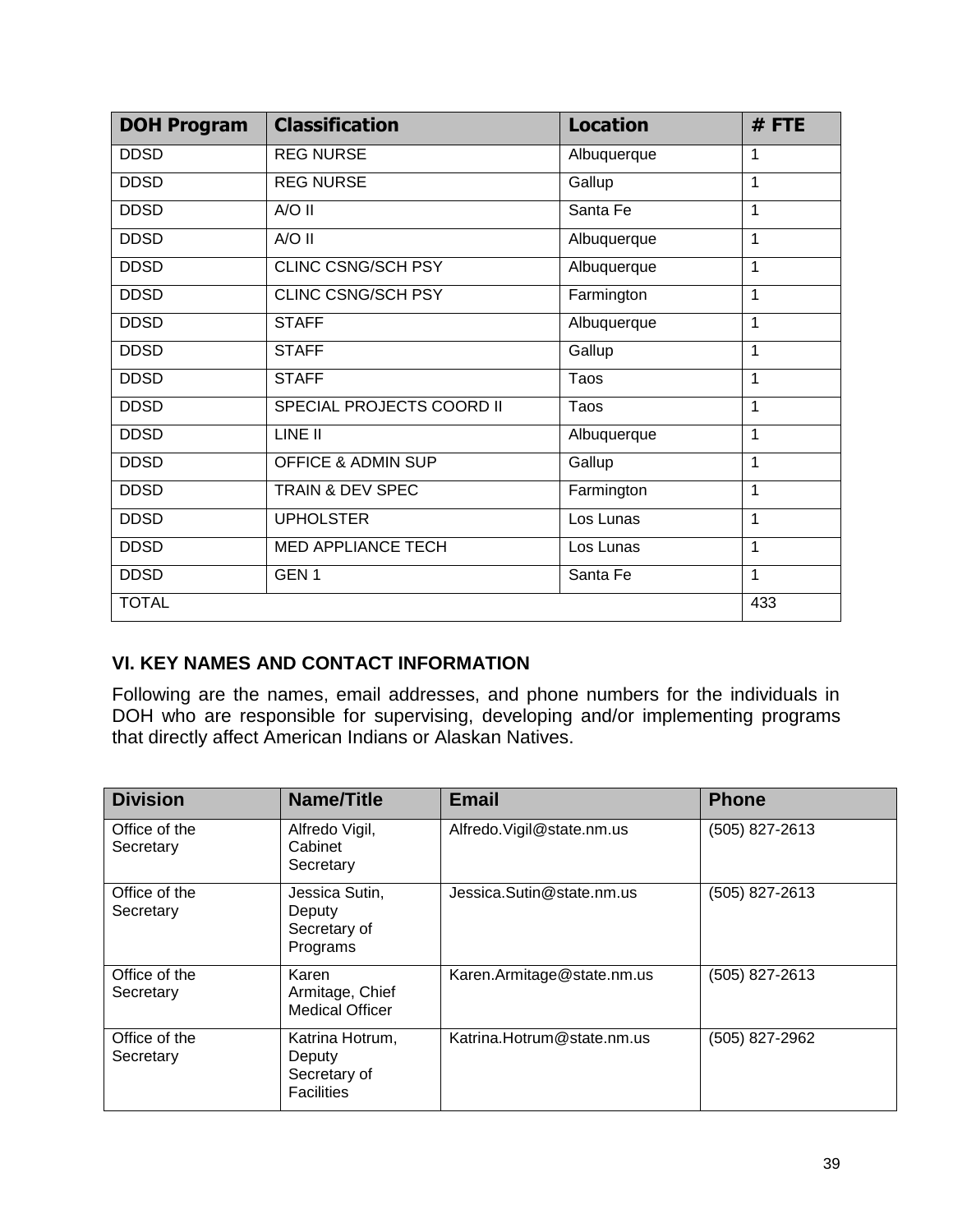| <b>Division</b>                                                                  | <b>Name/Title</b>                                                                                | <b>Email</b>                               | <b>Phone</b>     |
|----------------------------------------------------------------------------------|--------------------------------------------------------------------------------------------------|--------------------------------------------|------------------|
| Division of Policy<br>and Performance                                            | Sam Howarth,<br><b>Division</b><br><b>Director</b>                                               | Sam.Howarth@state.nm.us                    | (505) 231-3192   |
| Division of Policy<br>and Performance,<br>Office of<br>American Indian<br>Health | Ron Reid,<br>American<br>Indian Liaison                                                          | Ron.Reid@state.nm.us                       | (505) 827-2627   |
| <b>Public Health</b><br><b>Division</b>                                          | Jack<br>Callaghan,<br><b>Division</b><br><b>Director</b>                                         | Jack.Callaghan@state.nm.us                 | $(505)$ 827-2389 |
| <b>Public Health</b><br><b>Division</b>                                          | Jane Peacock,<br><b>Deputy Director</b>                                                          | Jane.Peacock@state.nm.us                   | (505) 827-2504   |
| <b>Public Health</b><br>Division                                                 | Susan M.<br>Bosarge, Tribal<br>Liaison Office<br>of Substance<br>Abuse<br>Prevention             | Susan.Bosarge@state.nm.us                  | (505) 827-2610   |
| <b>Public Health</b><br><b>Division</b>                                          | Christina<br>Carrillo y<br>Padilla,<br>Program<br>Manager Office<br>of Community<br>Health       | Christina.<br>CarrilloyPadilla@state.nm.us | (505) 476-3082   |
| <b>Public Health</b><br>Division                                                 | Judith Gabriele,<br><b>Diabetes</b><br>Program<br>Manager                                        | Judith.Gabriele@state.nm.us                | (505) 476-7613   |
| Epidemiology and<br>Response<br>Division                                         | <b>Mack Sewell</b>                                                                               | Mack.Sewell@state.nm.us                    | (505) 827-0006   |
| Epidemiology and<br>Response<br><b>Division</b>                                  | Joe Baca,<br><b>Native</b><br>American<br>Planner-Bureau<br>of Health<br>Emergency<br>Management | Joe.Baca@state.nm.us                       | (505) 476-8206   |
| Developmental<br><b>Disabilities</b><br>Supports                                 | Mikki Rogers,<br><b>Division</b><br><b>Director</b>                                              | Mikki.Rogers@state.nm.us                   | $(505)$ 827-2574 |
| Developmental                                                                    | Andy Gomm,                                                                                       | Andy.Gomm@state.nm.us                      | (505) 476-8975   |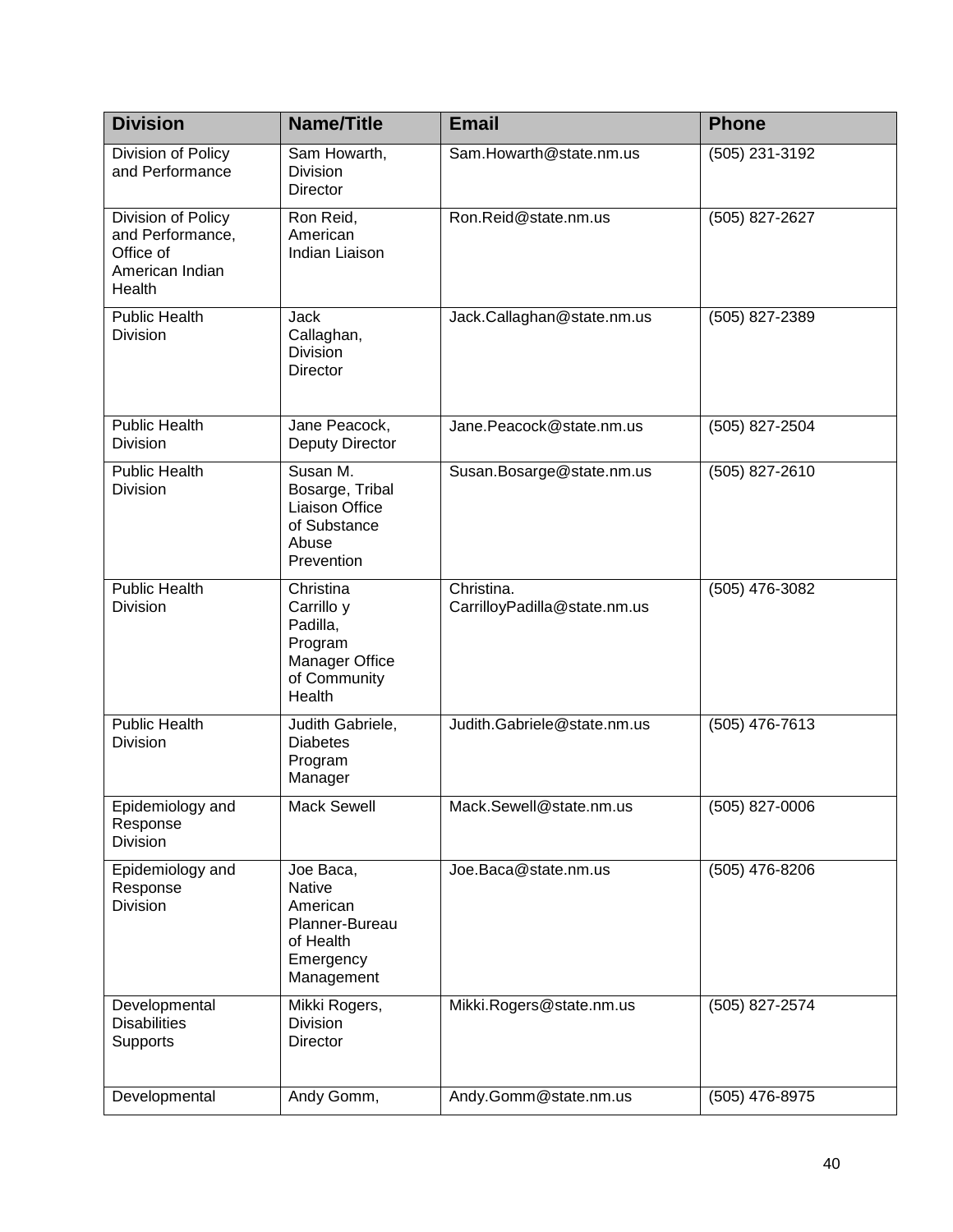| <b>Division</b>                 | <b>Name/Title</b>      | <b>Email</b> | <b>Phone</b> |
|---------------------------------|------------------------|--------------|--------------|
| <b>Disabilities</b><br>Supports | FIT Program<br>Manager |              |              |

For a complete list of contact information, go to: [http://www.health.state.nm.us/doh](http://www.health.state.nm.us/doh-phones.htm)[phones.htm,](http://www.health.state.nm.us/doh-phones.htm) [www.nmhealth.org](http://www.nmhealth.org/) or to the American Indian Health Services Directory.

## **SECTION VII. APPENDICES**

Below is a list of DOH Agreements, MOUs/MOAs with tribes that are currently in effect.

| <b>Tribe</b>            | <b>Agency</b> | <b>Broad</b><br><b>Activity</b>                | <b>Agreement</b><br><b>Name</b> | <b>Current</b><br><b>Status</b>                            | Contact(s)              | Phone #        |
|-------------------------|---------------|------------------------------------------------|---------------------------------|------------------------------------------------------------|-------------------------|----------------|
| Nation of<br>Oklahoma   | <b>DOH</b>    | <b>EBT WIC</b><br>Support                      | NMDOH-<br><b>CNO MOA</b>        | In effect                                                  | <b>Brenda</b><br>Carter | (918) 453-5291 |
| Pueblo of<br>Isleta     | <b>DOH</b>    | <b>EBT WIC</b><br>Support                      | NMDOH - POI<br><b>MOA</b>       | In effect                                                  | Mary<br>Dominguez       | (505) 924-3181 |
| Pueblo of<br>Laguna     | <b>DOH</b>    | Family Infant<br>Toddler<br>Program            | Provider<br>Agreement           | In effect                                                  | Andy Gomm               | (505) 476-8975 |
| Mescalero<br>Apache     | <b>DOH</b>    | Family Infant<br>Toddler<br>Program            | Provider<br>Agreement           | In effect                                                  | Andy Gomm               | (505) 476-8975 |
| Navajo<br><b>Nation</b> | <b>DOH</b>    | <b>Family Infant</b><br>Toddler<br>Program     | <b>MOA</b>                      | In<br>Process<br>- Should<br>be in<br>effect as<br>of 9/09 | Andy Gomm               | (505) 476-8975 |
| Navajo<br><b>Nation</b> | <b>DOH</b>    | Tuberculosis<br>direct-<br>observed<br>therapy | <b>MOA</b>                      | In effect                                                  | Renai<br>Edwards        | (505) 827-2106 |
| Pueblo of<br>Acoma      | <b>DOH</b>    | Community<br>Health<br>Improvement<br>Council  | <b>MOA</b>                      | In effect                                                  | <b>BJ</b> Butler        | (505) 827-2519 |
| Pueblo of<br>Cochiti    | <b>DOH</b>    | Community<br>Health<br>Improvement<br>Council  | <b>MOA</b>                      | In effect                                                  | <b>BJ</b> Butler        | (505) 827-2519 |
| San<br>Ildefonso        | <b>DOH</b>    | Community<br>Health                            | <b>MOA</b>                      | In effect                                                  | <b>BJ</b> Butler        | (505) 827-2519 |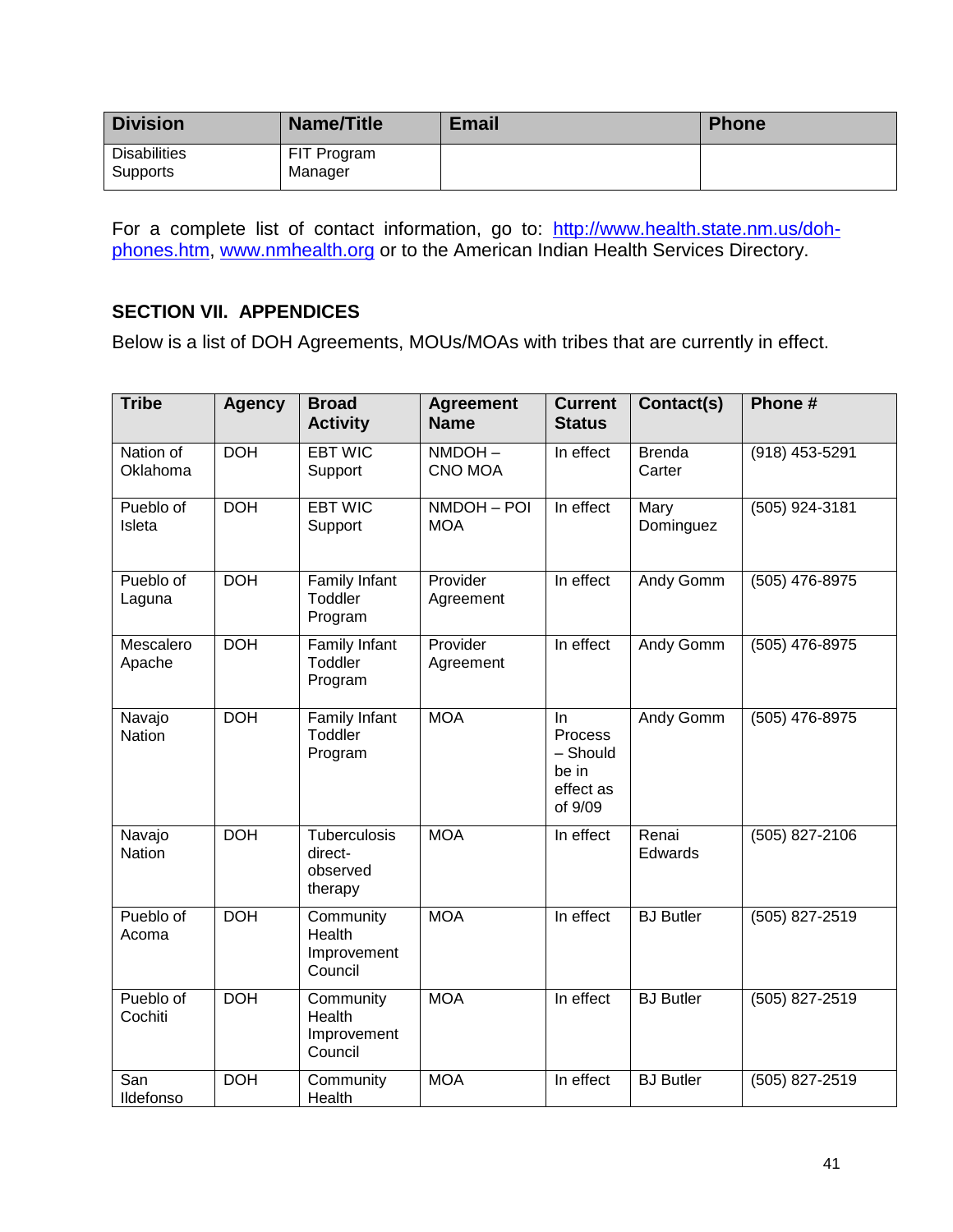| <b>Tribe</b>                                             | <b>Agency</b> | <b>Broad</b><br><b>Activity</b>                                            | <b>Agreement</b><br><b>Name</b> | <b>Current</b><br><b>Status</b> | Contact(s)          | Phone#         |
|----------------------------------------------------------|---------------|----------------------------------------------------------------------------|---------------------------------|---------------------------------|---------------------|----------------|
| Pueblo                                                   |               | Improvement<br>Council                                                     |                                 |                                 |                     |                |
| Santa Clara<br>Pueblo                                    | <b>DOH</b>    | Community<br>Health<br>Improvement<br>Council                              | <b>MOA</b>                      | In effect                       | <b>BJ</b> Butler    | (505) 827-2519 |
| Mescalero<br>Apache<br>Schools                           | <b>DOH</b>    | Primary &<br>behavioral<br>health care in<br>school-based<br>health center | <b>MOA</b>                      | In effect                       | Jim Farmer          | (505) 222-8682 |
| Navajo<br>Preparatory<br>School                          | <b>DOH</b>    | Primary &<br>behavioral<br>health care in<br>school-based<br>health center | <b>MOA</b>                      | In effect                       | Jim Farmer          | (505) 222-8682 |
| Pueblo of<br>San Felipe                                  | <b>DOH</b>    | Primary &<br>behavioral<br>health care in<br>school-based<br>health center | <b>MOA</b>                      | In effect                       | Jim Farmer          | (505) 222-8682 |
| Pueblo of<br>Laguna<br>Dept. of<br>Education             | <b>DOH</b>    | Teen<br>Pregnancy<br>Education                                             | <b>MOA</b>                      | In effect                       | Wanicha<br>Barupa   | (505) 476-8870 |
| Mescalero<br>Apache<br>Tribe                             | <b>DOH</b>    | Tobacco-<br>related<br>activities                                          | <b>MOA</b>                      | In effect                       | Larry Elmore        | (505) 222-8618 |
| Navajo<br><b>Nation</b>                                  | <b>DOH</b>    | Sexually<br>transmitted<br>disease<br>activities                           | <b>MOA</b>                      | In effect                       | Carmelita<br>Garcia | (505) 476-3611 |
| Mescalero<br>Apache<br>Tribe                             | <b>DOH</b>    | <b>WIC</b> services                                                        | <b>MOA</b>                      | In effect                       | Barbara<br>Garza    | (505) 528-5135 |
| Five<br>Sandoval<br>Indian<br>Pueblos                    | <b>DOH</b>    | Tobacco-<br>related<br>activities                                          | <b>MOA</b>                      | In effect                       | Larry Elmore        | (505) 222-8618 |
| Canoncito<br>Band of<br>Navajos<br>Health<br>Center Corp | <b>DOH</b>    | Community<br>Health<br>Improvement<br>Council                              | <b>PSC</b>                      | In effect                       | <b>BJ</b> Butler    | (505) 827-2519 |
| Navajo<br>Preparatory                                    | <b>DOH</b>    | Tobacco-<br>related                                                        | <b>PSC</b>                      | In effect                       | Larry Elmore        | (505) 222-8618 |